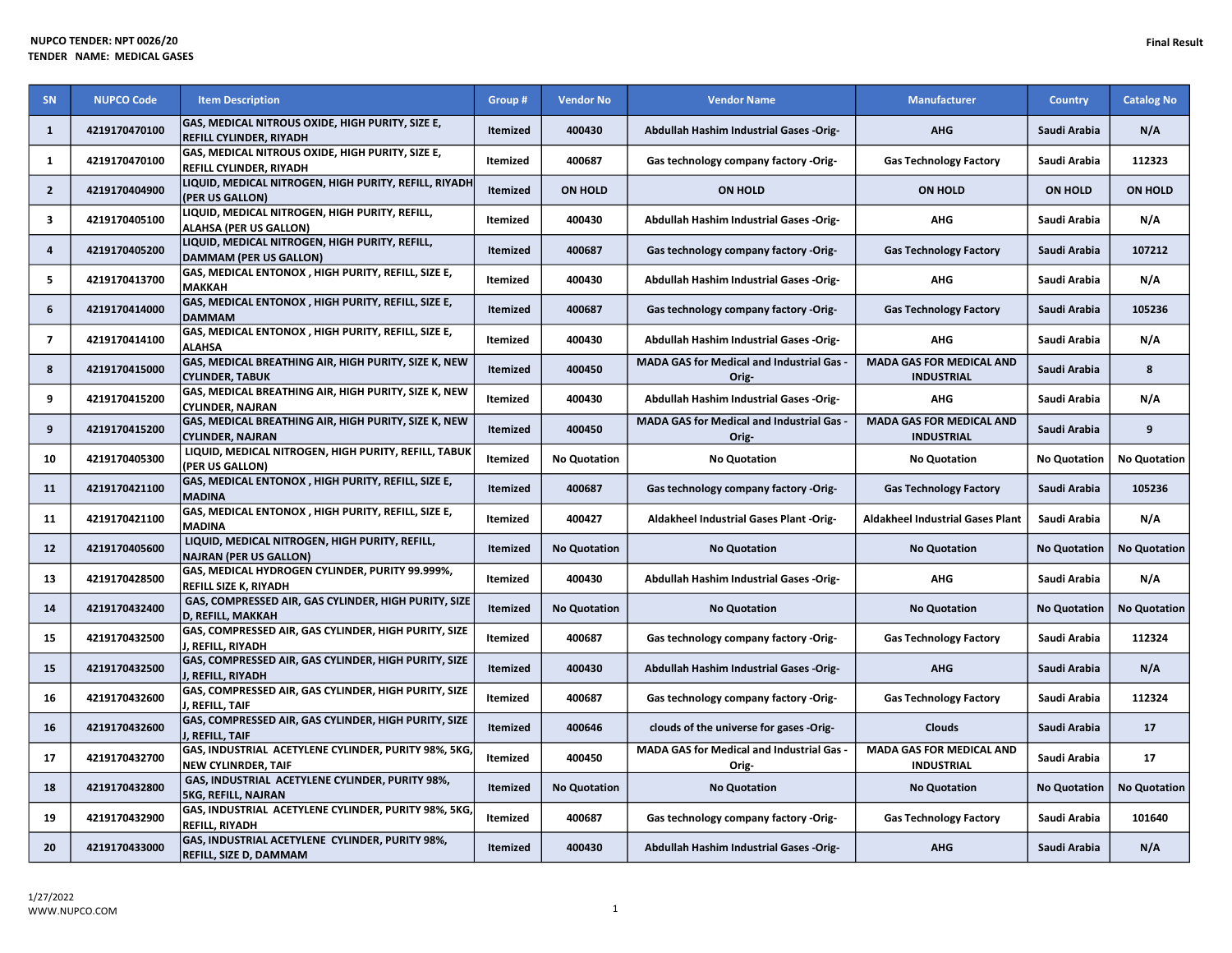| <b>SN</b> | <b>NUPCO Code</b> | <b>Item Description</b>                                                                      | Group #         | <b>Vendor No</b>    | <b>Vendor Name</b>                                        | <b>Manufacturer</b>                     | <b>Country</b>      | <b>Catalog No</b>   |
|-----------|-------------------|----------------------------------------------------------------------------------------------|-----------------|---------------------|-----------------------------------------------------------|-----------------------------------------|---------------------|---------------------|
| 21        | 4219170433100     | GAS, INDUSTRIAL ACETYLENE CYLINDER, PURITY 98%,<br><b>REFILL, SIZE D, JEDDAH</b>             | Itemized        | <b>No Quotation</b> | <b>No Quotation</b>                                       | <b>No Quotation</b>                     | <b>No Quotation</b> | <b>No Quotation</b> |
| 22        | 4219170433200     | GAS, INDUSTRIAL ACETYLENE CYLINDER, PURITY 98%,<br><b>REFILL. SIZE J. DAMMAM</b>             | Itemized        | 400687              | Gas technology company factory -Orig-                     | <b>Gas Technology Factory</b>           | Saudi Arabia        | 101640              |
| 22        | 4219170433200     | GAS, INDUSTRIAL ACETYLENE CYLINDER, PURITY 98%,<br>REFILL, SIZE J, DAMMAM                    | Itemized        | 400430              | Abdullah Hashim Industrial Gases -Orig-                   | <b>AHG</b>                              | Saudi Arabia        | N/A                 |
| 23        | 4219170433300     | GAS, INDUSTRIAL ACETYLENE CYLINDER, PURITY 98%,<br>REFILL, SIZE J, JEDDAH                    | Itemized        | <b>No Quotation</b> | <b>No Quotation</b>                                       | <b>No Quotation</b>                     | <b>No Quotation</b> | <b>No Quotation</b> |
| 24        | 4219170433400     | GAS, INDUSTRIAL ACETYLENE CYLINDER, PURITY 98%,<br>REFILL, SIZE K, DAMMAM                    | <b>Itemized</b> | 400687              | Gas technology company factory -Orig-                     | <b>Gas Technology Factory</b>           | Saudi Arabia        | 101640              |
| 24        | 4219170433400     | GAS, INDUSTRIAL ACETYLENE CYLINDER, PURITY 98%,<br>REFILL, SIZE K, DAMMAM                    | Itemized        | 400430              | Abdullah Hashim Industrial Gases -Orig-                   | <b>AHG</b>                              | Saudi Arabia        | N/A                 |
| 25        | 4219170433500     | GAS, INDUSTRIAL ACETYLENE CYLINDER, PURITY 98%, SIZE<br>D, REFILL, RIYADH                    | Itemized        | 400315              | Jacko Gases Company -Orig-                                | <b>JACKO Gas</b>                        | Saudi Arabia        | 2080001             |
| 25        | 4219170433500     | GAS, INDUSTRIAL ACETYLENE CYLINDER, PURITY 98%, SIZE<br>D, REFILL, RIYADH                    | Itemized        | 400687              | Gas technology company factory -Orig-                     | <b>Gas Technology Factory</b>           | Saudi Arabia        | 101640              |
| 26        | 4219170433600     | GAS, INDUSTRIAL ACETYLENE CYLINDER, PURITY 98%, SIZE<br>J. REFILL. RIYADH                    | Itemized        | 400315              | Jacko Gases Company -Orig-                                | <b>JACKO Gas</b>                        | Saudi Arabia        | 2080004             |
| 27        | 4219170433700     | GAS, INDUSTRIAL ACETYLENE CYLINDER, PURITY 98%, SIZE<br>K, NEW CYLINDER, RIYADH              | Itemized        | 400315              | Jacko Gases Company -Orig-                                | <b>JACKO Gas</b>                        | Saudi Arabia        | 5110003             |
| 27        | 4219170433700     | GAS, INDUSTRIAL ACETYLENE CYLINDER, PURITY 98%, SIZE<br>K, NEW CYLINDER, RIYADH              | Itemized        | 400450              | <b>MADA GAS for Medical and Industrial Gas -</b><br>Orig- | 400450                                  | Saudi Arabia        | 27                  |
| 28        | 4219170433800     | GAS, INDUSTRIAL ACETYLENE CYLINDER, PURITY 98%, SIZE<br>K, REFILL, RIYADH                    | Itemized        | 400315              | Jacko Gases Company -Orig-                                | <b>JACKO Gas</b>                        | Saudi Arabia        | 2080003             |
| 29        | 4219170433900     | GAS, INDUSTRIAL ARGON CYLINDER, PURITY 99.99%, SIZE<br>E, REFILL, MAKKAH                     | Itemized        | <b>No Quotation</b> | <b>No Quotation</b>                                       | <b>No Quotation</b>                     | <b>No Quotation</b> | <b>No Quotation</b> |
| 30        | 4219170434000     | GAS, INDUSTRIAL ARGON, PURITY 99.997%, SIZE K, REFILL<br><b>CYLINDER, RIYADH</b>             | Itemized        | 400687              | Gas technology company factory -Orig-                     | <b>Gas Technology Factory</b>           | Saudi Arabia        | 106904              |
| 31        | 4219170434100     | GAS, INDUSTRIAL CARBON DIOXIDE CYLINDER,<br>INDUSTRIAL PURITY, SIZE K, REFILL, RIYADH        | Itemized        | 400315              | Jacko Gases Company -Orig-                                | <b>JACKO Gas</b>                        | Saudi Arabia        | 2032008             |
| 31        | 4219170434100     | <b>GAS, INDUSTRIAL CARBON DIOXIDE CYLINDER,</b><br>INDUSTRIAL PURITY, SIZE K, REFILL, RIYADH | Itemized        | 400687              | Gas technology company factory -Orig-                     | <b>Gas Technology Factory</b>           | Saudi Arabia        | 106911              |
| 32        | 4219170434200     | GAS, INDUSTRIAL LIQUID PROPANE, PURITY 99.5%, REFILL<br><b>CYLINDER, RIYADH</b>              | Itemized        | 400430              | <b>Abdullah Hashim Industrial Gases -Orig-</b>            | <b>AHG</b>                              | Saudi Arabia        | N/A                 |
| 33        | 4219170419600     | LIQUID, MEDICAL NITROGEN, HIGH PURITY, REFILL,<br><b>MADINA (PER US GALLON)</b>              | Itemized        | 400427              | Aldakheel Industrial Gases Plant -Orig-                   | <b>Aldakheel Industrial Gases Plant</b> | Saudi Arabia        | N/A                 |
| 34        | 4219170427200     | <b>GAS, MEDICAL NITROGEN GAS CYLINDER, PURITY</b><br>99.9999%, REFILL, SIZE K, DAMMAM        | Itemized        | 400430              | Abdullah Hashim Industrial Gases -Orig-                   | <b>AHG</b>                              | Saudi Arabia        | N/A                 |
| 35        | 4219170434500     | GAS, INDUSTRIAL OXYGEN GAS CYLINDER, SIZE D, REFILL,<br><b>RIYADH</b>                        | Itemized        | 400430              | Abdullah Hashim Industrial Gases -Orig-                   | <b>AHG</b>                              | Saudi Arabia        | N/A                 |
| 36        | 4219170434600     | GAS, INDUSTRIAL OXYGEN GAS CYLINDER, SIZE K, REFILL,<br><b>MADINA</b>                        | Itemized        | 400427              | Aldakheel Industrial Gases Plant -Orig-                   | <b>Aldakheel Industrial Gases Plant</b> | Saudi Arabia        | N/A                 |
| 37        | 4219170434700     | GAS, INDUSTRIAL OXYGEN GAS CYLINDER, SIZE K, REFILL,<br><b>RIYADH</b>                        | Itemized        | 400430              | <b>Abdullah Hashim Industrial Gases -Orig-</b>            | <b>AHG</b>                              | Saudi Arabia        | N/A                 |
| 38        | 4219170434800     | GAS, INDUSTRIAL OXYGEN GAS, PURITY 99.5%, REFILL<br>CYLINDER, SIZE 1.5 KG, DAMMAM            | Itemized        | 400430              | Abdullah Hashim Industrial Gases -Orig-                   | <b>AHG</b>                              | Saudi Arabia        | N/A                 |
| 39        | 4219170434900     | GAS, INDUSTRIAL OXYGEN GAS, PURITY 99.5%, REFILL<br>CYLINDER, SIZE 1.5 KG, JEDDAH            | Itemized        | <b>No Quotation</b> | <b>No Quotation</b>                                       | <b>No Quotation</b>                     | <b>No Quotation</b> | <b>No Quotation</b> |
| 40        | 4219170435000     | GAS, INDUSTRIAL OXYGEN GAS, PURITY 99.5%, REFILL<br><b>CYLINDER, SIZE K, DAMMAM</b>          | Itemized        | 400430              | Abdullah Hashim Industrial Gases -Orig-                   | <b>AHG</b>                              | Saudi Arabia        | N/A                 |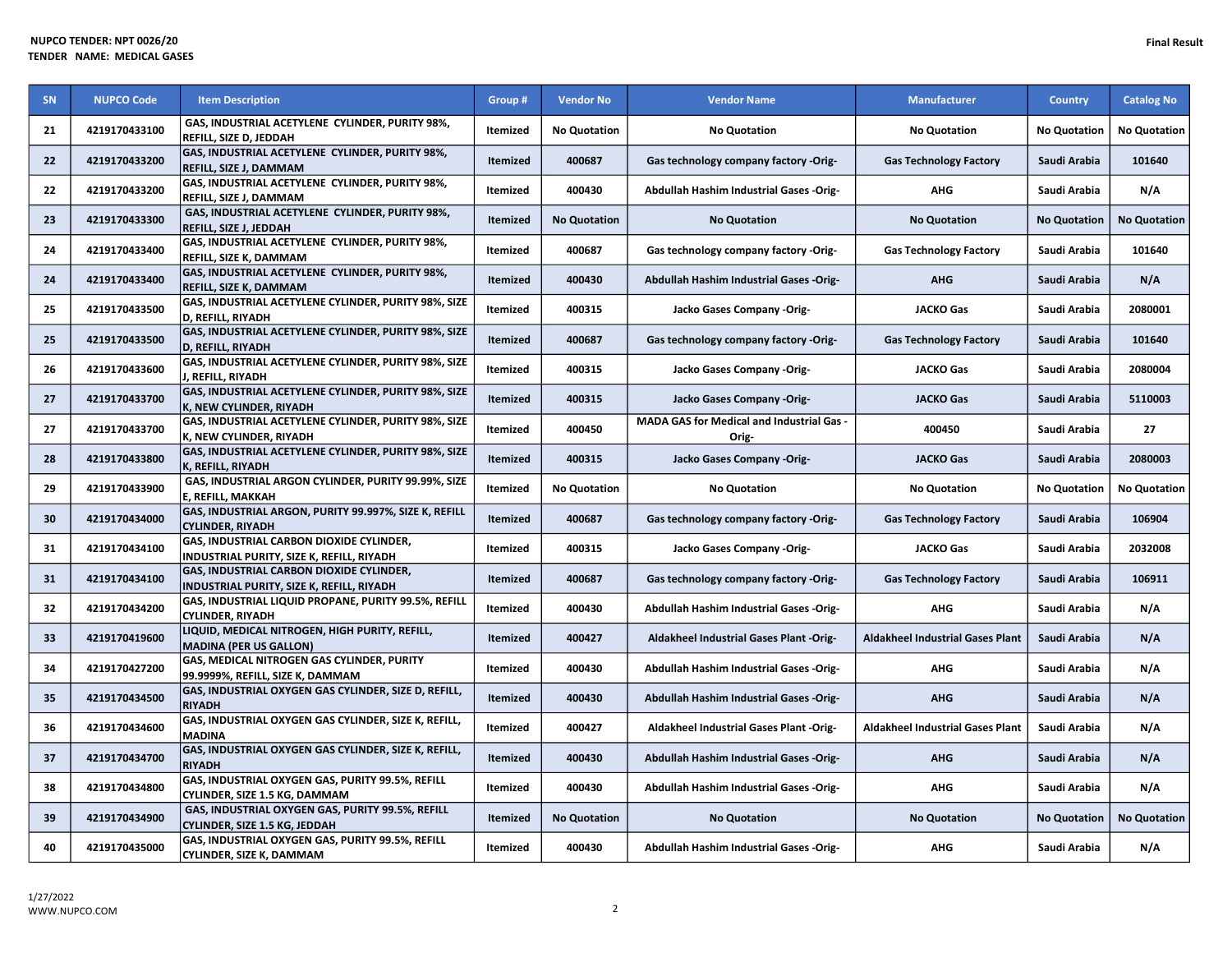| SN | <b>NUPCO Code</b> | <b>Item Description</b>                                                                 | Group #         | <b>Vendor No</b>    | <b>Vendor Name</b>                                        | <b>Manufacturer</b>                                  | <b>Country</b>      | <b>Catalog No</b>   |
|----|-------------------|-----------------------------------------------------------------------------------------|-----------------|---------------------|-----------------------------------------------------------|------------------------------------------------------|---------------------|---------------------|
| 41 | 4219170435100     | GAS, INDUSTRIAL OXYGEN, PURITY 99.5%, K SIZE, NEW<br><b>CYLINDER, RIYADH.</b>           | <b>Itemized</b> | 400450              | <b>MADA GAS for Medical and Industrial Gas -</b><br>Orig- | <b>MADA GAS FOR MEDICAL AND</b><br><b>INDUSTRIAL</b> | Saudi Arabia        | 41                  |
| 41 | 4219170435100     | GAS, INDUSTRIAL OXYGEN, PURITY 99.5%, K SIZE, NEW<br><b>CYLINDER, RIYADH.</b>           | Itemized        | 400430              | Abdullah Hashim Industrial Gases -Orig-                   | AHG                                                  | Saudi Arabia        | N/A                 |
| 42 | 4219170435200     | GAS, INDUSTRIAL OXYGEN, PURITY 99.5%, K SIZE, REFILL<br><b>CYLINDER, RIYADH.</b>        | <b>Itemized</b> | 400687              | Gas technology company factory -Orig-                     | <b>Gas Technology Factory</b>                        | Saudi Arabia        | 105224              |
| 42 | 4219170435200     | GAS, INDUSTRIAL OXYGEN, PURITY 99.5%, K SIZE, REFILL<br><b>CYLINDER, RIYADH.</b>        | Itemized        | 400430              | Abdullah Hashim Industrial Gases -Orig-                   | <b>AHG</b>                                           | Saudi Arabia        | N/A                 |
| 43 | 4219170435300     | GAS, INDUSTRIAL OXYGEN, PURITY 99.5%, SIZE J, REFILL<br><b>CYLINDER, DAMMAM</b>         | Itemized        | 400315              | Jacko Gases Company -Orig-                                | <b>JACKO Gas</b>                                     | Saudi Arabia        | 2012011             |
| 43 | 4219170435300     | GAS, INDUSTRIAL OXYGEN, PURITY 99.5%, SIZE J, REFILL<br><b>CYLINDER, DAMMAM</b>         | Itemized        | 400430              | Abdullah Hashim Industrial Gases -Orig-                   | AHG                                                  | Saudi Arabia        | N/A                 |
| 44 | 4219170435400     | GAS, INDUSTRIAL OXYGEN, PURITY 99.5%, SIZE J, REFILL<br><b>CYLINDER, JEDDAH</b>         | <b>Itemized</b> | <b>No Quotation</b> | <b>No Quotation</b>                                       | <b>No Quotation</b>                                  | <b>No Quotation</b> | <b>No Quotation</b> |
| 45 | 4219170435500     | GAS, INDUSTRIAL OXYGEN, PURITY 99.5%, SIZE J, REFILL<br><b>CYLINDER, RIYADH</b>         | Itemized        | 400430              | Abdullah Hashim Industrial Gases -Orig-                   | <b>AHG</b>                                           | Saudi Arabia        | N/A                 |
| 46 | 4219170435600     | GAS, MEDICAL ACETYLENE CYLINDER, PURITY 99.999%,<br>NEW CYLINDER, 5 KG, NAJRAN          | <b>Itemized</b> | <b>No Quotation</b> | <b>No Quotation</b>                                       | <b>No Quotation</b>                                  | <b>No Quotation</b> | <b>No Quotation</b> |
| 47 | 4219170435700     | GAS, MEDICAL ACETYLENE CYLINDER, PURITY 99.999%,<br>NEW CYLINDER, 5 KG, RIYADH          | Itemized        | 400315              | Jacko Gases Company -Orig-                                | <b>JACKO Gas</b>                                     | Saudi Arabia        | 5110003             |
| 48 | 4219170435800     | GAS, MEDICAL ACETYLENE CYLINDER, PURITY 99.999%,<br><b>NEW CYLINDER, 5 KG, TAIF</b>     | <b>Itemized</b> | 400315              | Jacko Gases Company -Orig-                                | <b>JACKO Gas</b>                                     | Saudi Arabia        | 5110003             |
| 49 | 4219170435900     | GAS, MEDICAL ACETYLENE CYLINDER, PURITY<br>99.999%, REFILL, 5 KG, RIYADH                | Itemized        | 400315              | Jacko Gases Company -Orig-                                | <b>JACKO Gas</b>                                     | Saudi Arabia        | 2080003             |
| 50 | 4219170436000     | GAS, MEDICAL ACETYLENE CYLINDER, PURITY<br>99.999%, REFILL, 5 KG, TAIF                  | <b>Itemized</b> | <b>No Quotation</b> | <b>No Quotation</b>                                       | <b>No Quotation</b>                                  | <b>No Quotation</b> | <b>No Quotation</b> |
| 51 | 4219170436100     | GAS, MEDICAL AIR CYLINDER, PURITY 99.999%, SIZE F,<br><b>REFILL, MAKKAH</b>             | <b>Itemized</b> | 400430              | Abdullah Hashim Industrial Gases -Orig-                   | <b>AHG</b>                                           | Saudi Arabia        | N/A                 |
| 52 | 4219170436200     | GAS, MEDICAL AIR GAS CYLINDER, PURITY 99.99%, SIZE E,<br><b>NEW CYLINDER, RIYADH</b>    | <b>Itemized</b> | 400430              | Abdullah Hashim Industrial Gases -Orig-                   | <b>AHG</b>                                           | Saudi Arabia        | N/A                 |
| 53 | 4219170436300     | GAS, MEDICAL AIR GAS CYLINDER, PURITY 99.99%, SIZE E,<br><b>REFILL, RIYADH</b>          | Itemized        | 400687              | Gas technology company factory -Orig-                     | <b>Gas Technology Factory</b>                        | Saudi Arabia        | 112324              |
| 54 | 4219170436400     | GAS, MEDICAL AIR GAS CYLINDER, PURITY 99.99%, SIZE J,<br><b>NEW CYLINDER, RIYADH</b>    | <b>Itemized</b> | 400450              | MADA GAS for Medical and Industrial Gas -<br>Orig-        | <b>MADA GAS FOR MEDICAL AND</b><br><b>INDUSTRIAL</b> | Saudi Arabia        | 54                  |
| 55 | 4219170436500     | GAS, MEDICAL AIR GAS CYLINDER, PURITY 99.99%, SIZE J,<br><b>NEW CYLINDER, TABUK</b>     | Itemized        | 400450              | MADA GAS for Medical and Industrial Gas -<br>Orig-        | MADA GAS FOR MEDICAL AND<br><b>INDUSTRIAL</b>        | Saudi Arabia        | 55                  |
| 55 | 4219170436500     | GAS, MEDICAL AIR GAS CYLINDER, PURITY 99.99%, SIZE J,<br><b>NEW CYLINDER, TABUK</b>     | <b>Itemized</b> | 400349              | albazei gas factory -Orig-                                | <b>ALBAZEI</b>                                       | Saudi Arabia        | N/A                 |
| 56 | 4219170436600     | GAS, MEDICAL AIR GAS CYLINDER, PURITY 99.99%, SIZE J,<br><b>NEW CYLINDER, TAIF</b>      | Itemized        | 400450              | MADA GAS for Medical and Industrial Gas -<br>Orig-        | <b>MADA GAS FOR MEDICAL AND</b><br><b>INDUSTRIAL</b> | Saudi Arabia        | 56                  |
| 57 | 4219170436700     | GAS, MEDICAL AIR GAS CYLINDER, PURITY 99.99%, SIZE J,<br><b>REFILL, RIYADH</b>          | Itemized        | 400430              | Abdullah Hashim Industrial Gases -Orig-                   | <b>AHG</b>                                           | Saudi Arabia        | N/A                 |
| 58 | 4219170436800     | GAS, MEDICAL AIR GAS CYLINDER, PURITY 99.99%, SIZE J,<br><b>REFILL, TABUK</b>           | Itemized        | <b>No Quotation</b> | <b>No Quotation</b>                                       | <b>No Quotation</b>                                  | <b>No Quotation</b> | <b>No Quotation</b> |
| 59 | 4219170436900     | GAS, MEDICAL AIR GAS CYLINDER, PURITY 99.99%, SIZE K,<br><b>NEW CYLINDER, RIYADH</b>    | Itemized        | 400450              | MADA GAS for Medical and Industrial Gas -<br>Orig-        | <b>MADA GAS FOR MEDICAL AND</b><br><b>INDUSTRIAL</b> | Saudi Arabia        | 59                  |
| 59 | 4219170436900     | GAS, MEDICAL AIR GAS CYLINDER, PURITY 99.99%, SIZE K,<br><b>NEW CYLINDER, RIYADH</b>    | Itemized        | 400430              | Abdullah Hashim Industrial Gases -Orig-                   | AHG                                                  | Saudi Arabia        | N/A                 |
| 60 | 4219170437000     | GAS, MEDICAL AIR GAS CYLINDER, PURITY 99.99%, SIZE K,<br><b>NEW CYLINDER, SHAROURAH</b> | <b>Itemized</b> | 400450              | <b>MADA GAS for Medical and Industrial Gas -</b><br>Orig- | <b>MADA GAS FOR MEDICAL AND</b><br><b>INDUSTRIAL</b> | Saudi Arabia        | 60                  |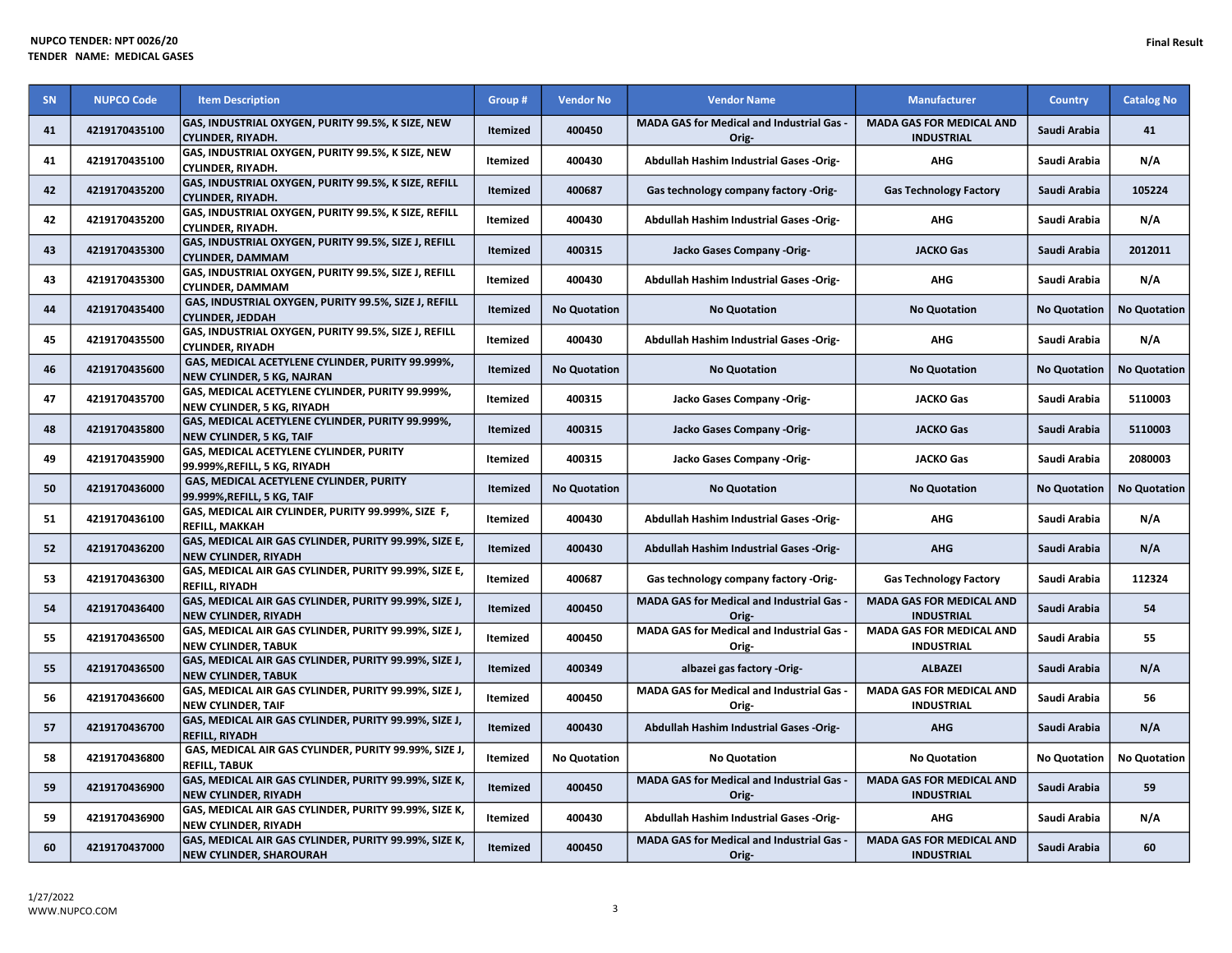| SN | <b>NUPCO Code</b> | <b>Item Description</b>                                                           | Group #         | <b>Vendor No</b>    | <b>Vendor Name</b>                                 | <b>Manufacturer</b>                                  | <b>Country</b>      | <b>Catalog No</b>   |
|----|-------------------|-----------------------------------------------------------------------------------|-----------------|---------------------|----------------------------------------------------|------------------------------------------------------|---------------------|---------------------|
| 61 | 4219170437100     | GAS, MEDICAL AIR GAS CYLINDER, PURITY 99.99%, SIZE K,<br><b>REFILL, DAMMAM</b>    | Itemized        | 400430              | <b>Abdullah Hashim Industrial Gases -Orig-</b>     | <b>AHG</b>                                           | Saudi Arabia        | N/A                 |
| 61 | 4219170437100     | GAS, MEDICAL AIR GAS CYLINDER, PURITY 99.99%, SIZE K,<br><b>REFILL, DAMMAM</b>    | Itemized        | 400687              | Gas technology company factory -Orig-              | <b>Gas Technology Factory</b>                        | Saudi Arabia        | 112324              |
| 62 | 4219170437200     | GAS, MEDICAL AIR GAS CYLINDER, PURITY 99.99%, SIZE K,<br>REFILL, JEDDAH           | Itemized        | <b>No Quotation</b> | <b>No Quotation</b>                                | <b>No Quotation</b>                                  | <b>No Quotation</b> | <b>No Quotation</b> |
| 63 | 4219170437300     | GAS, MEDICAL AIR GAS CYLINDER, PURITY 99.99%, SIZE K,<br><b>REFILL, RIYADH</b>    | <b>Itemized</b> | 400687              | Gas technology company factory -Orig-              | <b>Gas Technology Factory</b>                        | Saudi Arabia        | 112324              |
| 64 | 4219170437400     | GAS, MEDICAL AIR GAS CYLINDER, PURITY 99.99%, SIZE K,<br><b>REFILL, SHAROURAH</b> | Itemized        | <b>No Quotation</b> | <b>No Quotation</b>                                | <b>No Quotation</b>                                  | <b>No Quotation</b> | <b>No Quotation</b> |
| 65 | 4219170437500     | GAS, MEDICAL ARGON, PURITY 99.997%, NEW CYLINDER,<br><b>SIZE K, TAIF</b>          | Itemized        | 400450              | MADA GAS for Medical and Industrial Gas -<br>Orig- | <b>MADA GAS FOR MEDICAL AND</b><br><b>INDUSTRIAL</b> | Saudi Arabia        | 65                  |
| 66 | 4219170437600     | GAS, MEDICAL ARGON , PURITY 99.997%, REFILL CYLINDER<br><b>SIZE J. RIYADH</b>     | Itemized        | 400315              | Jacko Gases Company -Orig-                         | <b>JACKO Gas</b>                                     | Saudi Arabia        | 2042007             |
| 66 | 4219170437600     | GAS, MEDICAL ARGON, PURITY 99.997%, REFILL CYLINDER<br>SIZE J, RIYADH             | Itemized        | 400430              | Abdullah Hashim Industrial Gases -Orig-            | <b>AHG</b>                                           | Saudi Arabia        | N/A                 |
| 67 | 4219170437700     | GAS, MEDICAL ARGON, PURITY 99.997%, REFILL<br><b>CYLINDER, SIZE K, TAIF</b>       | Itemized        | <b>No Quotation</b> | <b>No Quotation</b>                                | <b>No Quotation</b>                                  | <b>No Quotation</b> | <b>No Quotation</b> |
| 68 | 4219170437800     | GAS, MEDICAL ARGON, PURITY 99.997%, SIZE K, NEW<br><b>CYLINDER, RIYADH</b>        | Itemized        | 400450              | MADA GAS for Medical and Industrial Gas -<br>Orig- | <b>MADA GAS FOR MEDICAL AND</b><br><b>INDUSTRIAL</b> | Saudi Arabia        | 68                  |
| 69 | 4219170437900     | GAS, MEDICAL ARGON , PURITY 99.997%, SIZE K, REFILL<br><b>CYLINDER, ALAHSA</b>    | Itemized        | 400430              | Abdullah Hashim Industrial Gases -Orig-            | <b>AHG</b>                                           | Saudi Arabia        | N/A                 |
| 70 | 4219170438000     | GAS, MEDICAL ARGON, PURITY 99.997%, SIZE K, REFILL<br><b>CYLINDER, RIYADH</b>     | <b>Itemized</b> | 400687              | Gas technology company factory -Orig-              | <b>Gas Technology Factory</b>                        | Saudi Arabia        | 106904              |
| 71 | 4219170438100     | GAS, MEDICAL ARGON CYLINDER, PURITY 99.999%, REFILL,<br>SIZE D, DAMMAM            | <b>Itemized</b> | 400430              | Abdullah Hashim Industrial Gases -Orig-            | <b>AHG</b>                                           | Saudi Arabia        | N/A                 |
| 72 | 4219170438200     | GAS, MEDICAL ARGON CYLINDER, PURITY 99.999%, REFILL,<br><b>SIZE K, DAMMAM</b>     | <b>Itemized</b> | 400687              | Gas technology company factory -Orig-              | <b>Gas Technology Factory</b>                        | Saudi Arabia        | 106904              |
| 73 | 4219170438300     | GAS, MEDICAL ARGON CYLINDER, PURITY 99.9999%,<br><b>REFILL, SIZE K, DAMMAM</b>    | Itemized        | 400430              | Abdullah Hashim Industrial Gases -Orig-            | AHG                                                  | Saudi Arabia        | N/A                 |
| 74 | 4219170438400     | GAS, MEDICAL ARGON GAS CYLINDER, PURITY 99.999%,<br>SIZE D, NEW CYLINDER, RIYADH  | <b>Itemized</b> | 400430              | Abdullah Hashim Industrial Gases -Orig-            | <b>AHG</b>                                           | Saudi Arabia        | N/A                 |
| 74 | 4219170438400     | GAS, MEDICAL ARGON GAS CYLINDER, PURITY 99.999%,<br>SIZE D, NEW CYLINDER, RIYADH  | Itemized        | 400687              | Gas technology company factory -Orig-              | <b>Gas Technology Factory</b>                        | Saudi Arabia        | 106904              |
| 75 | 4219170438500     | GAS, MEDICAL ARGON GAS CYLINDER, PURITY 99.999%,<br>SIZE D, REFILL, RIYADH        | <b>Itemized</b> | 400687              | Gas technology company factory -Orig-              | <b>Gas Technology Factory</b>                        | Saudi Arabia        | 106904              |
| 76 | 4219170438600     | GAS, MEDICAL ARGON GAS CYLINDER, PURITY 99.999%,<br>SIZE E, REFILL, MAKKAH        | Itemized        | 400430              | Abdullah Hashim Industrial Gases -Orig-            | <b>AHG</b>                                           | Saudi Arabia        | N/A                 |
| 77 | 4219170438700     | GAS, MEDICAL ARGON GAS CYLINDER, PURITY 99.999%,<br>SIZE F, REFILL, MAKKAH        | <b>Itemized</b> | 400430              | Abdullah Hashim Industrial Gases -Orig-            | <b>AHG</b>                                           | Saudi Arabia        | N/A                 |
| 78 | 4219170438800     | GAS, MEDICAL ARGON GAS CYLINDER, PURITY 99.999%,<br>SIZE F, REFILL, RIYADH        | Itemized        | 400687              | Gas technology company factory -Orig-              | <b>Gas Technology Factory</b>                        | Saudi Arabia        | 106904              |
| 79 | 4219170438900     | GAS, MEDICAL ARGON GAS CYLINDER, PURITY 99.999%,<br><b>SIZE M, REFILL, MAKKAH</b> | <b>Itemized</b> | 400430              | <b>Abdullah Hashim Industrial Gases -Orig-</b>     | <b>AHG</b>                                           | Saudi Arabia        | N/A                 |
| 80 | 4219170439000     | GAS, MEDICAL ARGON GAS CYLINDER, PURITY 99.999%,<br>SIZE M, REFILL, RIYADH        | Itemized        | 400687              | Gas technology company factory -Orig-              | <b>Gas Technology Factory</b>                        | Saudi Arabia        | 106904              |
| 81 | 4219170439100     | GAS, MEDICAL ARGON GAS, PURITY 99.999%, SIZE E, NEW<br><b>CYLINDER, RIYADH</b>    | Itemized        | 400430              | Abdullah Hashim Industrial Gases -Orig-            | <b>AHG</b>                                           | Saudi Arabia        | N/A                 |
| 81 | 4219170439100     | GAS, MEDICAL ARGON GAS, PURITY 99.999%, SIZE E, NEW<br><b>CYLINDER, RIYADH</b>    | Itemized        | 400450              | MADA GAS for Medical and Industrial Gas -<br>Orig- | MADA GAS FOR MEDICAL AND<br><b>INDUSTRIAL</b>        | Saudi Arabia        | 81                  |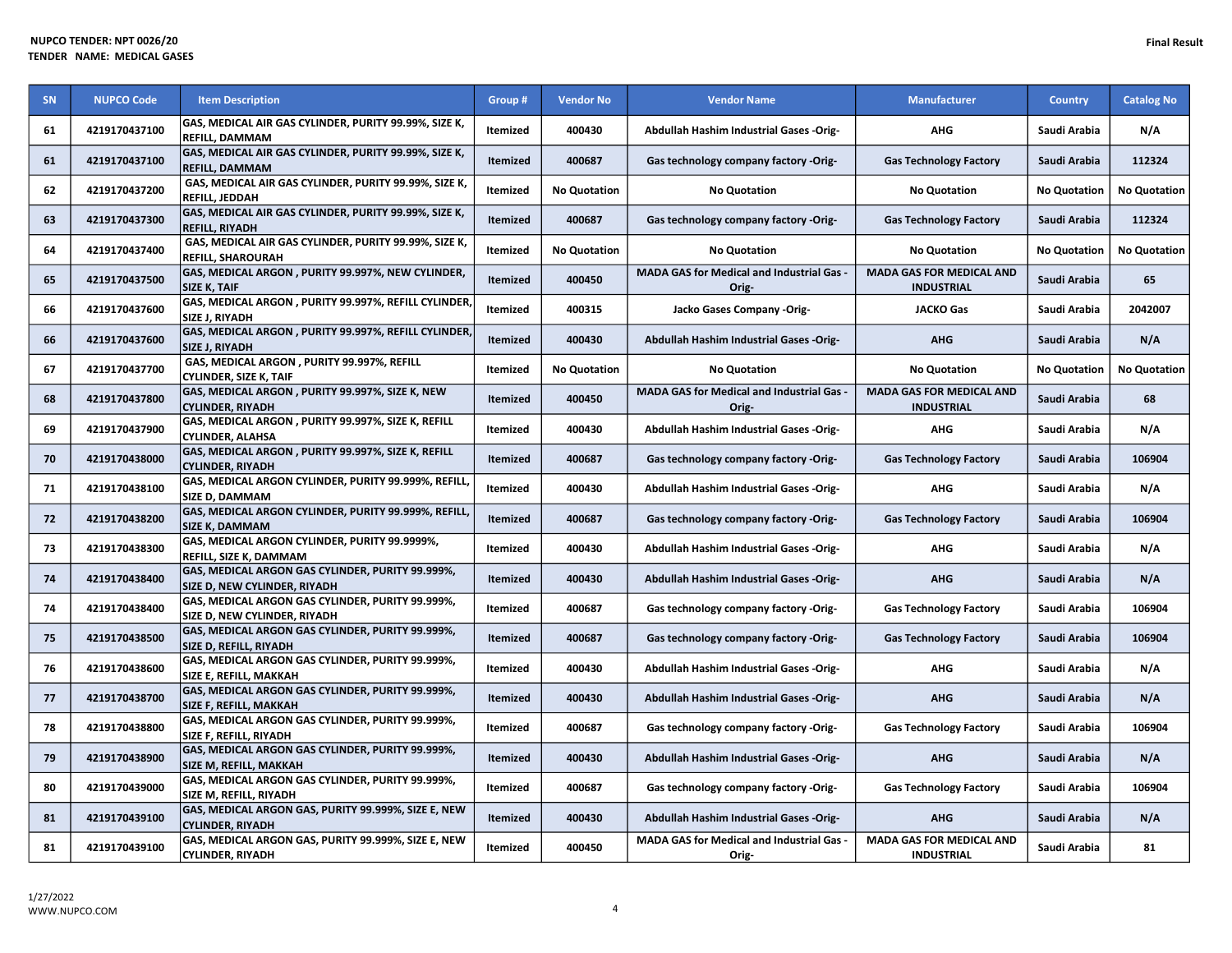| SN  | <b>NUPCO Code</b> | <b>Item Description</b>                                                               | Group #         | <b>Vendor No</b>    | <b>Vendor Name</b>                                        | <b>Manufacturer</b>                                  | <b>Country</b>      | <b>Catalog No</b>   |
|-----|-------------------|---------------------------------------------------------------------------------------|-----------------|---------------------|-----------------------------------------------------------|------------------------------------------------------|---------------------|---------------------|
| 82  | 4219170439200     | GAS, MEDICAL ARGON GAS, PURITY 99.999%, SIZE E, REFILL<br><b>CYLINDER, RIYADH</b>     | Itemized        | 400687              | Gas technology company factory -Orig-                     | <b>Gas Technology Factory</b>                        | Saudi Arabia        | 106904              |
| 83  | 4219170439300     | GAS, MEDICAL BREATHING AIR GAS CYLINDER, HIGH<br>PURITY, SIZE D, REFILL, RIYADH       | Itemized        | 400430              | <b>Abdullah Hashim Industrial Gases -Orig-</b>            | AHG                                                  | Saudi Arabia        | N/A                 |
| 84  | 4219170439400     | GAS, MEDICAL BREATHING AIR GAS CYLINDER, HIGH<br>PURITY, SIZE E, NEW CYLINDER, RIYADH | Itemized        | 400430              | Abdullah Hashim Industrial Gases -Orig-                   | <b>AHG</b>                                           | Saudi Arabia        | N/A                 |
| 84  | 4219170439400     | GAS, MEDICAL BREATHING AIR GAS CYLINDER, HIGH<br>PURITY, SIZE E, NEW CYLINDER, RIYADH | Itemized        | 400687              | Gas technology company factory -Orig-                     | <b>Gas Technology Factory</b>                        | Saudi Arabia        | 112324              |
| 85  | 4219170439500     | GAS, MEDICAL BREATHING AIR GAS CYLINDER, HIGH<br>PURITY, SIZE E, REFILL, MAKKAH       | <b>Itemized</b> | 400687              | Gas technology company factory -Orig-                     | <b>Gas Technology Factory</b>                        | Saudi Arabia        | 112324              |
| 86  | 4219170439600     | GAS, MEDICAL BREATHING AIR GAS CYLINDER, HIGH<br>PURITY, SIZE E, REFILL, RIYADH       | Itemized        | 400687              | Gas technology company factory -Orig-                     | <b>Gas Technology Factory</b>                        | Saudi Arabia        | 112324              |
| 87  | 4219170439700     | GAS, MEDICAL BREATHING AIR GAS CYLINDER, HIGH<br>PURITY, SIZE H, REFILL, RIYADH       | Itemized        | 400430              | Abdullah Hashim Industrial Gases -Orig-                   | <b>AHG</b>                                           | Saudi Arabia        | N/A                 |
| 88  | 4219170439800     | GAS, MEDICAL BREATHING AIR GAS CYLINDER, HIGH<br>PURITY, SIZE J, REFILL, RIYADH       | Itemized        | 400687              | Gas technology company factory -Orig-                     | <b>Gas Technology Factory</b>                        | Saudi Arabia        | 112324              |
| 89  | 4219170439900     | GAS, MEDICAL BREATHING AIR GAS CYLINDER, HIGH<br>PURITY, SIZE K, REFILL, AL KHARJ     | <b>Itemized</b> | 400687              | Gas technology company factory -Orig-                     | <b>Gas Technology Factory</b>                        | Saudi Arabia        | 112324              |
| 90  | 4219170440000     | GAS, MEDICAL BREATHING AIR GAS CYLINDER, HIGH<br>PURITY, SIZE K, REFILL, DAMMAM       | Itemized        | 400430              | Abdullah Hashim Industrial Gases -Orig-                   | <b>AHG</b>                                           | Saudi Arabia        | N/A                 |
| 90  | 4219170440000     | GAS, MEDICAL BREATHING AIR GAS CYLINDER, HIGH<br>PURITY, SIZE K, REFILL, DAMMAM       | Itemized        | 400687              | Gas technology company factory -Orig-                     | <b>Gas Technology Factory</b>                        | Saudi Arabia        | 112324              |
| 91  | 4219170440100     | GAS, MEDICAL BREATHING AIR GAS CYLINDER, HIGH<br>PURITY, SIZE K, REFILL, JEDDAH       | <b>Itemized</b> | <b>No Quotation</b> | <b>No Quotation</b>                                       | <b>No Quotation</b>                                  | <b>No Quotation</b> | <b>No Quotation</b> |
| 92  | 4219170440200     | GAS, MEDICAL BREATHING AIR GAS CYLINDER, HIGH<br>PURITY, SIZE K, REFILL, MADINA       | <b>Itemized</b> | 400427              | Aldakheel Industrial Gases Plant -Orig-                   | <b>Aldakheel Industrial Gases Plant</b>              | Saudi Arabia        | N/A                 |
| 93  | 4219170440300     | GAS, MEDICAL BREATHING AIR GAS CYLINDER, HIGH<br>PURITY, SIZE K, REFILL, MAKKAH       | Itemized        | 400687              | Gas technology company factory -Orig-                     | <b>Gas Technology Factory</b>                        | Saudi Arabia        | 112324              |
| 94  | 4219170440400     | GAS, MEDICAL BREATHING AIR GAS CYLINDER, HIGH<br>PURITY, SIZE K, REFILL, NAJRAN       | Itemized        | <b>No Quotation</b> | <b>No Quotation</b>                                       | <b>No Quotation</b>                                  | <b>No Quotation</b> | <b>No Quotation</b> |
| 95  | 4219170440500     | GAS, MEDICAL BREATHING AIR GAS CYLINDER, HIGH<br>PURITY, SIZE K, REFILL, RIYADH       | Itemized        | 400687              | Gas technology company factory -Orig-                     | <b>Gas Technology Factory</b>                        | Saudi Arabia        | 112324              |
| 96  | 4219170440600     | GAS, MEDICAL BREATHING AIR GAS CYLINDER, HIGH<br>PURITY, SIZE K, REFILL, TAIF         | Itemized        | 400687              | Gas technology company factory -Orig-                     | <b>Gas Technology Factory</b>                        | Saudi Arabia        | 112324              |
| 97  | 4219170440700     | GAS, MEDICAL BREATHING AIR GAS CYLINDER, HIGH<br>PURITY, SIZE M, REFILL, RIYADH       | Itemized        | 400687              | Gas technology company factory -Orig-                     | <b>Gas Technology Factory</b>                        | Saudi Arabia        | 112324              |
| 98  | 4219170440800     | GAS, MEDICAL BREATHING AIR, HIGH PURITY, SIZE E,<br>REFILL CYLINDER, MADINA           | <b>Itemized</b> | 400427              | <b>Aldakheel Industrial Gases Plant -Orig-</b>            | <b>Aldakheel Industrial Gases Plant</b>              | Saudi Arabia        | N/A                 |
| 99  | 4219170440900     | GAS, MEDICAL BREATHING AIR, HIGH PURITY, SIZE K, NEW<br><b>CYLINDER, RIYADH</b>       | Itemized        | 400450              | <b>MADA GAS for Medical and Industrial Gas -</b><br>Orig- | <b>MADA GAS FOR MEDICAL AND</b><br><b>INDUSTRIAL</b> | Saudi Arabia        | 99                  |
| 99  | 4219170440900     | GAS, MEDICAL BREATHING AIR, HIGH PURITY, SIZE K, NEW<br><b>CYLINDER, RIYADH</b>       | <b>Itemized</b> | 400430              | Abdullah Hashim Industrial Gases -Orig-                   | <b>AHG</b>                                           | Saudi Arabia        | N/A                 |
| 100 | 4219170441000     | GAS, MEDICAL BREATHING AIR, HIGH PURITY, SIZE K, NEW<br><b>CYLINDER, TAIF</b>         | Itemized        | 400450              | <b>MADA GAS for Medical and Industrial Gas -</b><br>Orig- | <b>MADA GAS FOR MEDICAL AND</b><br><b>INDUSTRIAL</b> | Saudi Arabia        | 100                 |
| 100 | 4219170441000     | GAS, MEDICAL BREATHING AIR, HIGH PURITY, SIZE K, NEW<br><b>CYLINDER, TAIF</b>         | <b>Itemized</b> | 400687              | Gas technology company factory -Orig-                     | <b>Gas Technology Factory</b>                        | Saudi Arabia        | 112324              |
| 100 | 4219170441000     | GAS, MEDICAL BREATHING AIR, HIGH PURITY, SIZE K, NEW<br><b>CYLINDER. TAIF</b>         | Itemized        | 400430              | Abdullah Hashim Industrial Gases -Orig-                   | <b>AHG</b>                                           | Saudi Arabia        | N/A                 |
| 101 | 4219170441100     | GAS, MEDICAL CARBON DIOXIDE, HIGH PURITY, NEW<br><b>CYLINDER, SIZE D, NAJRAN</b>      | Itemized        | 400450              | MADA GAS for Medical and Industrial Gas -<br>Orig-        | <b>MADA GAS FOR MEDICAL AND</b><br><b>INDUSTRIAL</b> | Saudi Arabia        | 101                 |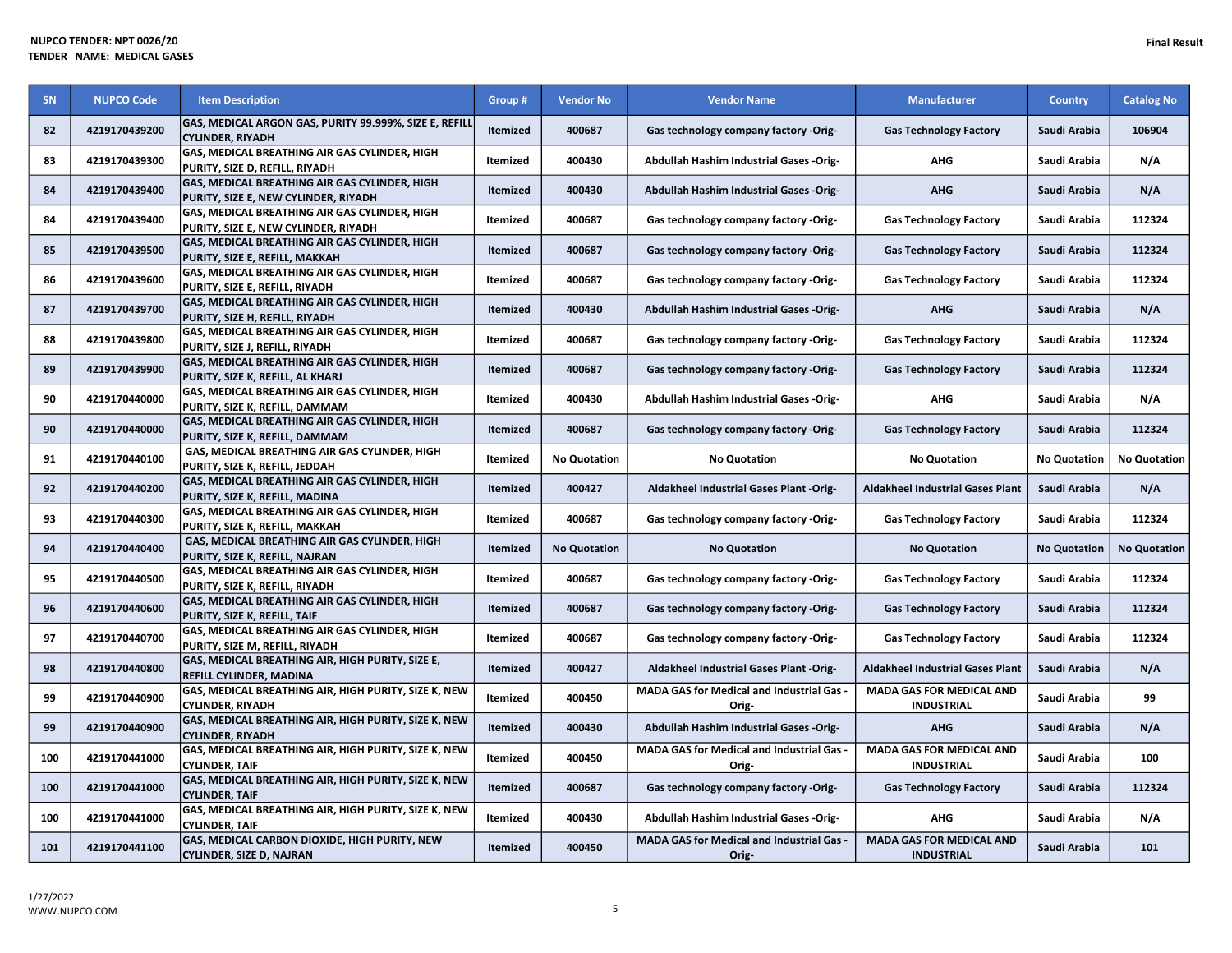| <b>SN</b> | <b>NUPCO Code</b> | <b>Item Description</b>                                                                       | Group #         | <b>Vendor No</b>    | <b>Vendor Name</b>                                 | <b>Manufacturer</b>                                  | <b>Country</b>      | <b>Catalog No</b>   |
|-----------|-------------------|-----------------------------------------------------------------------------------------------|-----------------|---------------------|----------------------------------------------------|------------------------------------------------------|---------------------|---------------------|
| 102       | 4219170441200     | GAS, MEDICAL CARBON DIOXIDE, HIGH PURITY, NEW<br><b>CYLINDER, SIZE D, RIYADH</b>              | Itemized        | 400430              | Abdullah Hashim Industrial Gases -Orig-            | AHG                                                  | Saudi Arabia        | N/A                 |
| 102       | 4219170441200     | <b>GAS, MEDICAL CARBON DIOXIDE, HIGH PURITY, NEW</b><br>CYLINDER, SIZE D, RIYADH              | <b>Itemized</b> | 400450              | MADA GAS for Medical and Industrial Gas -<br>Orig- | <b>MADA GAS FOR MEDICAL AND</b><br><b>INDUSTRIAL</b> | Saudi Arabia        | 102                 |
| 103       | 4219170441300     | <b>GAS, MEDICAL CARBON DIOXIDE, HIGH PURITY, NEW</b><br>CYLINDER, SIZE D, TABUK               | Itemized        | 400349              | albazei gas factory -Orig-                         | <b>ALBAZEI</b>                                       | Saudi Arabia        | N/A                 |
| 104       | 4219170441400     | GAS, MEDICAL CARBON DIOXIDE, HIGH PURITY, NEW<br><b>CYLINDER, SIZE D, TAIF</b>                | <b>Itemized</b> | 400450              | MADA GAS for Medical and Industrial Gas -<br>Orig- | <b>MADA GAS FOR MEDICAL AND</b><br><b>INDUSTRIAL</b> | Saudi Arabia        | 104                 |
| 105       | 4219170441500     | GAS, MEDICAL CARBON DIOXIDE, HIGH PURITY, , 0.525 L,<br>CGA940. NEW CYLINDER. RIYADH.         | Itemized        | 400315              | Jacko Gases Company -Orig-                         | <b>JACKO Gas</b>                                     | Saudi Arabia        | 5103043             |
| 105       | 4219170441500     | GAS, MEDICAL CARBON DIOXIDE, HIGH PURITY, , 0.525 L,<br>CGA940, NEW CYLINDER, RIYADH.         | Itemized        | 400430              | <b>Abdullah Hashim Industrial Gases -Orig-</b>     | <b>AHG</b>                                           | Saudi Arabia        | N/A                 |
| 106       | 4219170441600     | <b>GAS, MEDICAL CARBON DIOXIDE, HIGH PURITY, REFILL</b><br>CYLINDER, 0.525 L, CGA940, RIYADH. | Itemized        | 400687              | Gas technology company factory -Orig-              | <b>Gas Technology Factory</b>                        | Saudi Arabia        | 106911              |
| 107       | 4219170441700     | GAS, MEDICAL CARBON DIOXIDE, HIGH PURITY, REFILL<br><b>CYLINDER, SIZE K, ALAHSA</b>           | Itemized        | 400430              | Abdullah Hashim Industrial Gases -Orig-            | <b>AHG</b>                                           | Saudi Arabia        | N/A                 |
| 108       | 4219170441800     | <b>GAS, MEDICAL CARBON DIOXIDE, HIGH PURITY, REFILL</b><br>CYLINDER. SIZE K. DAMMAM           | Itemized        | 400430              | Abdullah Hashim Industrial Gases -Orig-            | <b>AHG</b>                                           | Saudi Arabia        | N/A                 |
| 108       | 4219170441800     | GAS, MEDICAL CARBON DIOXIDE, HIGH PURITY, REFILL<br><b>CYLINDER, SIZE K, DAMMAM</b>           | Itemized        | 400687              | Gas technology company factory -Orig-              | <b>Gas Technology Factory</b>                        | Saudi Arabia        | 106911              |
| 109       | 4219170441900     | GAS, MEDICAL CARBON DIOXIDE, HIGH PURITY, REFILL<br>CYLINDER, SIZE K, JEDDAH                  | Itemized        | <b>No Quotation</b> | <b>No Quotation</b>                                | <b>No Quotation</b>                                  | <b>No Quotation</b> | <b>No Quotation</b> |
| 110       | 4219170442000     | GAS, MEDICAL CARBON DIOXIDE, HIGH PURITY, REFILL<br><b>CYLINDER, SIZE K, MADINA</b>           | Itemized        | 400427              | Aldakheel Industrial Gases Plant -Orig-            | <b>Aldakheel Industrial Gases Plant</b>              | Saudi Arabia        | N/A                 |
| 111       | 4219170442100     | GAS, MEDICAL CARBON DIOXIDE, HIGH PURITY, SIZE D,<br>REFILL CYLINDER, DHAHRAN                 | Itemized        | 400430              | <b>Abdullah Hashim Industrial Gases -Orig-</b>     | <b>AHG</b>                                           | Saudi Arabia        | N/A                 |
| 112       | 4219170442200     | GAS, MEDICAL CARBON DIOXIDE, HIGH PURITY, SIZE D,<br><b>REFILL CYLINDER, JAZAN</b>            | Itemized        | 400426              | jazan industrial gases plant -Orig-                | JAZAN INDUSTRIAL GASES PLANT                         | Saudi Arabia        | N/A                 |
| 113       | 4219170442300     | GAS, MEDICAL CARBON DIOXIDE, HIGH PURITY, SIZE D,<br><b>REFILL CYLINDER, MADINA</b>           | Itemized        | 400427              | <b>Aldakheel Industrial Gases Plant -Orig-</b>     | <b>Aldakheel Industrial Gases Plant</b>              | Saudi Arabia        | N/A                 |
| 114       | 4219170442400     | GAS, MEDICAL CARBON DIOXIDE, HIGH PURITY, SIZE D,<br><b>REFILL CYLINDER. MAKKAH</b>           | <b>Itemized</b> | 400430              | Abdullah Hashim Industrial Gases -Orig-            | <b>AHG</b>                                           | Saudi Arabia        | N/A                 |
| 115       | 4219170442500     | GAS, MEDICAL CARBON DIOXIDE, HIGH PURITY, SIZE D,<br>REFILL CYLINDER, RIYADH                  | Itemized        | 400430              | Abdullah Hashim Industrial Gases -Orig-            | <b>AHG</b>                                           | Saudi Arabia        | N/A                 |
| 116       | 4219170442600     | GAS, MEDICAL CARBON DIOXIDE, HIGH PURITY, SIZE D,<br><b>REFILL CYLINDER, SHAROURAH</b>        | Itemized        | <b>No Quotation</b> | <b>No Quotation</b>                                | <b>No Quotation</b>                                  | <b>No Quotation</b> | <b>No Quotation</b> |
| 117       | 4219170442700     | GAS, MEDICAL CARBON DIOXIDE, HIGH PURITY, SIZE D,<br>REFILL CYLINDER, TABUK                   | Itemized        | 400349              | albazei gas factory -Orig-                         | <b>ALBAZEI</b>                                       | Saudi Arabia        | N/A                 |
| 118       | 4219170442800     | <b>GAS, MEDICAL CARBON DIOXIDE, HIGH PURITY, SIZE E,</b><br>NEW CYLINDER, RIYADH              | Itemized        | 400430              | Abdullah Hashim Industrial Gases -Orig-            | <b>AHG</b>                                           | Saudi Arabia        | N/A                 |
| 118       | 4219170442800     | <b>GAS, MEDICAL CARBON DIOXIDE, HIGH PURITY, SIZE E,</b><br>NEW CYLINDER, RIYADH              | Itemized        | 400687              | Gas technology company factory -Orig-              | <b>Gas Technology Factory</b>                        | Saudi Arabia        | 106911              |
| 119       | 4219170442900     | <b>GAS, MEDICAL CARBON DIOXIDE, HIGH PURITY, SIZE E,</b><br><b>REFILL CYLINDER, ALAHASA</b>   | Itemized        | 400430              | Abdullah Hashim Industrial Gases -Orig-            | <b>AHG</b>                                           | Saudi Arabia        | N/A                 |
| 120       | 4219170443000     | GAS, MEDICAL CARBON DIOXIDE, HIGH PURITY, SIZE E,<br><b>REFILL CYLINDER, DAMMAM</b>           | Itemized        | 400430              | Abdullah Hashim Industrial Gases -Orig-            | AHG                                                  | Saudi Arabia        | N/A                 |
| 120       | 4219170443000     | GAS, MEDICAL CARBON DIOXIDE, HIGH PURITY, SIZE E,<br><b>REFILL CYLINDER, DAMMAM</b>           | Itemized        | 400687              | Gas technology company factory -Orig-              | <b>Gas Technology Factory</b>                        | Saudi Arabia        | 106911              |
| 121       | 4219170443100     | GAS, MEDICAL CARBON DIOXIDE, HIGH PURITY, SIZE E,<br><b>REFILL CYLINDER, MADINA</b>           | Itemized        | 400427              | <b>Aldakheel Industrial Gases Plant -Orig-</b>     | Aldakheel Industrial Gases Plant                     | Saudi Arabia        | N/A                 |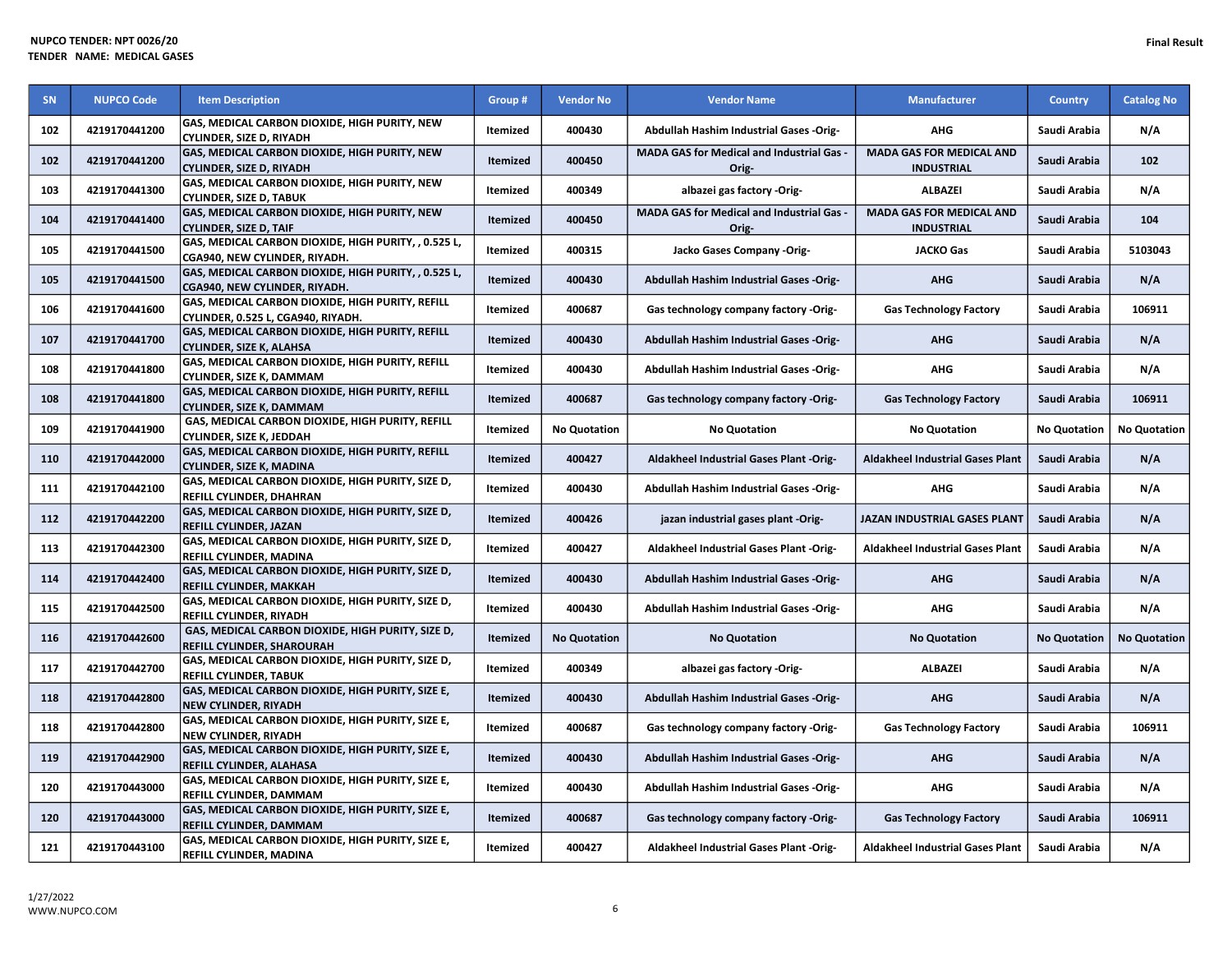| <b>SN</b> | <b>NUPCO Code</b> | <b>Item Description</b>                                                              | Group #         | <b>Vendor No</b>    | <b>Vendor Name</b>                                        | <b>Manufacturer</b>                                  | <b>Country</b>      | <b>Catalog No</b>   |
|-----------|-------------------|--------------------------------------------------------------------------------------|-----------------|---------------------|-----------------------------------------------------------|------------------------------------------------------|---------------------|---------------------|
| 122       | 4219170443200     | GAS, MEDICAL CARBON DIOXIDE, HIGH PURITY, SIZE E,<br>REFILL CYLINDER, RIYADH         | Itemized        | 400687              | Gas technology company factory -Orig-                     | <b>Gas Technology Factory</b>                        | Saudi Arabia        | 106911              |
| 123       | 4219170443300     | GAS, MEDICAL CARBON DIOXIDE, HIGH PURITY, SIZE J,<br><b>REFILL CYLINDER, DHAHRAN</b> | Itemized        | 400430              | Abdullah Hashim Industrial Gases -Orig-                   | <b>AHG</b>                                           | Saudi Arabia        | N/A                 |
| 124       | 4219170443400     | GAS, MEDICAL CARBON DIOXIDE, HIGH PURITY, SIZE J,<br>REFILL CYLINDER, RIYADH         | <b>Itemized</b> | 400687              | Gas technology company factory -Orig-                     | <b>Gas Technology Factory</b>                        | Saudi Arabia        | 106911              |
| 124       | 4219170443400     | GAS, MEDICAL CARBON DIOXIDE, HIGH PURITY, SIZE J,<br>REFILL CYLINDER, RIYADH         | Itemized        | 400430              | Abdullah Hashim Industrial Gases -Orig-                   | <b>AHG</b>                                           | Saudi Arabia        | N/A                 |
| 125       | 4219170443500     | GAS, MEDICAL CARBON DIOXIDE, HIGH PURITY, SIZE K,<br><b>NEW CYLINDER, RIYADH</b>     | <b>Itemized</b> | 400450              | MADA GAS for Medical and Industrial Gas -<br>Orig-        | <b>MADA GAS FOR MEDICAL AND</b><br><b>INDUSTRIAL</b> | Saudi Arabia        | 125                 |
| 125       | 4219170443500     | GAS, MEDICAL CARBON DIOXIDE, HIGH PURITY, SIZE K,<br><b>NEW CYLINDER, RIYADH</b>     | Itemized        | 400430              | Abdullah Hashim Industrial Gases -Orig-                   | AHG                                                  | Saudi Arabia        | N/A                 |
| 126       | 4219170443600     | GAS, MEDICAL CARBON DIOXIDE, HIGH PURITY, SIZE K,<br><b>NEW CYLINDER, TABUK</b>      | <b>Itemized</b> | 400450              | <b>MADA GAS for Medical and Industrial Gas -</b><br>Orig- | <b>MADA GAS FOR MEDICAL AND</b><br><b>INDUSTRIAL</b> | Saudi Arabia        | 126                 |
| 126       | 4219170443600     | GAS, MEDICAL CARBON DIOXIDE, HIGH PURITY, SIZE K,<br><b>NEW CYLINDER, TABUK</b>      | Itemized        | 400430              | Abdullah Hashim Industrial Gases -Orig-                   | <b>AHG</b>                                           | Saudi Arabia        | N/A                 |
| 127       | 4219170443700     | GAS, MEDICAL CARBON DIOXIDE, HIGH PURITY, SIZE K,<br><b>NEW CYLINDER, TAIF</b>       | <b>Itemized</b> | 400687              | Gas technology company factory -Orig-                     | <b>Gas Technology Factory</b>                        | Saudi Arabia        | 106911              |
| 127       | 4219170443700     | GAS, MEDICAL CARBON DIOXIDE, HIGH PURITY, SIZE K,<br><b>NEW CYLINDER, TAIF</b>       | Itemized        | 400450              | MADA GAS for Medical and Industrial Gas -<br>Orig-        | <b>MADA GAS FOR MEDICAL AND</b><br><b>INDUSTRIAL</b> | Saudi Arabia        | 127                 |
| 127       | 4219170443700     | GAS, MEDICAL CARBON DIOXIDE, HIGH PURITY, SIZE K,<br><b>NEW CYLINDER, TAIF</b>       | <b>Itemized</b> | 400430              | Abdullah Hashim Industrial Gases -Orig-                   | <b>AHG</b>                                           | Saudi Arabia        | N/A                 |
| 128       | 4219170443800     | GAS, MEDICAL CARBON DIOXIDE, HIGH PURITY, SIZE K,<br>REFILL CYLINDER, AL KHARJ       | Itemized        | 400430              | Abdullah Hashim Industrial Gases -Orig-                   | <b>AHG</b>                                           | Saudi Arabia        | N/A                 |
| 129       | 4219170443900     | GAS, MEDICAL CARBON DIOXIDE, HIGH PURITY, SIZE K,<br>REFILL CYLINDER, ALAHSA         | <b>Itemized</b> | 400430              | <b>Abdullah Hashim Industrial Gases -Orig-</b>            | <b>AHG</b>                                           | Saudi Arabia        | N/A                 |
| 130       | 4219170444000     | GAS, MEDICAL CARBON DIOXIDE, HIGH PURITY, SIZE K,<br>REFILL CYLINDER, HAFAR AL BATEN | Itemized        | 400430              | Abdullah Hashim Industrial Gases -Orig-                   | <b>AHG</b>                                           | Saudi Arabia        | N/A                 |
| 131       | 4219170444100     | GAS, MEDICAL CARBON DIOXIDE, HIGH PURITY, SIZE K,<br>REFILL CYLINDER, JUBAIL         | <b>Itemized</b> | 400687              | Gas technology company factory -Orig-                     | <b>Gas Technology Factory</b>                        | Saudi Arabia        | 106911              |
| 132       | 4219170444200     | GAS, MEDICAL CARBON DIOXIDE, HIGH PURITY, SIZE K,<br>REFILL CYLINDER, MADINA         | Itemized        | 400427              | Aldakheel Industrial Gases Plant -Orig-                   | <b>Aldakheel Industrial Gases Plant</b>              | Saudi Arabia        | N/A                 |
| 133       | 4219170444300     | GAS, MEDICAL CARBON DIOXIDE, HIGH PURITY, SIZE K,<br>REFILL CYLINDER, RIYADH         | <b>Itemized</b> | 400430              | Abdullah Hashim Industrial Gases -Orig-                   | <b>AHG</b>                                           | Saudi Arabia        | N/A                 |
| 133       | 4219170444300     | GAS, MEDICAL CARBON DIOXIDE, HIGH PURITY, SIZE K,<br>REFILL CYLINDER, RIYADH         | Itemized        | 400687              | Gas technology company factory -Orig-                     | <b>Gas Technology Factory</b>                        | Saudi Arabia        | 106911              |
| 134       | 4219170444400     | GAS, MEDICAL CARBON DIOXIDE, HIGH PURITY, SIZE K,<br>REFILL CYLINDER, SHAROURAH      | <b>Itemized</b> | <b>No Quotation</b> | <b>No Quotation</b>                                       | <b>No Quotation</b>                                  | <b>No Quotation</b> | <b>No Quotation</b> |
| 135       | 4219170444500     | GAS, MEDICAL CARBON DIOXIDE, HIGH PURITY, SIZE K,<br><b>REFILL CYLINDER, TABUK</b>   | Itemized        | 400349              | albazei gas factory -Orig-                                | <b>ALBAZEI</b>                                       | Saudi Arabia        | N/A                 |
| 136       | 4219170444600     | GAS, MEDICAL CARBON DIOXIDE, HIGH PURITY, SIZE K,<br><b>REFILL CYLINDER, TAIF</b>    | <b>Itemized</b> | 400687              | Gas technology company factory -Orig-                     | <b>Gas Technology Factory</b>                        | Saudi Arabia        | 106911              |
| 137       | 4219170444700     | GAS, MEDICAL CARBON DIOXIDE, NEW CYLINDER, SIZE K,<br>2.5 DTB, RIYADH                | Itemized        | 400450              | <b>MADA GAS for Medical and Industrial Gas -</b><br>Orig- | <b>MADA GAS FOR MEDICAL AND</b><br><b>INDUSTRIAL</b> | Saudi Arabia        | 137                 |
| 138       | 4219170444800     | GAS, MEDICAL CARBON DIOXIDE, NEW CYLINDER, SIZE K,<br>2.5 DTB, TABUK                 | Itemized        | 400450              | MADA GAS for Medical and Industrial Gas -<br>Orig-        | <b>MADA GAS FOR MEDICAL AND</b><br><b>INDUSTRIAL</b> | Saudi Arabia        | 138                 |
| 139       | 4219170444900     | GAS, MEDICAL CARBON DIOXIDE, NEW CYLINDER, SIZE K,<br>2.5 DTB. TAIF                  | Itemized        | 400687              | Gas technology company factory -Orig-                     | <b>Gas Technology Factory</b>                        | Saudi Arabia        | 106911              |
| 139       | 4219170444900     | GAS, MEDICAL CARBON DIOXIDE, NEW CYLINDER, SIZE K,<br>2.5 DTB, TAIF                  | <b>Itemized</b> | 400450              | <b>MADA GAS for Medical and Industrial Gas -</b><br>Orig- | <b>MADA GAS FOR MEDICAL AND</b><br><b>INDUSTRIAL</b> | Saudi Arabia        | 139                 |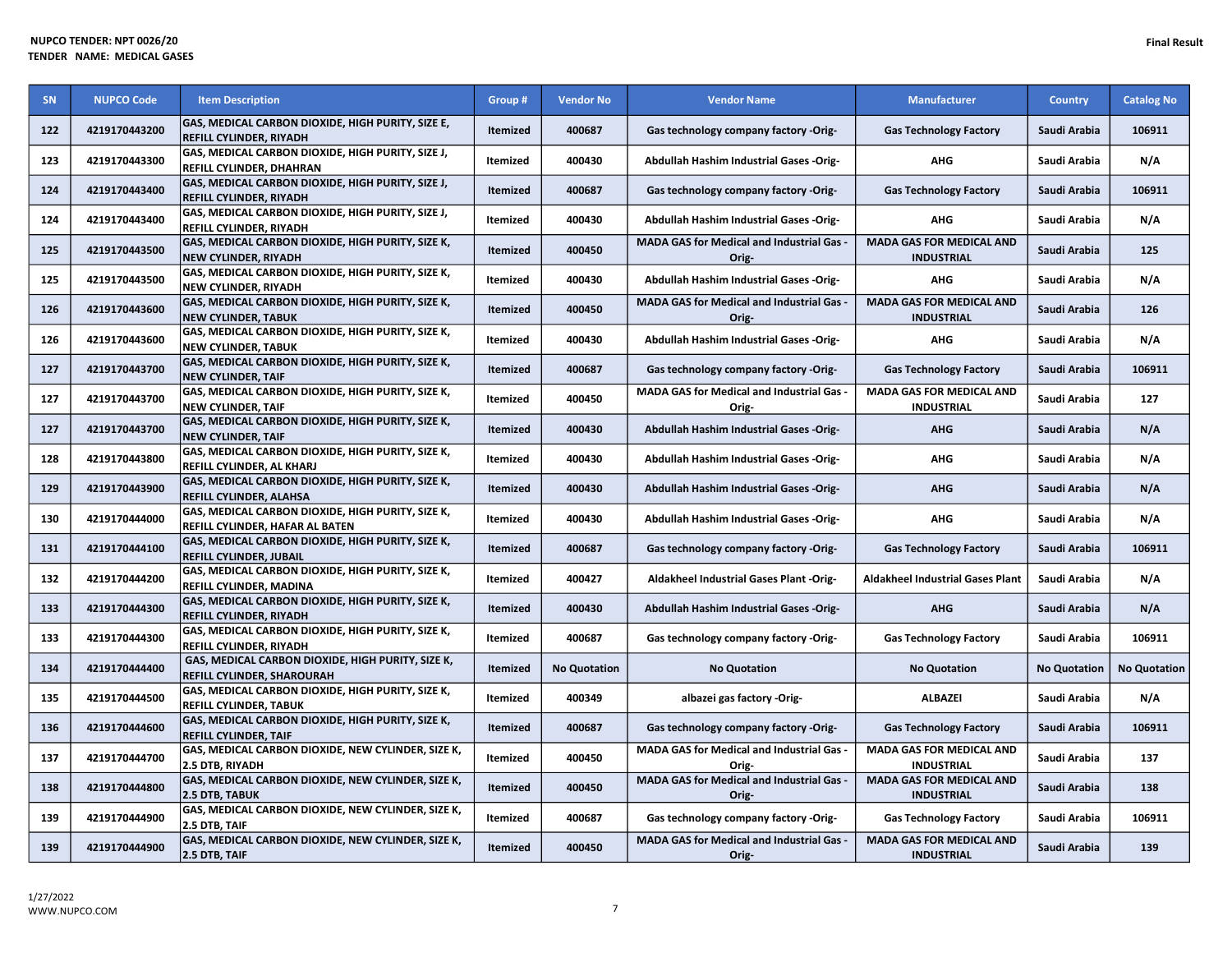| <b>SN</b> | <b>NUPCO Code</b> | <b>Item Description</b>                                                                 | Group #         | <b>Vendor No</b>    | <b>Vendor Name</b>                                        | <b>Manufacturer</b>                                  | <b>Country</b>      | <b>Catalog No</b>   |
|-----------|-------------------|-----------------------------------------------------------------------------------------|-----------------|---------------------|-----------------------------------------------------------|------------------------------------------------------|---------------------|---------------------|
| 140       | 4219170445000     | GAS, MEDICAL CARBON DIOXIDE, NEW CYLINDER, SIZE K,<br><b>SHAROURAH</b>                  | Itemized        | 400450              | <b>MADA GAS for Medical and Industrial Gas -</b><br>Orig- | <b>MADA GAS FOR MEDICAL AND</b><br><b>INDUSTRIAL</b> | Saudi Arabia        | 140                 |
| 141       | 4219170445100     | GAS, MEDICAL CARBON DIOXIDE, PURITY 99.5%, SIZE E,<br><b>NEW CYLINDER, JAZAN</b>        | <b>Itemized</b> | 400450              | MADA GAS for Medical and Industrial Gas -<br>Orig-        | <b>MADA GAS FOR MEDICAL AND</b><br><b>INDUSTRIAL</b> | Saudi Arabia        | 141                 |
| 142       | 4219170445200     | GAS, MEDICAL CARBON DIOXIDE, PURITY 99.5%, SIZE E,<br><b>NEW CYLINDER, TAIF</b>         | Itemized        | 400687              | Gas technology company factory -Orig-                     | <b>Gas Technology Factory</b>                        | Saudi Arabia        | 106911              |
| 143       | 4219170445300     | GAS, MEDICAL CARBON DIOXIDE, PURITY 99.5%, SIZE E,<br>REFILL CYLINDER, AL KHARJ         | <b>Itemized</b> | 400687              | Gas technology company factory -Orig-                     | <b>Gas Technology Factory</b>                        | Saudi Arabia        | 106911              |
| 144       | 4219170445400     | GAS, MEDICAL CARBON DIOXIDE, PURITY 99.5%, SIZE E,<br>REFILL CYLINDER, HAFAR AL BATEN   | Itemized        | 400430              | Abdullah Hashim Industrial Gases -Orig-                   | AHG                                                  | Saudi Arabia        | N/A                 |
| 145       | 4219170445500     | GAS, MEDICAL CARBON DIOXIDE, PURITY 99.5%, SIZE E,<br><b>REFILL CYLINDER, JAZAN</b>     | <b>Itemized</b> | 400426              | jazan industrial gases plant -Orig-                       | JAZAN INDUSTRIAL GASES PLANT                         | Saudi Arabia        | N/A                 |
| 146       | 4219170445600     | GAS, MEDICAL CARBON DIOXIDE, PURITY 99.5%, SIZE E,<br>REFILL CYLINDER, JUBAIL           | Itemized        | 400687              | Gas technology company factory -Orig-                     | <b>Gas Technology Factory</b>                        | Saudi Arabia        | 106911              |
| 147       | 4219170445700     | GAS, MEDICAL CARBON DIOXIDE, PURITY 99.5%, SIZE E,<br>REFILL CYLINDER, MADINA           | <b>Itemized</b> | 400427              | <b>Aldakheel Industrial Gases Plant -Orig-</b>            | <b>Aldakheel Industrial Gases Plant</b>              | Saudi Arabia        | N/A                 |
| 148       | 4219170445800     | GAS, MEDICAL CARBON DIOXIDE, PURITY 99.5%, SIZE E,<br><b>REFILL CYLINDER, TAIF</b>      | Itemized        | 400687              | Gas technology company factory -Orig-                     | <b>Gas Technology Factory</b>                        | Saudi Arabia        | 106911              |
| 149       | 4219170445900     | GAS, MEDICAL CARBON DIOXIDE, PURITY 99.5%, SIZE K,<br><b>REFILL CYLINDER, MADINA</b>    | Itemized        | 400427              | Aldakheel Industrial Gases Plant -Orig-                   | <b>Aldakheel Industrial Gases Plant</b>              | Saudi Arabia        | N/A                 |
| 150       | 4219170446000     | GAS, MEDICAL CARBON DIOXIDE, PURITY 99.995%, SIZE K,<br>REFILL CYLINDER, RIYADH         | Itemized        | 400315              | Jacko Gases Company -Orig-                                | <b>JACKO Gas</b>                                     | Saudi Arabia        | 2031008             |
| 150       | 4219170446000     | GAS, MEDICAL CARBON DIOXIDE, PURITY 99.995%, SIZE K,<br><b>REFILL CYLINDER. RIYADH</b>  | <b>Itemized</b> | 400430              | Abdullah Hashim Industrial Gases -Orig-                   | <b>AHG</b>                                           | Saudi Arabia        | N/A                 |
| 151       | 4219170446100     | GAS, MEDICAL CARBON DIOXIDE, PURITY 99.9999%,<br>REFILL CYLINDER, SIZE K, JEDDAH        | Itemized        | <b>No Quotation</b> | <b>No Quotation</b>                                       | <b>No Quotation</b>                                  | <b>No Quotation</b> | <b>No Quotation</b> |
| 152       | 4219170446200     | GAS, MEDICAL CARBON DIOXIDE, PURITY 99.9999%, REFILL<br><b>CYLINDER, SIZE K, RIYADH</b> | <b>Itemized</b> | 400315              | Jacko Gases Company -Orig-                                | <b>JACKO Gas</b>                                     | Saudi Arabia        | 2033005             |
| 153       | 4219170446300     | GAS, MEDICAL CARBON DIOXIDE, REFILL CYLINDER, SIZE E<br><b>NAJRAN</b>                   | Itemized        | <b>No Quotation</b> | <b>No Quotation</b>                                       | <b>No Quotation</b>                                  | <b>No Quotation</b> | <b>No Quotation</b> |
| 154       | 4219170446400     | GAS, MEDICAL CARBON DIOXIDE, REFILL CYLINDER, SIZE<br><b>E,TAIF</b>                     | <b>Itemized</b> | 400687              | Gas technology company factory -Orig-                     | <b>Gas Technology Factory</b>                        | Saudi Arabia        | 106911              |
| 155       | 4219170446500     | GAS, MEDICAL CARBON DIOXIDE, REFILL CYLINDER, SIZE<br><b>E,WADI AL DAWASER</b>          | Itemized        | 400315              | Jacko Gases Company -Orig-                                | <b>JACKO Gas</b>                                     | Saudi Arabia        | 2031005             |
| 155       | 4219170446500     | GAS, MEDICAL CARBON DIOXIDE, REFILL CYLINDER, SIZE<br><b>E.WADI AL DAWASER</b>          | <b>Itemized</b> | 400430              | <b>Abdullah Hashim Industrial Gases -Orig-</b>            | <b>AHG</b>                                           | Saudi Arabia        | N/A                 |
| 156       | 4219170446600     | GAS, MEDICAL CARBON DIOXIDE, REFILL CYLINDER, SIZE K,<br>2.5 DTB, RIYADH                | Itemized        | 400430              | Abdullah Hashim Industrial Gases -Orig-                   | <b>AHG</b>                                           | Saudi Arabia        | N/A                 |
| 157       | 4219170446700     | GAS, MEDICAL CARBON DIOXIDE, REFILL CYLINDER, SIZE K,<br>2.5 DTB, TABUK                 | <b>Itemized</b> | 400349              | albazei gas factory -Orig-                                | <b>ALBAZEI</b>                                       | Saudi Arabia        | N/A                 |
| 158       | 4219170446800     | GAS, MEDICAL CARBON DIOXIDE, REFILL CYLINDER, SIZE K,<br>2.5 DTB, TAIF                  | <b>Itemized</b> | 400687              | Gas technology company factory -Orig-                     | <b>Gas Technology Factory</b>                        | Saudi Arabia        | 106911              |
| 159       | 4219170446900     | GAS, MEDICAL CARBONDIOXIDE, HIGH PURITY, REFILL<br><b>CYLINDER, SIZE D, DAMMAM</b>      | <b>Itemized</b> | 400687              | Gas technology company factory -Orig-                     | <b>Gas Technology Factory</b>                        | Saudi Arabia        | 106911              |
| 160       | 4219170447000     | GAS, MEDICAL ENTONOX, HIGH PURITY, REFILL CYLINDER,<br><b>SIZE E, RIYADH</b>            | <b>Itemized</b> | 400315              | Jacko Gases Company -Orig-                                | <b>JACKO Gas</b>                                     | Saudi Arabia        | 2091003             |
| 160       | 4219170447000     | GAS, MEDICAL ENTONOX, HIGH PURITY, REFILL CYLINDER,<br><b>SIZE E, RIYADH</b>            | Itemized        | 400430              | Abdullah Hashim Industrial Gases -Orig-                   | <b>AHG</b>                                           | Saudi Arabia        | N/A                 |
| 161       | 4219170447100     | GAS, MEDICAL ENTONOX, HIGH PURITY, REFILL CYLINDER,<br>SIZE E, TAIF                     | Itemized        | 400687              | Gas technology company factory -Orig-                     | <b>Gas Technology Factory</b>                        | Saudi Arabia        | 105236              |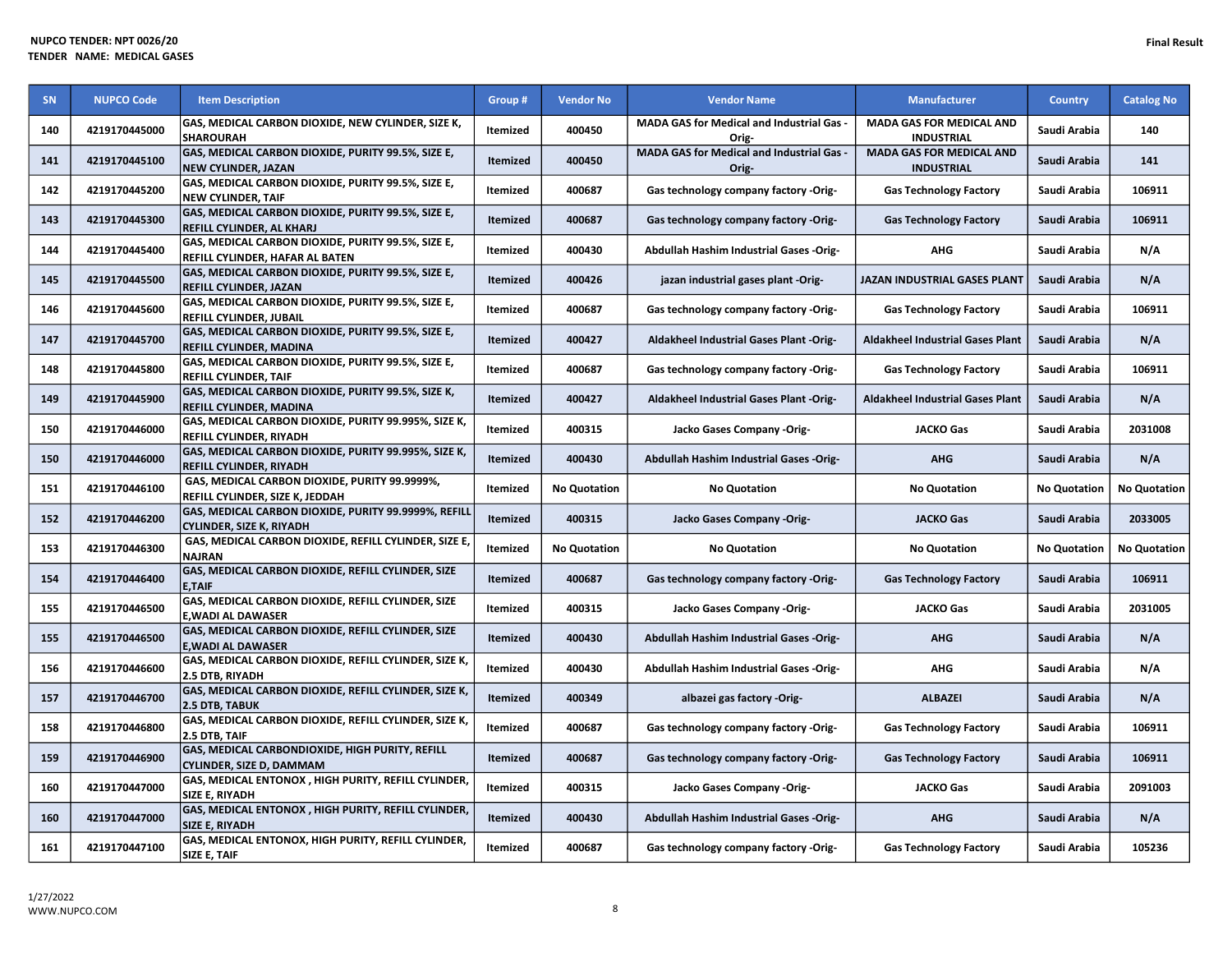| <b>SN</b> | <b>NUPCO Code</b> | <b>Item Description</b>                                                                                                  | Group #         | <b>Vendor No</b>    | <b>Vendor Name</b>                             | <b>Manufacturer</b>                     | <b>Country</b>      | <b>Catalog No</b>   |
|-----------|-------------------|--------------------------------------------------------------------------------------------------------------------------|-----------------|---------------------|------------------------------------------------|-----------------------------------------|---------------------|---------------------|
| 162       | 4219170447200     | GAS, MEDICAL ENTONOX, HIGH PURITY, REFILL CYLINDER,<br>SIZE F, HAFAR AL BATEN                                            | <b>Itemized</b> | 400430              | Abdullah Hashim Industrial Gases -Orig-        | <b>AHG</b>                              | Saudi Arabia        | N/A                 |
| 163       | 4219170447300     | GAS, MEDICAL ENTONOX, HIGH PURITY, REFILL CYLINDER,<br>SIZE F, JUBAIL                                                    | Itemized        | 400315              | Jacko Gases Company -Orig-                     | <b>JACKO Gas</b>                        | Saudi Arabia        | 2091004             |
| 163       | 4219170447300     | GAS, MEDICAL ENTONOX, HIGH PURITY, REFILL CYLINDER,<br><b>SIZE F, JUBAIL</b>                                             | <b>Itemized</b> | 400427              | <b>Aldakheel Industrial Gases Plant -Orig-</b> | <b>Aldakheel Industrial Gases Plant</b> | Saudi Arabia        | N/A                 |
| 164       | 4219170447400     | GAS, MEDICAL ENTONOX, HIGH PURITY, REFILL CYLINDER,<br>SIZE F, NAJRAN                                                    | Itemized        | <b>No Quotation</b> | <b>No Quotation</b>                            | <b>No Quotation</b>                     | <b>No Quotation</b> | <b>No Quotation</b> |
| 165       | 4219170447500     | GAS, MEDICAL ENTONOX, HIGH PURITY, REFILL CYLINDER,<br><b>SIZE F, RIYADH</b>                                             | <b>Itemized</b> | 400315              | Jacko Gases Company -Orig-                     | <b>JACKO Gas</b>                        | Saudi Arabia        | 2091004             |
| 165       | 4219170447500     | GAS, MEDICAL ENTONOX, HIGH PURITY, REFILL CYLINDER,<br>SIZE F, RIYADH                                                    | Itemized        | 400430              | Abdullah Hashim Industrial Gases -Orig-        | <b>AHG</b>                              | Saudi Arabia        | N/A                 |
| 166       | 4219170447600     | GAS, MEDICAL ENTONOX, HIGH PURITY, REFILL CYLINDER,<br><b>SIZE F, TABUK</b>                                              | <b>Itemized</b> | <b>No Quotation</b> | <b>No Quotation</b>                            | <b>No Quotation</b>                     | <b>No Quotation</b> | <b>No Quotation</b> |
| 167       | 4219170447700     | GAS, MEDICAL ENTONOX, HIGH PURITY, REFILL CYLINDER,<br>SIZE F, TAIF                                                      | Itemized        | 400687              | Gas technology company factory -Orig-          | <b>Gas Technology Factory</b>           | Saudi Arabia        | 105236              |
| 168       | 4219170447800     | GAS, MEDICAL ENTONOX, HIGH PURITY, SIZE K, REFILL<br><b>CYLINDER, MADINA</b>                                             | <b>Itemized</b> | 400427              | <b>Aldakheel Industrial Gases Plant -Orig-</b> | <b>Aldakheel Industrial Gases Plant</b> | Saudi Arabia        | N/A                 |
| 169       | 4219170447900     | GAS, MEDICAL ENTONOX, HIGH PURITY, SIZE K, REFILL<br><b>CYLINDER, RIYADH</b>                                             | Itemized        | 400315              | Jacko Gases Company -Orig-                     | <b>JACKO Gas</b>                        | Saudi Arabia        | 2091006             |
| 169       | 4219170447900     | GAS, MEDICAL ENTONOX, HIGH PURITY, SIZE K, REFILL<br><b>CYLINDER, RIYADH</b>                                             | <b>Itemized</b> | 400430              | Abdullah Hashim Industrial Gases -Orig-        | <b>AHG</b>                              | Saudi Arabia        | N/A                 |
| 170       | 4219170448000     | GAS, MEDICAL GAS CARBONDIOXIDE, PURITY 99.5%, 2.5<br><b>KG, MAKKAH</b>                                                   | Itemized        | 400353              | saudi industrial gas company -Orig-            | <b>Linde Sigas</b>                      | Saudi Arabia        | 1                   |
| 171       | 4219170448100     | GAS, MEDICAL GAS CARBONDIOXIDE, PURITY 99.5%, SIZE<br><b>K. MAKKAH</b>                                                   | Itemized        | 400430              | Abdullah Hashim Industrial Gases -Orig-        | <b>AHG</b>                              | Saudi Arabia        | N/A                 |
| 172       | 4219170448200     | GAS, MEDICAL GAS MIXTURE MEDICAL CALIBRATION, NO<br>70 PPM, NO2 10PPM, N2, 5L SIZE, NEW CYLINDER, RIYADH.                | Itemized        | 400430              | Abdullah Hashim Industrial Gases -Orig-        | <b>AHG</b>                              | Saudi Arabia        | N/A                 |
| 173       | 4219170448300     | GAS, MEDICAL GAS MIXTURE MEDICAL CALIBRATION, NO<br>70 PPM, NO2 10PPM, N2, REFILL CYLINDER, 5L SIZE,<br>RIYADH.          | <b>Itemized</b> | 400430              | Abdullah Hashim Industrial Gases -Orig-        | <b>AHG</b>                              | Saudi Arabia        | N/A                 |
| 174       | 4219170434300     | GAS, INDUSTRIAL NITROGEN, 99.9%, K SIZE, REFILL<br>CYLINDER, RIYADH.                                                     | Itemized        | 400430              | <b>Abdullah Hashim Industrial Gases -Orig-</b> | <b>AHG</b>                              | Saudi Arabia        | N/A                 |
| 175       | 4219170434400     | GAS, INDUSTRIAL NITROGEN, PURITY 99.5%, SIZE K, REFILL<br><b>CYLINDER, RIYADH</b>                                        | <b>Itemized</b> | 400430              | Abdullah Hashim Industrial Gases -Orig-        | <b>AHG</b>                              | Saudi Arabia        | N/A                 |
| 176       | 4219170448400     | GAS, MEDICAL GAS MIXTURE, CARBON DIOXIDE 5%,<br>OXYGEN 15.9%, NITROGEN BALANCE, 5L SIZE, NEW<br><b>CYLINDER, RIYADH.</b> | Itemized        | 400430              | <b>Abdullah Hashim Industrial Gases -Orig-</b> | <b>AHG</b>                              | Saudi Arabia        | N/A                 |
| 177       | 4219170448500     | GAS, MEDICAL GAS MIXTURE, CARBON DIOXIDE 5%,<br>OXYGEN 15.9%, NITROGEN BALANCE, E SIZE, NEW<br><b>CYLINDER, RIYADH.</b>  | <b>Itemized</b> | 400430              | Abdullah Hashim Industrial Gases -Orig-        | <b>AHG</b>                              | Saudi Arabia        | N/A                 |
| 178       | 4219170448800     | GAS, MEDICAL GAS MIXTURE, CARBON MONOXIDE<br>.1333%, AIR BALANCE, 10L SIZE, NEW CYLINDER, RIYADH.                        | Itemized        | 400430              | Abdullah Hashim Industrial Gases -Orig-        | <b>AHG</b>                              | Saudi Arabia        | N/A                 |
| 179       | 4219170448900     | GAS, MEDICAL GAS MIXTURE, CARBON MONOXIDE .25%,<br>HELIUM .25%, AIR BALANCE, 10L SIZE, NEW CYLINDER,<br>RIYADH.          | <b>Itemized</b> | 400430              | Abdullah Hashim Industrial Gases -Orig-        | <b>AHG</b>                              | Saudi Arabia        | N/A                 |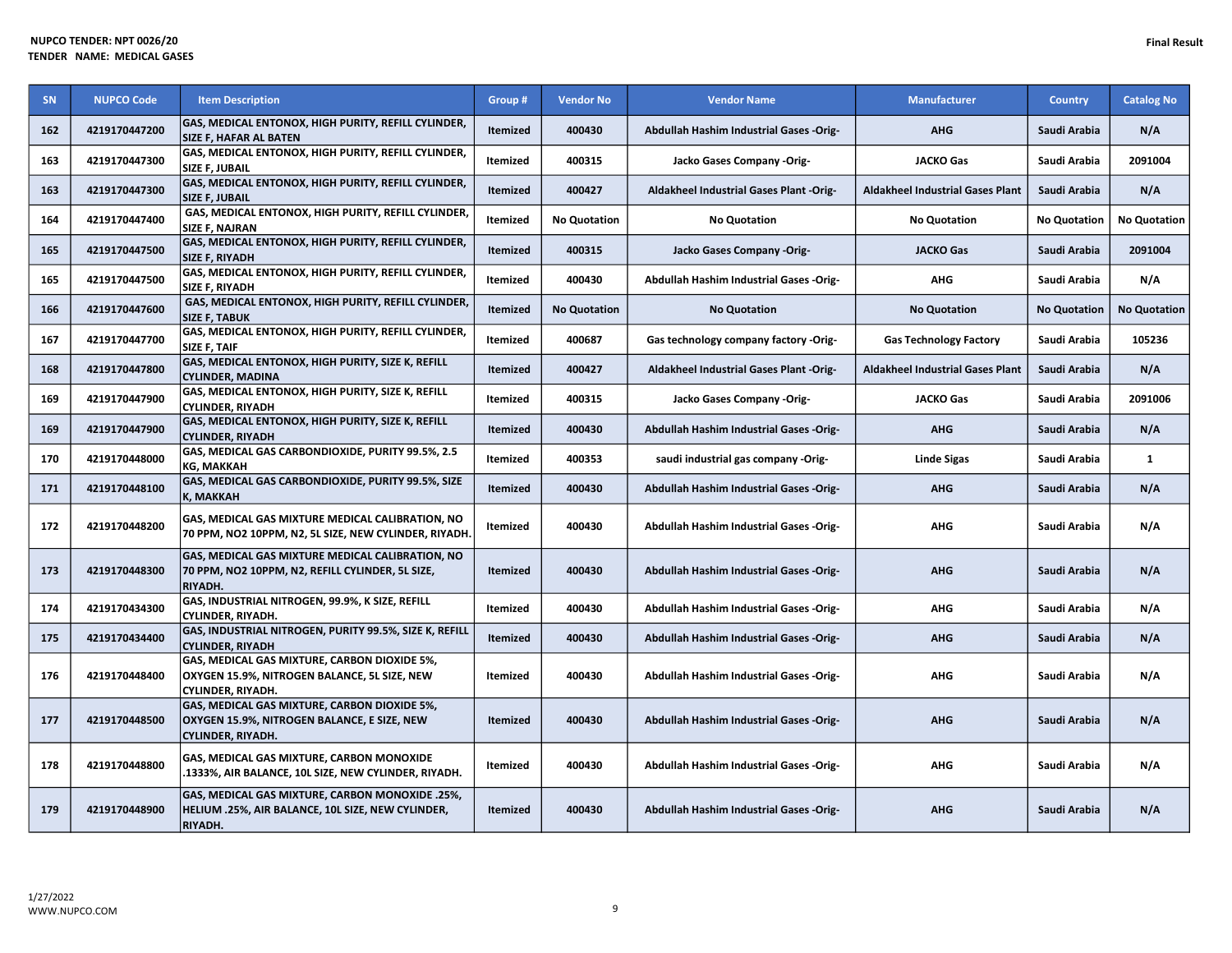| SN  | <b>NUPCO Code</b> | <b>Item Description</b>                                                                                              | Group #         | <b>Vendor No</b> | <b>Vendor Name</b>                             | <b>Manufacturer</b>           | <b>Country</b> | <b>Catalog No</b> |
|-----|-------------------|----------------------------------------------------------------------------------------------------------------------|-----------------|------------------|------------------------------------------------|-------------------------------|----------------|-------------------|
| 180 | 4219170449000     | GAS, MEDICAL GAS MIXTURE, CARBON MONOXIDE, .262%,<br>HELIUM 9.27%, AIR BALANCE, 10L SIZE, NEW CYLINDER,<br>RIYADH.   | Itemized        | 400687           | Gas technology company factory -Orig-          | <b>Gas Technology Factory</b> | Saudi Arabia   | 112324            |
| 181 | 4219170449100     | GAS, MEDICAL GAS MIXTURE, CO2 5%, BALANCE OXYGEN,<br>SIZE K, REFILL CYLINDER, RIYADH                                 | Itemized        | 400315           | Jacko Gases Company -Orig-                     | <b>JACKO Gas</b>              | Saudi Arabia   | 2981044           |
| 181 | 4219170449100     | GAS, MEDICAL GAS MIXTURE, CO2 5%, BALANCE OXYGEN,<br>SIZE K, REFILL CYLINDER, RIYADH                                 | Itemized        | 400430           | Abdullah Hashim Industrial Gases -Orig-        | AHG                           | Saudi Arabia   | N/A               |
| 182 | 4219170448600     | GAS, MEDICAL GAS MIXTURE, CARBON DIOXIDE 5%,<br>OXYGEN 15.9%, NITROGEN BALANCE, REFILL CYLINDER, 5L<br>SIZE. RIYADH. | <b>Itemized</b> | 400315           | Jacko Gases Company -Orig-                     | <b>JACKO Gas</b>              | Saudi Arabia   | 2981036           |
| 182 | 4219170448600     | GAS, MEDICAL GAS MIXTURE, CARBON DIOXIDE 5%,<br>OXYGEN 15.9%, NITROGEN BALANCE, REFILL CYLINDER, 5L<br>SIZE, RIYADH. | Itemized        | 400430           | Abdullah Hashim Industrial Gases -Orig-        | AHG                           | Saudi Arabia   | N/A               |
| 183 | 4219170448700     | GAS, MEDICAL GAS MIXTURE, CARBON DIOXIDE 5%,<br>OXYGEN 15.9%, NITROGEN BALANCE, REFILL CYLINDER, E<br>SIZE, RIYADH.  | <b>Itemized</b> | 400315           | Jacko Gases Company -Orig-                     | <b>JACKO Gas</b>              | Saudi Arabia   | 2981036           |
| 183 | 4219170448700     | GAS, MEDICAL GAS MIXTURE, CARBON DIOXIDE 5%,<br>OXYGEN 15.9%, NITROGEN BALANCE, REFILL CYLINDER, E<br>SIZE, RIYADH.  | Itemized        | 400430           | <b>Abdullah Hashim Industrial Gases -Orig-</b> | AHG                           | Saudi Arabia   | N/A               |
| 184 | 4219170449200     | GAS, MEDICAL GAS MIXTURE, CO2 5%, O2 12%, BALANCE<br>NITROGEN, SIZE M, REFILL CYLINDER, RIYADH                       | <b>Itemized</b> | 400315           | Jacko Gases Company -Orig-                     | <b>JACKO Gas</b>              | Saudi Arabia   | 2981046           |
| 184 | 4219170449200     | GAS, MEDICAL GAS MIXTURE, CO2 5%, O2 12%, BALANCE<br>NITROGEN, SIZE M, REFILL CYLINDER, RIYADH                       | Itemized        | 400430           | Abdullah Hashim Industrial Gases -Orig-        | <b>AHG</b>                    | Saudi Arabia   | N/A               |
| 185 | 4219170449300     | GAS, MEDICAL GAS MIXTURE, CO2 5%, O2 20%, NITROGEN<br>BALANCE, SIZE K, REFILL CYLINDER, RIYADH                       | <b>Itemized</b> | 400315           | Jacko Gases Company -Orig-                     | <b>JACKO Gas</b>              | Saudi Arabia   | 2981015           |
| 185 | 4219170449300     | GAS, MEDICAL GAS MIXTURE, CO2 5%, O2 20%, NITROGEN<br>BALANCE, SIZE K, REFILL CYLINDER, RIYADH                       | Itemized        | 400430           | <b>Abdullah Hashim Industrial Gases -Orig-</b> | <b>AHG</b>                    | Saudi Arabia   | N/A               |
| 186 | 4219170449600     | GAS, MEDICAL GAS MIXTURE, HELIUM 9.5%, AIR BALANCE,<br>SIZE M, REFILL CYLINDER, DAMMAM.                              | <b>Itemized</b> | 400430           | Abdullah Hashim Industrial Gases -Orig-        | <b>AHG</b>                    | Saudi Arabia   | N/A               |
| 187 | 4219170449700     | GAS, MEDICAL GAS MIXTURE, HELIUM 9.5%, AIR<br>BALANCE, 10L SIZE, NEW CYLINDER, RIYADH.                               | Itemized        | 400315           | Jacko Gases Company -Orig-                     | <b>JACKO Gas</b>              | Saudi Arabia   | 2981022           |
| 187 | 4219170449700     | GAS, MEDICAL GAS MIXTURE, HELIUM 9.5%, AIR<br>BALANCE,10L SIZE, NEW CYLINDER, RIYADH.                                | <b>Itemized</b> | 400430           | <b>Abdullah Hashim Industrial Gases -Orig-</b> | <b>AHG</b>                    | Saudi Arabia   | N/A               |
| 188 | 4219170449800     | GAS, MEDICAL GAS MIXTURE, MEDICAL HELIUM 70%,<br>OXYGEN 30%, NEW CYLINDER, 40 L SIZE, RIYADH.                        | Itemized        | 400430           | <b>Abdullah Hashim Industrial Gases -Orig-</b> | <b>AHG</b>                    | Saudi Arabia   | N/A               |
| 189 | 4219170449900     | GAS, MEDICAL GAS MIXTURE, MEDICAL HELIUM 70%,<br>OXYGEN 30%, NEW CYLINDER, 50 L SIZE, RIYADH.                        | <b>Itemized</b> | 400430           | Abdullah Hashim Industrial Gases -Orig-        | <b>AHG</b>                    | Saudi Arabia   | N/A               |
| 190 | 4219170450000     | GAS, MEDICAL GAS MIXTURE, MEDICAL HELIUM 70%,<br>OXYGEN 30%, REFILL CYLINDER, 40 L SIZE, RIYADH.                     | Itemized        | 400687           | Gas technology company factory -Orig-          | <b>Gas Technology Factory</b> | Saudi Arabia   | 105224            |
| 191 | 4219170450100     | GAS, MEDICAL GAS MIXTURE, MEDICAL HELIUM 70%,<br>OXYGEN 30%, REFILL CYLINDER, 50 L SIZE, RIYADH.                     | Itemized        | 400687           | Gas technology company factory -Orig-          | <b>Gas Technology Factory</b> | Saudi Arabia   | 105224            |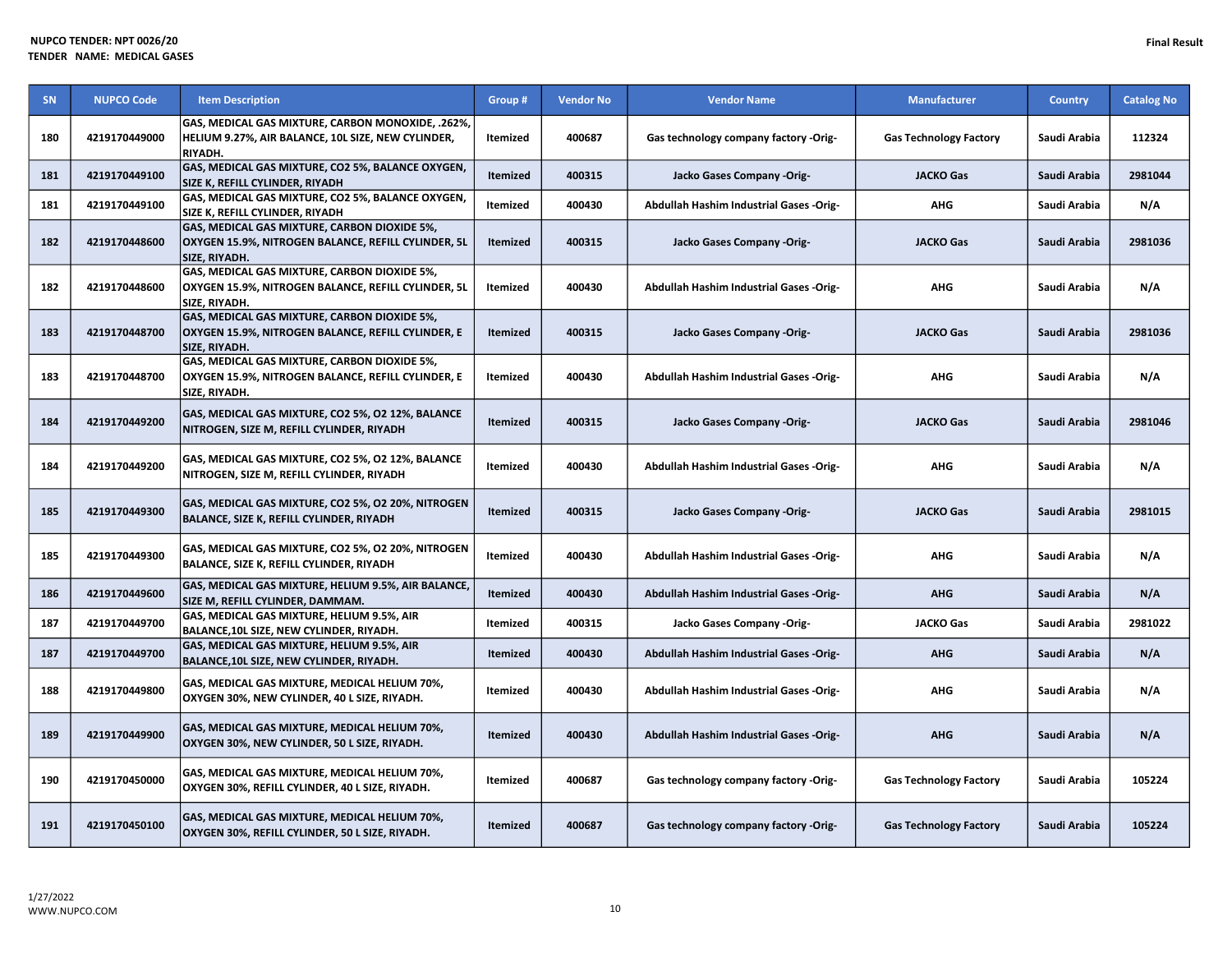| <b>SN</b> | <b>NUPCO Code</b> | <b>Item Description</b>                                                                                                        | Group #         | <b>Vendor No</b> | <b>Vendor Name</b>                             | <b>Manufacturer</b>           | <b>Country</b> | <b>Catalog No</b> |
|-----------|-------------------|--------------------------------------------------------------------------------------------------------------------------------|-----------------|------------------|------------------------------------------------|-------------------------------|----------------|-------------------|
| 192       | 4219170450200     | GAS, MEDICAL GAS MIXTURE, MEDICAL HELIUM 80%,<br>OXYGEN 20%, REFILL CYLINDER, 40 L SIZE, RIYADH.                               | Itemized        | 400687           | Gas technology company factory -Orig-          | <b>Gas Technology Factory</b> | Saudi Arabia   | 105224            |
| 193       | 4219170449400     | GAS, MEDICAL GAS MIXTURE, CO2 5.53%, BALANCE<br>NITROGEN, SIZE K, REFILL CYLINDER, RIYADH                                      | <b>Itemized</b> | 400315           | Jacko Gases Company -Orig-                     | <b>JACKO Gas</b>              | Saudi Arabia   | 2981010           |
| 193       | 4219170449400     | GAS, MEDICAL GAS MIXTURE, CO2 5.53%, BALANCE<br>NITROGEN, SIZE K, REFILL CYLINDER, RIYADH                                      | Itemized        | 400430           | Abdullah Hashim Industrial Gases -Orig-        | <b>AHG</b>                    | Saudi Arabia   | N/A               |
| 194       | 4219170449500     | GAS, MEDICAL GAS MIXTURE, CO2 7%, BALANCE<br>NITROGEN, SIZE K, REFILL CYLINDER, RIYADH                                         | <b>Itemized</b> | 400315           | Jacko Gases Company -Orig-                     | <b>JACKO Gas</b>              | Saudi Arabia   | 2981010           |
| 194       | 4219170449500     | GAS, MEDICAL GAS MIXTURE, CO2 7%, BALANCE<br>NITROGEN, SIZE K, REFILL CYLINDER, RIYADH                                         | Itemized        | 400430           | Abdullah Hashim Industrial Gases -Orig-        | <b>AHG</b>                    | Saudi Arabia   | N/A               |
| 195       | 4219170450300     | GAS, MEDICAL GAS MIXTURE, NITRIC OXIDE 400 PPM,<br>BALANCE NITROGEN, NEW CYLINDER, 10L SIZE, RIYADH.                           | <b>Itemized</b> | 400687           | Gas technology company factory -Orig-          | <b>Gas Technology Factory</b> | Saudi Arabia   | 113332            |
| 196       | 4219170450400     | GAS, MEDICAL GAS MIXTURE, NITRIC OXIDE 400 PPM,<br>BALANCE NITROGEN, REFILL CYLINDER, 10L SIZE, RIYADH.                        | <b>Itemized</b> | 400430           | Abdullah Hashim Industrial Gases -Orig-        | <b>AHG</b>                    | Saudi Arabia   | N/A               |
| 197       | 4219170450500     | GAS, MEDICAL GAS MIXTURE, NITRIC OXIDE 75 PPM,<br>BALANCE NITROGEN, NEW CYLINDER, 10L SIZE, RIYADH.                            | <b>Itemized</b> | 400687           | Gas technology company factory -Orig-          | <b>Gas Technology Factory</b> | Saudi Arabia   | 113332            |
| 198       | 4219170450600     | GAS, MEDICAL GAS MIXTURE, NITRIC OXIDE 75 PPM,<br>BALANCE NITROGEN, REFILL CYLINDER, 10L SIZE, RIYADH.                         | Itemized        | 400430           | <b>Abdullah Hashim Industrial Gases -Orig-</b> | <b>AHG</b>                    | Saudi Arabia   | N/A               |
| 198       | 4219170450600     | GAS, MEDICAL GAS MIXTURE, NITRIC OXIDE 75 PPM,<br>BALANCE NITROGEN, REFILL CYLINDER, 10L SIZE, RIYADH.                         | <b>Itemized</b> | 400687           | Gas technology company factory -Orig-          | <b>Gas Technology Factory</b> | Saudi Arabia   | 113332            |
| 199       | 4219170450700     | GAS, MEDICAL GAS MIXTURE, NITRIC OXIDE 800 PPM,<br>BALANCE NITROGEN, 10L SIZE, NEW CYLINDER, RIYADH.                           | Itemized        | 400430           | Abdullah Hashim Industrial Gases -Orig-        | <b>AHG</b>                    | Saudi Arabia   | N/A               |
| 199       | 4219170450700     | GAS, MEDICAL GAS MIXTURE, NITRIC OXIDE 800 PPM,<br>BALANCE NITROGEN, 10L SIZE, NEW CYLINDER, RIYADH.                           | <b>Itemized</b> | 400687           | Gas technology company factory -Orig-          | <b>Gas Technology Factory</b> | Saudi Arabia   | 113332            |
| 200       | 4219170450800     | GAS, MEDICAL GAS MIXTURE, NITRIC OXIDE 800 PPM,<br>BALANCE NITROGEN, 20L SIZE, NEW CYLINDER, RIYADH.                           | Itemized        | 400430           | Abdullah Hashim Industrial Gases -Orig-        | <b>AHG</b>                    | Saudi Arabia   | N/A               |
| 201       | 4219170450900     | GAS, MEDICAL GAS MIXTURE, NITRIC OXIDE 800 PPM,<br>BALANCE NITROGEN, NEW CYLINDER, 40L SIZE, RIYADH.                           | <b>Itemized</b> | 400315           | Jacko Gases Company -Orig-                     | <b>JACKO Gas</b>              | Saudi Arabia   | 5198025           |
| 201       | 4219170450900     | GAS, MEDICAL GAS MIXTURE, NITRIC OXIDE 800 PPM,<br>BALANCE NITROGEN, NEW CYLINDER, 40L SIZE, RIYADH.                           | Itemized        | 400430           | Abdullah Hashim Industrial Gases -Orig-        | AHG                           | Saudi Arabia   | N/A               |
| 202       | 4219170451000     | GAS, MEDICAL GAS MIXTURE, NITRIC OXIDE 800 PPM,<br>BALANCE NITROGEN, REFILL CYLINDER, SIZE 30 LITER,<br><b>WADI AL DAWASER</b> | Itemized        | 400430           | Abdullah Hashim Industrial Gases -Orig-        | <b>AHG</b>                    | Saudi Arabia   | N/A               |
| 203       | 4219170451100     | GAS, MEDICAL GAS MIXTURE, NITRIC OXIDE 800 PPM,<br>BALANCE NITROGEN, REFILL CYLINDER, 40L SIZE K, TABUK                        | Itemized        | 400430           | Abdullah Hashim Industrial Gases -Orig-        | <b>AHG</b>                    | Saudi Arabia   | N/A               |
| 204       | 4219170451200     | GAS, MEDICAL GAS MIXTURE, NITRIC OXIDE 800 PPM,<br>BALANCE NITROGEN, REFILL CYLINDER, 40L SIZE, RIYADH.                        | <b>Itemized</b> | 400687           | Gas technology company factory -Orig-          | <b>Gas Technology Factory</b> | Saudi Arabia   | 113332            |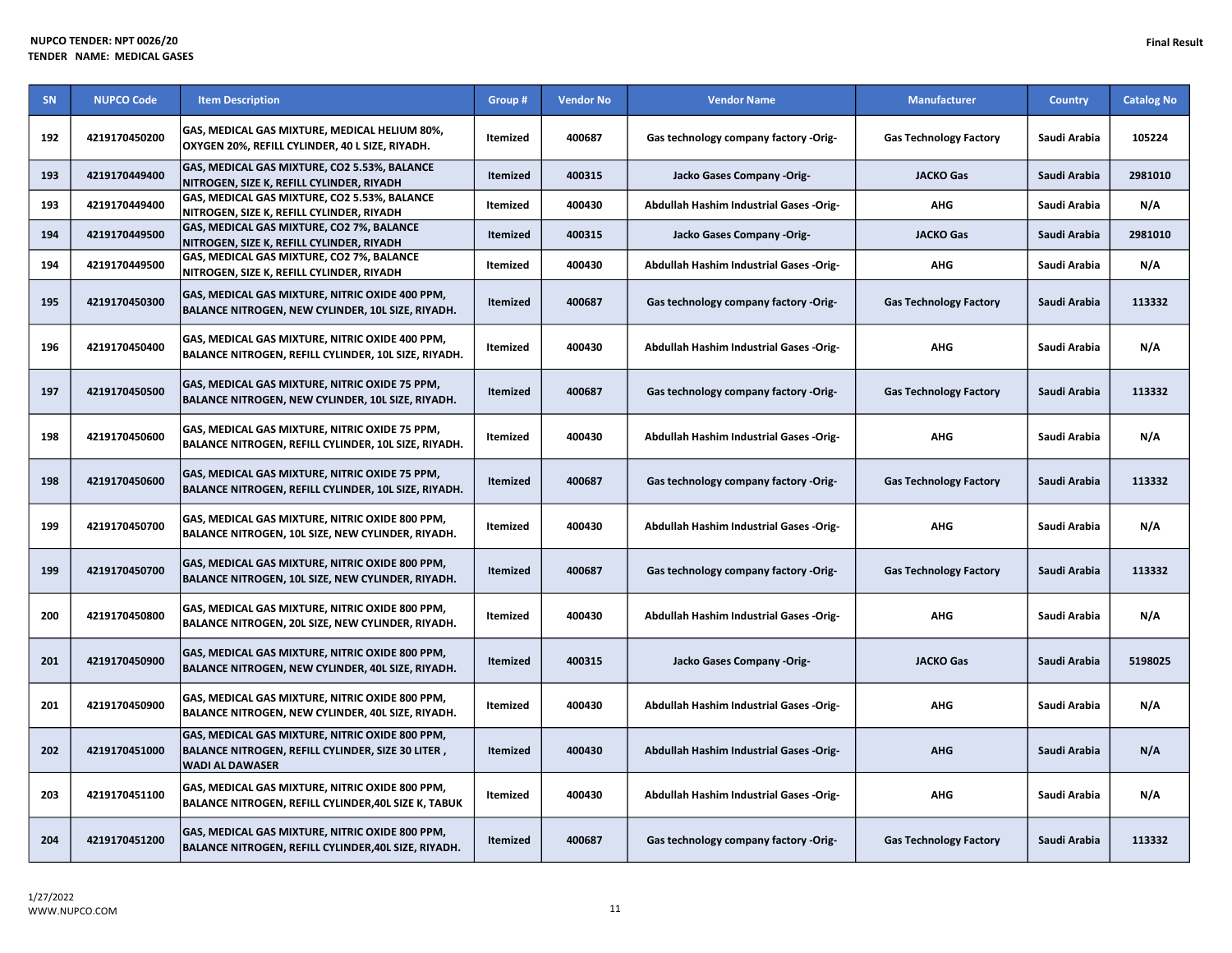| <b>SN</b> | <b>NUPCO Code</b> | <b>Item Description</b>                                                                                              | Group #         | <b>Vendor No</b> | <b>Vendor Name</b>                                 | <b>Manufacturer</b>                                  | <b>Country</b> | <b>Catalog No</b> |
|-----------|-------------------|----------------------------------------------------------------------------------------------------------------------|-----------------|------------------|----------------------------------------------------|------------------------------------------------------|----------------|-------------------|
| 205       | 4219170451300     | GAS, MEDICAL GAS MIXTURE, NITROGEN DIOXIDE 10 PPM,<br>AIR BALANCE, 3L SIZE, NEW CYLINDER, RIYADH.                    | <b>Itemized</b> | 400687           | Gas technology company factory -Orig-              | <b>Gas Technology Factory</b>                        | Saudi Arabia   | 112324            |
| 206       | 4219170451400     | GAS, MEDICAL GAS MIXTURE, OXYGEN 15.1%, BALANCE<br>NITROGEN, 10L SIZE, NEW CYLINDER, RIYADH.                         | <b>Itemized</b> | 400315           | Jacko Gases Company -Orig-                         | <b>JACKO Gas</b>                                     | Saudi Arabia   | 5198020           |
| 206       | 4219170451400     | GAS, MEDICAL GAS MIXTURE, OXYGEN 15.1%, BALANCE<br>NITROGEN, 10L SIZE, NEW CYLINDER, RIYADH.                         | <b>Itemized</b> | 400430           | Abdullah Hashim Industrial Gases -Orig-            | AHG                                                  | Saudi Arabia   | N/A               |
| 207       | 4219170451700     | GAS, MEDICAL HELIUM CYLINDER, HIGH PURITY, REFILL,<br><b>SIZE K, ALAHASA</b>                                         | <b>Itemized</b> | 400687           | Gas technology company factory -Orig-              | <b>Gas Technology Factory</b>                        | Saudi Arabia   | 101640            |
| 208       | 4219170451800     | GAS, MEDICAL HELIUM CYLINDER, HIGH PURITY, REFILL,<br>SIZE K, RIYADH                                                 | <b>Itemized</b> | 400430           | <b>Abdullah Hashim Industrial Gases -Orig-</b>     | <b>AHG</b>                                           | Saudi Arabia   | N/A               |
| 209       | 4219170451900     | GAS, MEDICAL HELIUM CYLINDER, PURITY 99.999%, SIZE D,<br><b>NEW CYLINDER, RIYADH</b>                                 | <b>Itemized</b> | 400430           | Abdullah Hashim Industrial Gases -Orig-            | <b>AHG</b>                                           | Saudi Arabia   | N/A               |
| 210       | 4219170452000     | GAS, MEDICAL HELIUM CYLINDER, PURITY 99.999%, SIZE D,<br><b>REFILL, MAKKAH</b>                                       | <b>Itemized</b> | 400430           | <b>Abdullah Hashim Industrial Gases -Orig-</b>     | <b>AHG</b>                                           | Saudi Arabia   | N/A               |
| 211       | 4219170452100     | GAS, MEDICAL HELIUM CYLINDER, PURITY 99.999%, SIZE D,<br><b>REFILL, RIYADH</b>                                       | Itemized        | 400430           | Abdullah Hashim Industrial Gases -Orig-            | <b>AHG</b>                                           | Saudi Arabia   | N/A               |
| 212       | 4219170452200     | GAS, MEDICAL HELIUM CYLINDER, PURITY 99.999%, SIZE E,<br><b>NEW CYLINDER, RIYADH</b>                                 | <b>Itemized</b> | 400430           | <b>Abdullah Hashim Industrial Gases -Orig-</b>     | <b>AHG</b>                                           | Saudi Arabia   | N/A               |
| 213       | 4219170452300     | GAS, MEDICAL HELIUM CYLINDER, PURITY 99.999%, SIZE E,<br><b>REFILL, MAKKAH</b>                                       | <b>Itemized</b> | 400430           | Abdullah Hashim Industrial Gases -Orig-            | <b>AHG</b>                                           | Saudi Arabia   | N/A               |
| 214       | 4219170452400     | GAS, MEDICAL HELIUM CYLINDER, PURITY 99.999%, SIZE E,<br><b>REFILL, RIYADH</b>                                       | Itemized        | 400430           | <b>Abdullah Hashim Industrial Gases -Orig-</b>     | <b>AHG</b>                                           | Saudi Arabia   | N/A               |
| 215       | 4219170452500     | GAS, MEDICAL HELIUM CYLINDER, PURITY 99.999%, SIZE E,<br><b>REFILL, TAIF</b>                                         | Itemized        | 400430           | Abdullah Hashim Industrial Gases -Orig-            | <b>AHG</b>                                           | Saudi Arabia   | N/A               |
| 216       | 4219170452600     | GAS, MEDICAL HELIUM CYLINDER, PURITY 99.999%, SIZE K,<br><b>NEW CYLINDER, RIYADH</b>                                 | Itemized        | 400315           | Jacko Gases Company -Orig-                         | <b>JACKO Gas</b>                                     | Saudi Arabia   | 5107003           |
| 216       | 4219170452600     | GAS, MEDICAL HELIUM CYLINDER, PURITY 99.999%, SIZE K,<br><b>NEW CYLINDER, RIYADH</b>                                 | Itemized        | 400450           | MADA GAS for Medical and Industrial Gas -<br>Orig- | <b>MADA GAS FOR MEDICAL AND</b><br><b>INDUSTRIAL</b> | Saudi Arabia   | 216               |
| 217       | 4219170452700     | GAS, MEDICAL HELIUM CYLINDER, PURITY 99.999%, SIZE K,<br><b>REFILL, RIYADH</b>                                       | Itemized        | 400315           | Jacko Gases Company -Orig-                         | <b>JACKO Gas</b>                                     | Saudi Arabia   | 2071005           |
| 218       | 4219170452800     | <b>GAS, MEDICAL HELIUM CYLINDER, ULTRA HIGH PURITY</b><br>99.9999%, SIZE K, REFILL, RIYADH                           | <b>Itemized</b> | 400430           | Abdullah Hashim Industrial Gases -Orig-            | <b>AHG</b>                                           | Saudi Arabia   | N/A               |
| 219       | 4219170452900     | GAS, MEDICAL HELIUM GAS CYLINDER, PURITY 99.99%,<br>SIZE E, NEW CYLINDER, RIYADH                                     | Itemized        | 400430           | Abdullah Hashim Industrial Gases -Orig-            | <b>AHG</b>                                           | Saudi Arabia   | N/A               |
| 220       | 4219170453000     | GAS, MEDICAL HELIUM GAS CYLINDER, PURITY 99.99%,<br><b>SIZE K, NEW CYLINDER, RIYADH</b>                              | <b>Itemized</b> | 400315           | Jacko Gases Company -Orig-                         | <b>JACKO Gas</b>                                     | Saudi Arabia   | 5107003           |
| 220       | 4219170453000     | GAS, MEDICAL HELIUM GAS CYLINDER, PURITY 99.99%,<br>SIZE K, NEW CYLINDER, RIYADH                                     | Itemized        | 400430           | Abdullah Hashim Industrial Gases -Orig-            | <b>AHG</b>                                           | Saudi Arabia   | N/A               |
| 221       | 4219170453100     | GAS, MEDICAL HELIUM GAS CYLINDER, PURITY 99.99%,<br><b>SIZE K, NEW CYLINDER, TAIF</b>                                | Itemized        | 400687           | Gas technology company factory -Orig-              | <b>Gas Technology Factory</b>                        | Saudi Arabia   | 101640            |
| 222       | 4219170453200     | GAS, MEDICAL HELIUM, PURITY 99.999%, REFILL CYLINDER,<br><b>SIZE K. DAMMAM</b>                                       | Itemized        | 400430           | <b>Abdullah Hashim Industrial Gases -Orig-</b>     | <b>AHG</b>                                           | Saudi Arabia   | N/A               |
| 223       | 4219170453300     | GAS, MEDICAL HELIUM, PURITY 99.9999%, REFILL<br><b>CYLINDER, SIZE K, DAMMAM</b>                                      | Itemized        | 400430           | Abdullah Hashim Industrial Gases -Orig-            | <b>AHG</b>                                           | Saudi Arabia   | N/A               |
| 224       | 4219170451500     | GAS, MEDICAL GAS MIXTURE, OXYGEN 35.31%, HELIUM<br>9.21%, NITROGEN BALANCE, 10L STEEL SIZE, NEW<br>CYLINDER, RIYADH. | Itemized        | 400315           | Jacko Gases Company -Orig-                         | <b>JACKO Gas</b>                                     | Saudi Arabia   | 5198028           |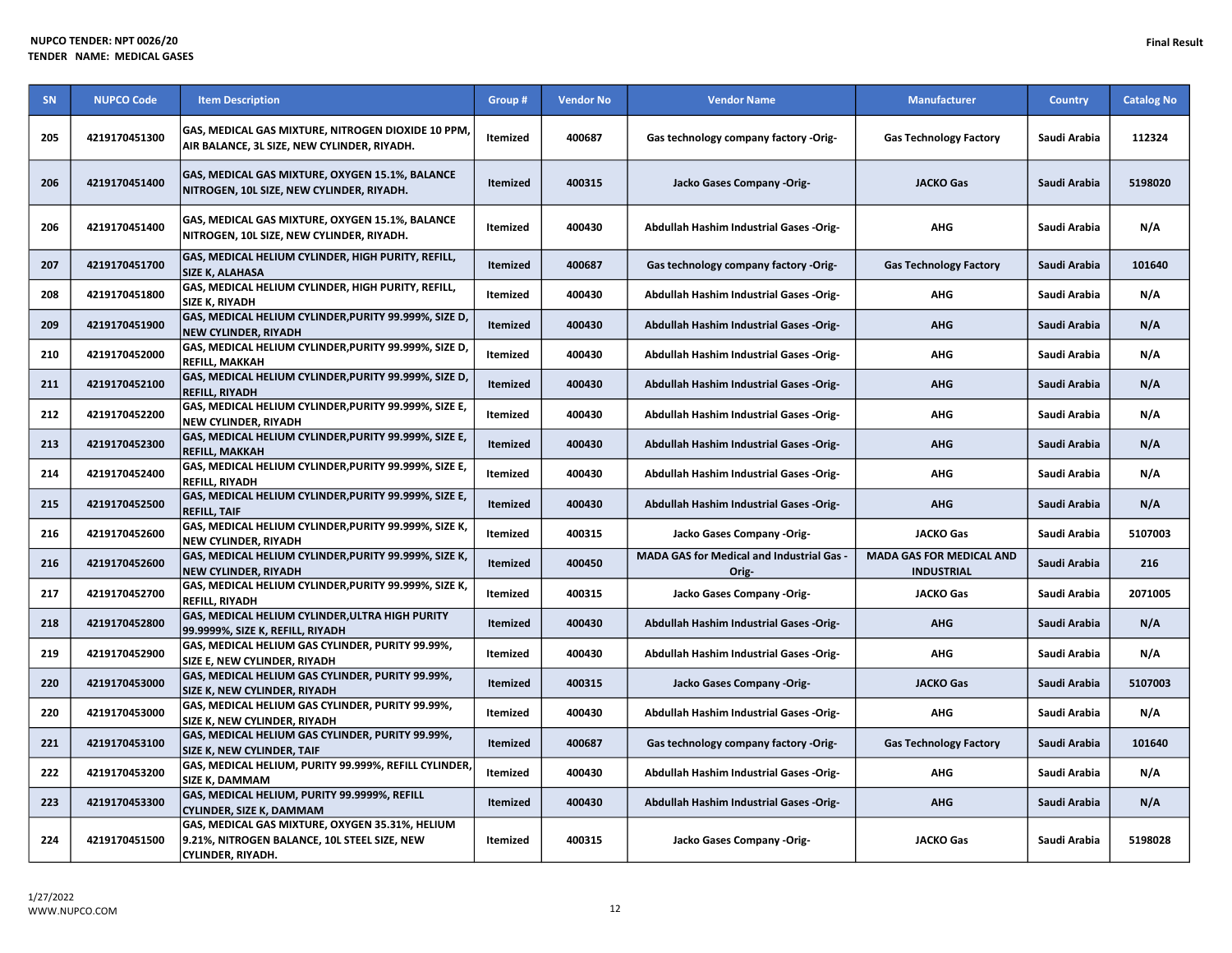| <b>SN</b> | <b>NUPCO Code</b> | <b>Item Description</b>                                                                                                               | Group #         | <b>Vendor No</b>    | <b>Vendor Name</b>                             | <b>Manufacturer</b>           | <b>Country</b>      | <b>Catalog No</b>   |
|-----------|-------------------|---------------------------------------------------------------------------------------------------------------------------------------|-----------------|---------------------|------------------------------------------------|-------------------------------|---------------------|---------------------|
| 224       | 4219170451500     | GAS, MEDICAL GAS MIXTURE, OXYGEN 35.31%, HELIUM<br>9.21%, NITROGEN BALANCE, 10L STEEL SIZE, NEW<br>CYLINDER, RIYADH.                  | Itemized        | 400430              | <b>Abdullah Hashim Industrial Gases -Orig-</b> | <b>AHG</b>                    | Saudi Arabia        | N/A                 |
| 225       | 4219170453500     | GAS, MEDICAL HELIUX, 20%OXYGEN, %80 HELIUM, SIZE K,<br>NEW CYLINDER, RIYADH                                                           | Itemized        | 400430              | Abdullah Hashim Industrial Gases -Orig-        | <b>AHG</b>                    | Saudi Arabia        | N/A                 |
| 226       | 4219170453600     | GAS, MEDICAL HELIUX, 20%OXYGEN, %80 HELIUM, SIZE K,<br><b>NEW CYLINDER, TAIF</b>                                                      | Itemized        | 400687              | Gas technology company factory -Orig-          | <b>Gas Technology Factory</b> | Saudi Arabia        | 105224              |
| 227       | 4219170453700     | GAS, MEDICAL HELIUX, 20%OXYGEN, %80 HELIUM, SIZE K,<br>REFILL CYLINDER, RIYADH                                                        | Itemized        | 400430              | Abdullah Hashim Industrial Gases -Orig-        | <b>AHG</b>                    | Saudi Arabia        | N/A                 |
| 228       | 4219170453800     | GAS, MEDICAL HELIUX, 20%OXYGEN, %80 HELIUM, SIZE K,<br><b>REFILL CYLINDER, TAIF</b>                                                   | Itemized        | 400430              | <b>Abdullah Hashim Industrial Gases -Orig-</b> | <b>AHG</b>                    | Saudi Arabia        | N/A                 |
| 228       | 4219170453800     | GAS, MEDICAL HELIUX, 20%OXYGEN, %80 HELIUM, SIZE K,<br>REFILL CYLINDER, TAIF                                                          | Itemized        | 400687              | Gas technology company factory -Orig-          | <b>Gas Technology Factory</b> | Saudi Arabia        | 105224              |
| 229       | 4219170453900     | GAS, MEDICAL HYDROGEN CYLINDER, PURITY 99.99%, SIZE<br>K, REFILL, ALAHSA                                                              | Itemized        | 400430              | Abdullah Hashim Industrial Gases -Orig-        | <b>AHG</b>                    | Saudi Arabia        | N/A                 |
| 230       | 4219170454000     | GAS, MEDICAL HYDROGEN CYLINDER, PURITY 99.99%, SIZE<br>K, REFILL, MAKKAH                                                              | <b>Itemized</b> | <b>No Quotation</b> | <b>No Quotation</b>                            | <b>No Quotation</b>           | <b>No Quotation</b> | <b>No Quotation</b> |
| 231       | 4219170454100     | GAS, MEDICAL HYDROGEN CYLINDER, PURITY 99.99%, SIZE<br>K, REFILL, RIYADH                                                              | Itemized        | 400315              | Jacko Gases Company -Orig-                     | <b>JACKO Gas</b>              | Saudi Arabia        | 2063005             |
| 231       | 4219170454100     | GAS, MEDICAL HYDROGEN CYLINDER, PURITY 99.99%, SIZE<br>K, REFILL, RIYADH                                                              | Itemized        | 400430              | Abdullah Hashim Industrial Gases -Orig-        | <b>AHG</b>                    | Saudi Arabia        | N/A                 |
| 232       | 4219170454200     | GAS, MEDICAL HYDROGEN CYLINDER, PURITY 99.999%,<br>NEW CYLINDER, SIZE K, RIYADH                                                       | Itemized        | 400430              | Abdullah Hashim Industrial Gases -Orig-        | <b>AHG</b>                    | Saudi Arabia        | N/A                 |
| 233       | 4219170454300     | GAS, MEDICAL HYDROGEN CYLINDER, PURITY 99.9999%,<br>REFILL, SIZE K, DAMMAM                                                            | Itemized        | 400315              | Jacko Gases Company -Orig-                     | <b>JACKO Gas</b>              | Saudi Arabia        | 2061005             |
| 234       | 4219170454400     | GAS, MEDICAL HYDROGEN PURITY 99.9999% O2 = 0.1PPM<br>N2 = 0.2 PPM CO+CO2 = 0.05 PPM H2O = 0.5 PPM, SIZE K,<br>REFILL CYLINDER, RIYADH | Itemized        | 400315              | Jacko Gases Company -Orig-                     | <b>JACKO Gas</b>              | Saudi Arabia        | 2062005             |
| 234       | 4219170454400     | GAS, MEDICAL HYDROGEN PURITY 99.9999% O2 = 0.1PPM<br>N2 = 0.2 PPM CO+CO2 = 0.05 PPM H2O = 0.5 PPM, SIZE K,<br>REFILL CYLINDER, RIYADH | Itemized        | 400430              | Abdullah Hashim Industrial Gases -Orig-        | AHG                           | Saudi Arabia        | N/A                 |
| 235       | 4219170454500     | GAS, MEDICAL HYDROGEN, ULTRA HIGH PURITY 99.9999%,<br>SIZE J, NEW CYLINDER, RIYADH                                                    | Itemized        | 400315              | Jacko Gases Company -Orig-                     | <b>JACKO Gas</b>              | Saudi Arabia        | 5106002             |
| 235       | 4219170454500     | GAS, MEDICAL HYDROGEN, ULTRA HIGH PURITY 99.9999%,<br>SIZE J, NEW CYLINDER, RIYADH                                                    | Itemized        | 400430              | Abdullah Hashim Industrial Gases -Orig-        | AHG                           | Saudi Arabia        | N/A                 |
| 236       | 4219170454600     | GAS, MEDICAL HYDROGEN, ULTRA HIGH PURITY 99.9999%,<br>SIZE J, REFILL CYLINDER, RIYADH                                                 | Itemized        | 400315              | Jacko Gases Company -Orig-                     | <b>JACKO Gas</b>              | Saudi Arabia        | 2061006             |
| 236       | 4219170454600     | GAS, MEDICAL HYDROGEN, ULTRA HIGH PURITY 99.9999%,<br>SIZE J, REFILL CYLINDER, RIYADH                                                 | Itemized        | 400430              | Abdullah Hashim Industrial Gases -Orig-        | <b>AHG</b>                    | Saudi Arabia        | N/A                 |
| 237       | 4219170454700     | GAS, MEDICAL HYDROGEN, ULTRA HIGH PURITY 99.9999%,<br><b>SIZE K, NEW CYLINDER, RIYADH</b>                                             | Itemized        | 400315              | Jacko Gases Company -Orig-                     | <b>JACKO Gas</b>              | Saudi Arabia        | 5106003             |
| 237       | 4219170454700     | GAS, MEDICAL HYDROGEN, ULTRA HIGH PURITY 99.9999%,<br>SIZE K, NEW CYLINDER, RIYADH                                                    | Itemized        | 400430              | Abdullah Hashim Industrial Gases -Orig-        | AHG                           | Saudi Arabia        | N/A                 |
| 238       | 4219170454800     | GAS, MEDICAL HYDROGEN, ULTRA HIGH PURITY 99.9999%,<br><b>SIZE K, NEW CYLINDER, TAIF</b>                                               | Itemized        | 400430              | Abdullah Hashim Industrial Gases -Orig-        | <b>AHG</b>                    | Saudi Arabia        | N/A                 |
| 239       | 4219170454900     | GAS, MEDICAL HYDROGEN, ULTRA HIGH PURITY 99.9999%,<br>SIZE K, REFILL CYLINDER, RIYADH                                                 | Itemized        | 400315              | Jacko Gases Company -Orig-                     | <b>JACKO Gas</b>              | Saudi Arabia        | 2061005             |
| 239       | 4219170454900     | GAS, MEDICAL HYDROGEN, ULTRA HIGH PURITY 99.9999%,<br>SIZE K, REFILL CYLINDER, RIYADH                                                 | Itemized        | 400430              | Abdullah Hashim Industrial Gases -Orig-        | <b>AHG</b>                    | Saudi Arabia        | N/A                 |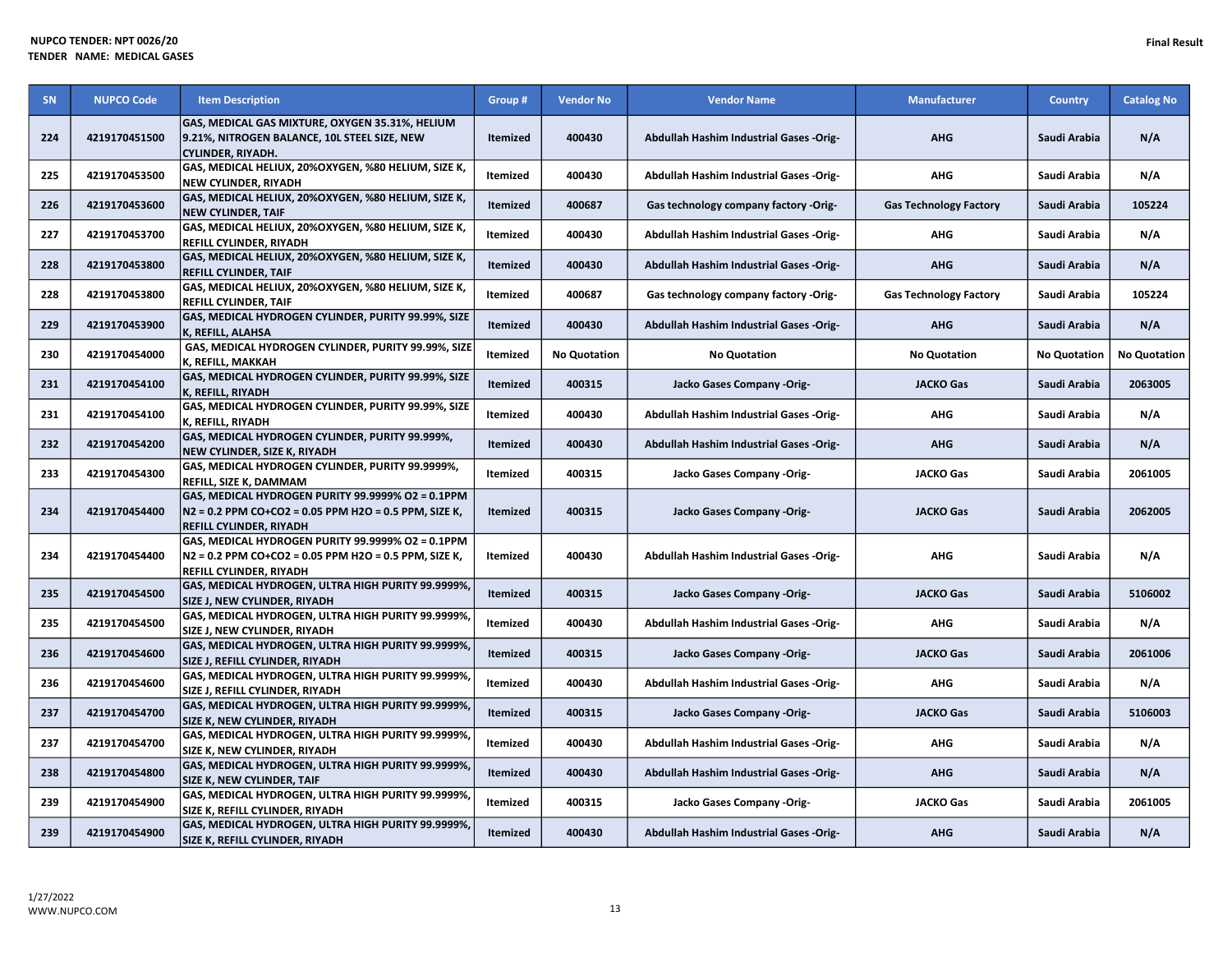| <b>SN</b> | <b>NUPCO Code</b> | <b>Item Description</b>                                                                                                                             | Group #         | <b>Vendor No</b> | <b>Vendor Name</b>                                      | <b>Manufacturer</b>                                  | <b>Country</b> | <b>Catalog No</b> |
|-----------|-------------------|-----------------------------------------------------------------------------------------------------------------------------------------------------|-----------------|------------------|---------------------------------------------------------|------------------------------------------------------|----------------|-------------------|
| 240       | 4219170455000     | GAS, MEDICAL HYDROGEN, ULTRA HIGH PURITY 99.9999%,<br>SIZE K, REFILL CYLINDER, TAIF                                                                 | Itemized        | 400430           | Abdullah Hashim Industrial Gases -Orig-                 | <b>AHG</b>                                           | Saudi Arabia   | N/A               |
| 241       | 4219170455100     | GAS, MEDICAL LIQUID CARBON DIOXIDE, HIGH PURITY,<br>SIZE K. NEW CYLINDER. RIYADH                                                                    | <b>Itemized</b> | 400315           | Jacko Gases Company -Orig-                              | <b>JACKO Gas</b>                                     | Saudi Arabia   | 5103025           |
| 242       | 4219170451600     | GAS, MEDICAL GAS MIXTURE, OXYGEN 35.31%, HELIUM<br>9.21%, NITROGEN BALANCE, REFILL CYLINDER, 10L STEEL<br>SIZE, RIYADH.                             | <b>Itemized</b> | 400430           | Abdullah Hashim Industrial Gases -Orig-                 | <b>AHG</b>                                           | Saudi Arabia   | N/A               |
| 243       | 4219170455300     | GAS, MEDICAL MIXED GAS, 0.30%CARBON MONOXIDE,<br>10.00% HELIUM, BALANCE AIR, SIZE E, REFILL CYLINDER,<br><b>DHAHRAN</b>                             | <b>Itemized</b> | 400430           | Abdullah Hashim Industrial Gases -Orig-                 | <b>AHG</b>                                           | Saudi Arabia   | N/A               |
| 244       | 4219170453400     | GAS, INDUSTRIAL NITROGEN, 99.9%, K SIZE, NEW<br>CYLINDER, RIYADH.                                                                                   | Itemized        | 400450           | <b>MADA GAS for Medical and Industrial Gas</b><br>Orig- | <b>MADA GAS FOR MEDICAL AND</b><br><b>INDUSTRIAL</b> | Saudi Arabia   | 244               |
| 244       | 4219170453400     | GAS, INDUSTRIAL NITROGEN, 99.9%, K SIZE, NEW<br>CYLINDER, RIYADH.                                                                                   | <b>Itemized</b> | 400430           | Abdullah Hashim Industrial Gases -Orig-                 | <b>AHG</b>                                           | Saudi Arabia   | N/A               |
| 245       | 4219170455200     | GAS, MEDICAL MIXED GAS, 0.3%CARBON<br>MONOXIDE+0.3% ACETYLENE+0.3%METHANE+21%<br>OXYGEN+BALANCE NITROGEN, SIZE K, REFILL CYLINDER,<br><b>RIYADH</b> | <b>Itemized</b> | 400430           | Abdullah Hashim Industrial Gases -Orig-                 | <b>AHG</b>                                           | Saudi Arabia   | N/A               |
| 246       | 4219170455400     | GAS, MEDICAL MIXED GAS, 26% OXYGEN, BALANCE<br>NITROGEN, SIZE E, REFILL CYLINDER, DHAHRAN                                                           | Itemized        | 400430           | Abdullah Hashim Industrial Gases -Orig-                 | <b>AHG</b>                                           | Saudi Arabia   | N/A               |
| 247       | 4219170455500     | GAS, MEDICAL MIXED GAS, 28%CARBON MONOXIDE, 14%<br>HELIUM, 21% OXYGEN, BALANCE NITROGEN, SIZE J, NEW<br><b>CYLINDER, RIYADH</b>                     | Itemized        | 400430           | <b>Abdullah Hashim Industrial Gases -Orig-</b>          | <b>AHG</b>                                           | Saudi Arabia   | N/A               |
| 248       | 4219170455600     | GAS, MEDICAL MIXED GAS, 28%CARBON MONOXIDE, 14%<br>HELIUM, 21% OXYGEN, BALANCE NITROGEN, SIZE J, NEW<br><b>CYLINDER, TABUK</b>                      | <b>Itemized</b> | 400430           | Abdullah Hashim Industrial Gases -Orig-                 | <b>AHG</b>                                           | Saudi Arabia   | N/A               |
| 249       | 4219170455700     | GAS, MEDICAL MIXED GAS, 28%CARBON MONOXIDE, 14%<br>HELIUM, 21% OXYGEN, BALANCE NITROGEN, SIZE J, NEW<br><b>CYLINDER, TAIF</b>                       | Itemized        | 400430           | Abdullah Hashim Industrial Gases -Orig-                 | <b>AHG</b>                                           | Saudi Arabia   | N/A               |
| 250       | 4219170455800     | GAS, MEDICAL MIXED GAS, 28%CARBON MONOXIDE, 14%<br>HELIUM, 21% OXYGEN, BALANCE NITROGEN , SIZE J, REFILL<br><b>CYLINDER, RIYADH</b>                 | <b>Itemized</b> | 400430           | Abdullah Hashim Industrial Gases -Orig-                 | <b>AHG</b>                                           | Saudi Arabia   | N/A               |
| 251       | 4219170455900     | GAS, MEDICAL MIXED GAS, 28%CARBON MONOXIDE, 14%<br>HELIUM, 21% OXYGEN, BALANCE NITROGEN, SIZE J, REFILL<br><b>CYLINDER, TABUK</b>                   | Itemized        | 400430           | Abdullah Hashim Industrial Gases -Orig-                 | <b>AHG</b>                                           | Saudi Arabia   | N/A               |
| 252       | 4219170456000     | GAS, MEDICAL MIXED GAS, 28%CARBON MONOXIDE, 14%<br>HELIUM, 21% OXYGEN, BALANCE NITROGEN, SIZE J, REFILL<br><b>CYLINDER, TAIF</b>                    | <b>Itemized</b> | 400430           | Abdullah Hashim Industrial Gases -Orig-                 | <b>AHG</b>                                           | Saudi Arabia   | N/A               |
| 253       | 4219170456100     | GAS, MEDICAL MIXED GAS, 4%CARBON DIOXIDE, 16%<br>OXYGEN, BALANCE NITROGEN, SIZE K, NEW CYLINDER,<br><b>RIYADH</b>                                   | <b>Itemized</b> | 400315           | Jacko Gases Company -Orig-                              | <b>JACKO Gas</b>                                     | Saudi Arabia   | 5198028           |
| 253       | 4219170456100     | GAS, MEDICAL MIXED GAS, 4%CARBON DIOXIDE, 16%<br>OXYGEN, BALANCE NITROGEN, SIZE K, NEW CYLINDER,<br><b>RIYADH</b>                                   | <b>Itemized</b> | 400430           | Abdullah Hashim Industrial Gases -Orig-                 | <b>AHG</b>                                           | Saudi Arabia   | N/A               |
| 254       | 4219170456200     | GAS, MEDICAL MIXED GAS, 4%CARBON DIOXIDE, 16%<br>OXYGEN, BALANCE NITROGEN, SIZE K, NEW CYLINDER,<br>TAIF                                            | Itemized        | 400430           | Abdullah Hashim Industrial Gases -Orig-                 | <b>AHG</b>                                           | Saudi Arabia   | N/A               |
| 255       | 4219170456300     | GAS, MEDICAL MIXED GAS, 4%CARBON DIOXIDE, 16%<br>OXYGEN, BALANCE NITROGEN, SIZE K, REFILL CYLINDER,<br><b>RIYADH</b>                                | <b>Itemized</b> | 400315           | Jacko Gases Company -Orig-                              | <b>JACKO Gas</b>                                     | Saudi Arabia   | 2981015           |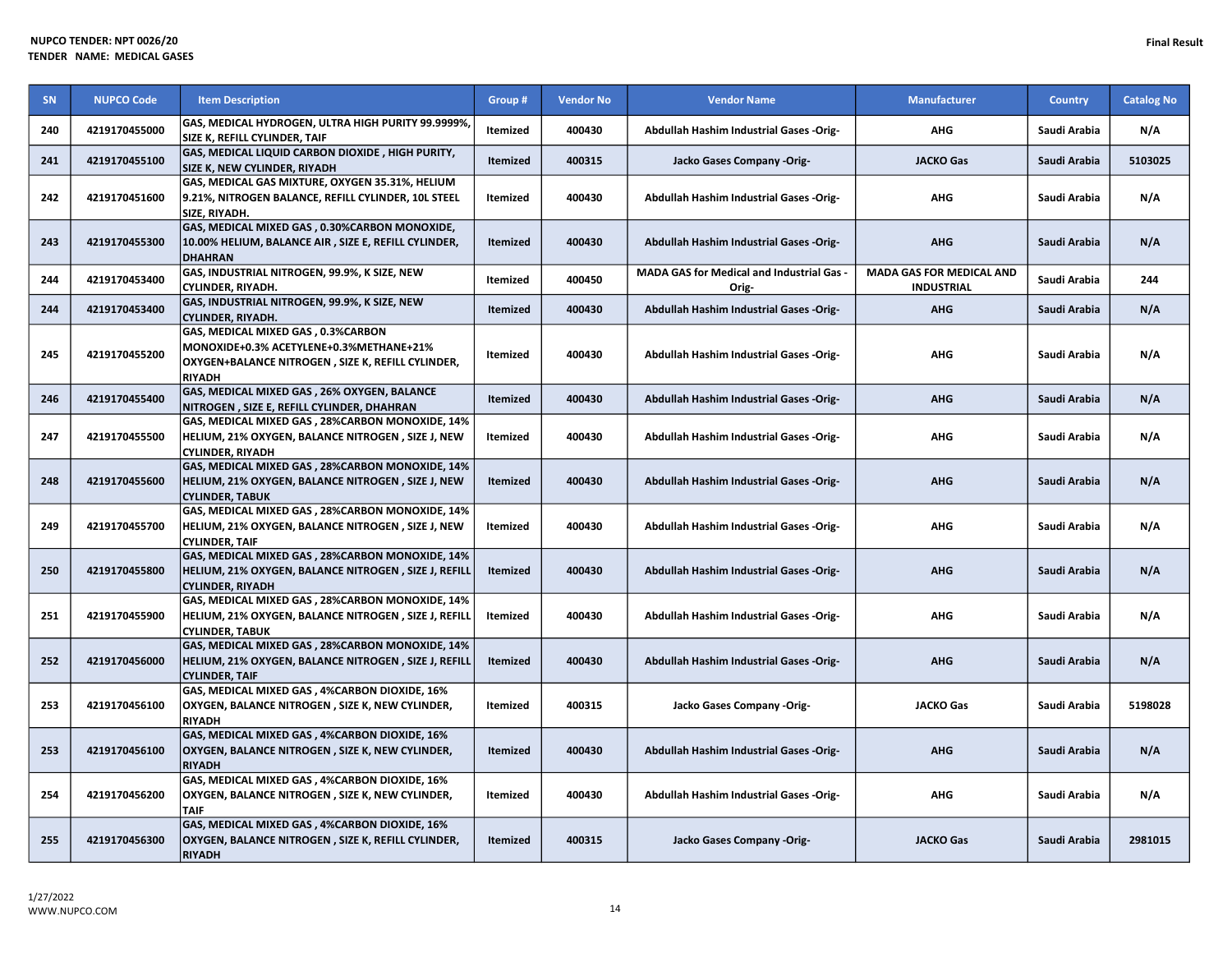| SN  | <b>NUPCO Code</b> | <b>Item Description</b>                                                                                                                                                  | Group #         | <b>Vendor No</b> | <b>Vendor Name</b>                             | <b>Manufacturer</b>           | <b>Country</b> | <b>Catalog No</b> |
|-----|-------------------|--------------------------------------------------------------------------------------------------------------------------------------------------------------------------|-----------------|------------------|------------------------------------------------|-------------------------------|----------------|-------------------|
| 255 | 4219170456300     | GAS, MEDICAL MIXED GAS, 4%CARBON DIOXIDE, 16%<br>OXYGEN, BALANCE NITROGEN, SIZE K, REFILL CYLINDER,<br><b>RIYADH</b>                                                     | Itemized        | 400430           | Abdullah Hashim Industrial Gases -Orig-        | <b>AHG</b>                    | Saudi Arabia   | N/A               |
| 256 | 4219170456400     | GAS, MEDICAL MIXED GAS, 4%CARBON DIOXIDE, 16%<br>OXYGEN, BALANCE NITROGEN, SIZE K, REFILL CYLINDER,<br><b>TAIF</b>                                                       | Itemized        | 400687           | Gas technology company factory -Orig-          | <b>Gas Technology Factory</b> | Saudi Arabia   | 105224            |
| 257 | 4219170456500     | GAS, MEDICAL MIXED GAS, 5.0%CARBON DIOXIDE, 12.0%<br>OXYGEN+BALANCE NITROGEN, SIZE M, REFILL CYLINDER,<br><b>RIYADH</b>                                                  | <b>Itemized</b> | 400315           | Jacko Gases Company -Orig-                     | <b>JACKO Gas</b>              | Saudi Arabia   | 2981046           |
| 257 | 4219170456500     | GAS, MEDICAL MIXED GAS, 5.0%CARBON DIOXIDE, 12.0%<br>OXYGEN+BALANCE NITROGEN, SIZE M, REFILL CYLINDER,<br><b>RIYADH</b>                                                  | <b>Itemized</b> | 400430           | Abdullah Hashim Industrial Gases -Orig-        | <b>AHG</b>                    | Saudi Arabia   | N/A               |
| 258 | 4219170456600     | GAS, MEDICAL MIXED GAS, OXYGEN 99.999%, ARAGON<br>2.0 PPM, NITROGEN 5.0 PPM , MOISTURE 3.0 PPM, HYDRO<br>CARBON(CNHN) 0.2 PPM, SIZE M, REFILL CYLINDER,<br><b>RIYADH</b> | Itemized        | 400315           | Jacko Gases Company -Orig-                     | <b>JACKO Gas</b>              | Saudi Arabia   | 2013004           |
| 258 | 4219170456600     | GAS, MEDICAL MIXED GAS, OXYGEN 99.999%, ARAGON<br>2.0 PPM, NITROGEN 5.0 PPM, MOISTURE 3.0 PPM, HYDRO<br>CARBON(CNHN) 0.2 PPM, SIZE M, REFILL CYLINDER,<br><b>RIYADH</b>  | <b>Itemized</b> | 400430           | <b>Abdullah Hashim Industrial Gases -Orig-</b> | <b>AHG</b>                    | Saudi Arabia   | N/A               |
| 259 | 4219170456900     | GAS, MEDICAL MIXED GAS, 0.25%-28%<br>CARBONMONOXIDE+ 0.9.2%-9.8%HELIUM+AIR BALANCE,<br>REFILL CYLINDER, SIZE 10 LITER, DAMMAM                                            | Itemized        | 400430           | <b>Abdullah Hashim Industrial Gases -Orig-</b> | AHG                           | Saudi Arabia   | N/A               |
| 260 | 4219170457000     | GAS, MEDICAL MIXED GAS, 0.25%CARBON MONOXIDE,<br>9.5%HELIUME, BALANCE MEDICAL AIR, SIZE M, REFILL<br><b>CYLINDER, RIYADH</b>                                             | <b>Itemized</b> | 400430           | Abdullah Hashim Industrial Gases -Orig-        | <b>AHG</b>                    | Saudi Arabia   | N/A               |
| 261 | 4219170456700     | GAS, MEDICAL MIXED GAS 26% OXYGEN+ NITROGEN<br>BALANCE, REFILL CYLINDER, SIZE 10 LITER, DAMMAM                                                                           | <b>Itemized</b> | 400430           | <b>Abdullah Hashim Industrial Gases -Orig-</b> | <b>AHG</b>                    | Saudi Arabia   | N/A               |
| 262 | 4219170456800     | GAS, MEDICAL MIXED GAS CYLINDER, 800PPM<br>NITRICOXIDE, NITROGEN BALANCE, REFILL, SIZE 10 LITER,<br><b>RIYADH</b>                                                        | <b>Itemized</b> | 400430           | Abdullah Hashim Industrial Gases -Orig-        | <b>AHG</b>                    | Saudi Arabia   | N/A               |
| 263 | 4219170457100     | GAS, MEDICAL MIXED GAS, 0.30% CARBONMONOXIDE+<br>0.30% METHANE+ 0.30% ACETYLENE+21% OXYGEN+<br>NITROGEN BALANCE, REFILL CYLINDER, SIZE 10 LITER,<br><b>DAMMAM</b>        | Itemized        | 400430           | Abdullah Hashim Industrial Gases -Orig-        | AHG                           | Saudi Arabia   | N/A               |
| 264 | 4219170457400     | GAS, MEDICAL MIXED GAS, 10% METHANE+ARGON<br>BALANCE, REFILL CYLINDER, SIZE 10 LITER, DAMMAM                                                                             | <b>Itemized</b> | 400430           | Abdullah Hashim Industrial Gases -Orig-        | <b>AHG</b>                    | Saudi Arabia   | N/A               |
| 265 | 4219170457500     | GAS, MEDICAL MIXED GAS, 2,5% CARBON DIOXIDE+ AIR<br>97,5%, REFILL CYLINDER, SIZE F, MAKKAH                                                                               | Itemized        | 400430           | Abdullah Hashim Industrial Gases -Orig-        | <b>AHG</b>                    | Saudi Arabia   | N/A               |
| 266 | 4219170457600     | GAS, MEDICAL MIXED GAS, 30% OXYGEN, 70% HELIUM,<br>REFILL CYLINDER, SIZE K, RIYADH                                                                                       | <b>Itemized</b> | 400430           | Abdullah Hashim Industrial Gases -Orig-        | <b>AHG</b>                    | Saudi Arabia   | N/A               |
| 267 | 4219170457200     | GAS, MEDICAL MIXED GAS, 0.30% CARBONMONOXIDE+<br>0.30% METHANE+ 0.30% ACETYLENE+21% OXYGEN+<br>NITROGEN BALANCE, REFILL CYLINDER, SIZE M, DAMMAM                         | Itemized        | 400430           | Abdullah Hashim Industrial Gases -Orig-        | AHG                           | Saudi Arabia   | N/A               |
| 268 | 4219170457800     | GAS, MEDICAL MIXED GAS, 5% CARBON DIOXIDE, AIR<br>BALANCE, REFILL CYLINDER, SIZE 10L, MAKKAH                                                                             | Itemized        | 400430           | Abdullah Hashim Industrial Gases -Orig-        | <b>AHG</b>                    | Saudi Arabia   | N/A               |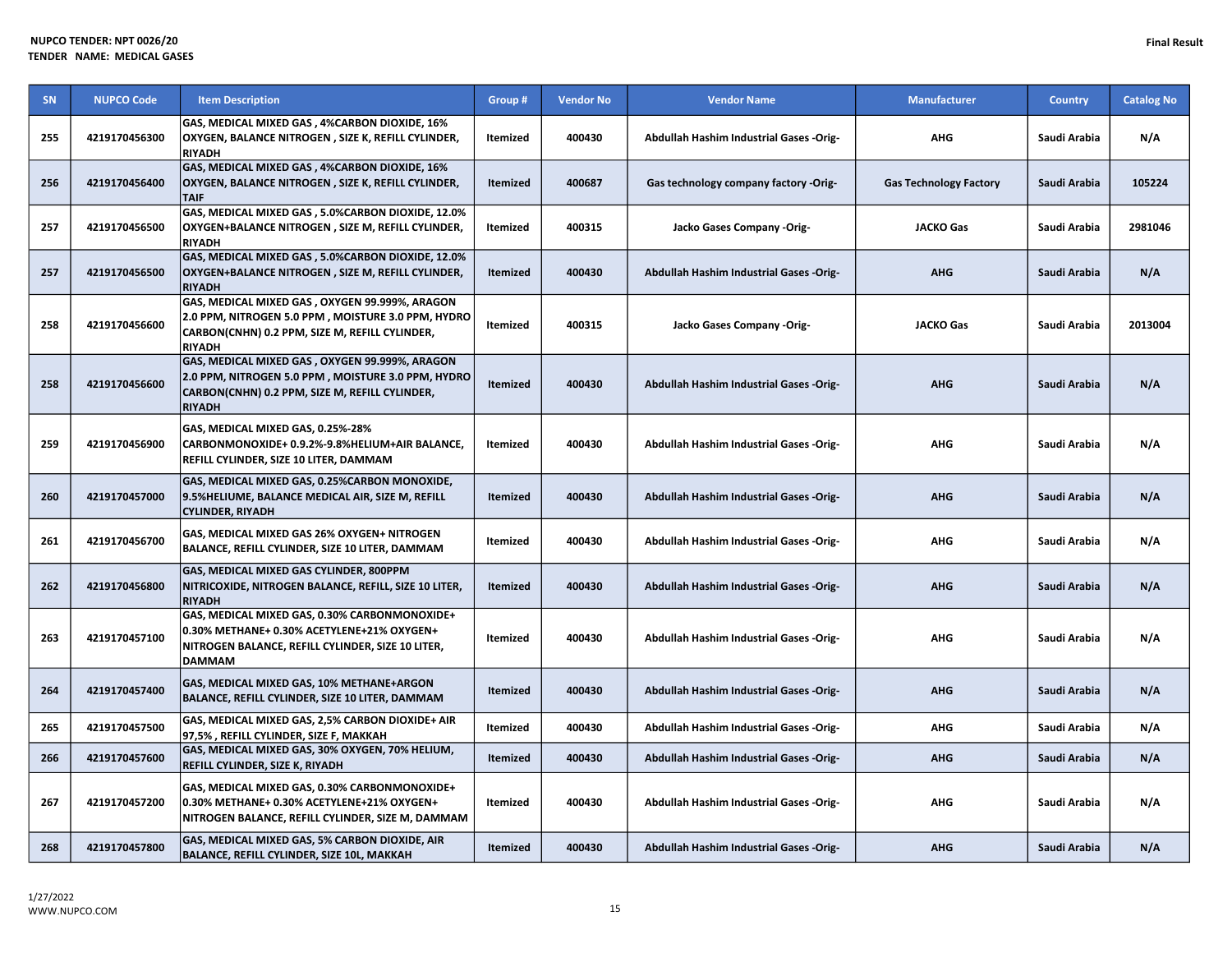| SN  | <b>NUPCO Code</b> | <b>Item Description</b>                                                                                                                                   | Group #         | <b>Vendor No</b> | <b>Vendor Name</b>                             | <b>Manufacturer</b>                     | <b>Country</b> | <b>Catalog No</b> |
|-----|-------------------|-----------------------------------------------------------------------------------------------------------------------------------------------------------|-----------------|------------------|------------------------------------------------|-----------------------------------------|----------------|-------------------|
| 269 | 4219170457300     | GAS, MEDICAL MIXED GAS, 0.30% CARBONMONOXIDE+<br>0.30% METHANE+21% OXYGEN+ NITROGEN BALANCE,<br>REFILL CYLINDER, SIZE 10 LITER, DAMMAM                    | <b>Itemized</b> | 400430           | Abdullah Hashim Industrial Gases -Orig-        | <b>AHG</b>                              | Saudi Arabia   | N/A               |
| 270 | 4219170457700     | GAS, MEDICAL MIXED GAS, 4 % CARBON DIOXIDE+16 %<br>OXYGEN + NITROGEN BALANCE, PURITY 99.99%, REFILL<br><b>CYLINDER, SIZE F, MAKKAH</b>                    | <b>Itemized</b> | 400430           | Abdullah Hashim Industrial Gases -Orig-        | <b>AHG</b>                              | Saudi Arabia   | N/A               |
| 271 | 4219170457900     | GAS, MEDICAL MIXED GAS, 50% OXYGEN, 50% NITROUS<br>OXIDE, SIZE E, REFILL CYLINDER, ALAHSA                                                                 | Itemized        | 400687           | Gas technology company factory -Orig-          | <b>Gas Technology Factory</b>           | Saudi Arabia   | 105224            |
| 272 | 4219170458000     | GAS, MEDICAL MIXED GAS, 50% OXYGEN, 50% NITROUS<br>OXIDE, SIZE E, REFILL CYLINDER, DAMMAM                                                                 | <b>Itemized</b> | 400687           | Gas technology company factory -Orig-          | <b>Gas Technology Factory</b>           | Saudi Arabia   | 105224            |
| 273 | 4219170458100     | GAS, MEDICAL MIXED GAS, 50% OXYGEN, 50% NITROUS<br>OXIDE, SIZE E, REFILL CYLINDER, MADINA                                                                 | Itemized        | 400687           | Gas technology company factory -Orig-          | <b>Gas Technology Factory</b>           | Saudi Arabia   | 105224            |
| 273 | 4219170458100     | GAS, MEDICAL MIXED GAS, 50% OXYGEN, 50% NITROUS<br>OXIDE, SIZE E, REFILL CYLINDER, MADINA                                                                 | <b>Itemized</b> | 400427           | Aldakheel Industrial Gases Plant -Orig-        | <b>Aldakheel Industrial Gases Plant</b> | Saudi Arabia   | N/A               |
| 274 | 4219170458200     | GAS, MEDICAL MIXED GAS, 50% OXYGEN, 50% NITROUS<br>OXIDE, SIZE E, REFILL CYLINDER, RIYADH                                                                 | Itemized        | 400687           | Gas technology company factory -Orig-          | <b>Gas Technology Factory</b>           | Saudi Arabia   | 105224            |
| 275 | 4219170458300     | GAS, MEDICAL MIXED GAS, 50%NITROGEN, 50% OXYGEN,<br><b>SIZE K, REFILL CYLINDER, RIYADH</b>                                                                | <b>Itemized</b> | 400315           | Jacko Gases Company -Orig-                     | <b>JACKO Gas</b>                        | Saudi Arabia   | 2981017           |
| 275 | 4219170458300     | GAS, MEDICAL MIXED GAS, 50%NITROGEN, 50% OXYGEN,<br>SIZE K, REFILL CYLINDER, RIYADH                                                                       | Itemized        | 400430           | <b>Abdullah Hashim Industrial Gases -Orig-</b> | <b>AHG</b>                              | Saudi Arabia   | N/A               |
| 276 | 4219170458600     | GAS, MEDICAL MIXED GAS, 93% HELIUM, 7% HYDROGEN,<br>SIZE K, REFILL CYLINDER, RIYADH                                                                       | Itemized        | 400430           | Abdullah Hashim Industrial Gases -Orig-        | <b>AHG</b>                              | Saudi Arabia   | N/A               |
| 277 | 4219170458400     | GAS, MEDICAL MIXED GAS, 90%NITROGEN, 5% CARBON<br>DIOXIDE, 5% HYDROGEN, SIZE K, REFILL CYLINDER, RIYADH                                                   | Itemized        | 400430           | <b>Abdullah Hashim Industrial Gases -Orig-</b> | <b>AHG</b>                              | Saudi Arabia   | N/A               |
| 278 | 4219170458500     | GAS, MEDICAL MIXED GAS, 90%NITROGEN+5% CARBON<br>DIOXIDE+5% OXYGEN, SIZE K, REFILL CYLINDER, RIYADH                                                       | <b>Itemized</b> | 400315           | Jacko Gases Company -Orig-                     | <b>JACKO Gas</b>                        | Saudi Arabia   | 2981015           |
| 278 | 4219170458500     | GAS, MEDICAL MIXED GAS, 90%NITROGEN+5% CARBON<br>DIOXIDE+5% OXYGEN, SIZE K, REFILL CYLINDER, RIYADH                                                       | Itemized        | 400430           | Abdullah Hashim Industrial Gases -Orig-        | <b>AHG</b>                              | Saudi Arabia   | N/A               |
| 279 | 4219170458900     | GAS, MEDICAL MIXED GAS, CARBON MONOXIDE 0.28%,<br>HELIUM 9.5%, BALANCE AIR, SIZE K, REFILL CYLINDER,<br><b>RIYADH</b>                                     | <b>Itemized</b> | 400430           | Abdullah Hashim Industrial Gases -Orig-        | <b>AHG</b>                              | Saudi Arabia   | N/A               |
| 280 | 4219170458700     | GAS, MEDICAL MIXED GAS, CARBON DIOXIDE 0.30% +<br>METHANE 0.30% + ACETYLENE 0.30% + OXYGEN 21%<br>+NITROGEN BALANCE, REFILL CYLINDER, SIZE 10L,<br>МАККАН | <b>Itemized</b> | 400430           | Abdullah Hashim Industrial Gases -Orig-        | <b>AHG</b>                              | Saudi Arabia   | N/A               |
| 281 | 4219170458800     | GAS, MEDICAL MIXED GAS, CARBON MONO OXIDE 0.30% +<br>METHANE 0.30% + ACETYLENE 0.30% + OXYGEN 21%<br>+NITROGEN BALANCE, REFILL CYLINDER, SIZE F, MAKKAH   | <b>Itemized</b> | 400430           | Abdullah Hashim Industrial Gases -Orig-        | <b>AHG</b>                              | Saudi Arabia   | N/A               |
| 282 | 4219170459000     | GAS, MEDICAL MIXED GAS, NITRIC OXIDE 76PPM,<br>NITROGEN BALANCE, REFILL CYLINDER, SIZE D, RIYADH                                                          | Itemized        | 400687           | Gas technology company factory -Orig-          | <b>Gas Technology Factory</b>           | Saudi Arabia   | 113332            |
| 283 | 4219170459100     | GAS, MEDICAL MIXED GAS, NITRIC OXIDE 800 PPM,<br>NITROGEN BALANCE, REFILL CYLINDER, SIZE 10L, ALAHASA                                                     | <b>Itemized</b> | 400430           | Abdullah Hashim Industrial Gases -Orig-        | <b>AHG</b>                              | Saudi Arabia   | N/A               |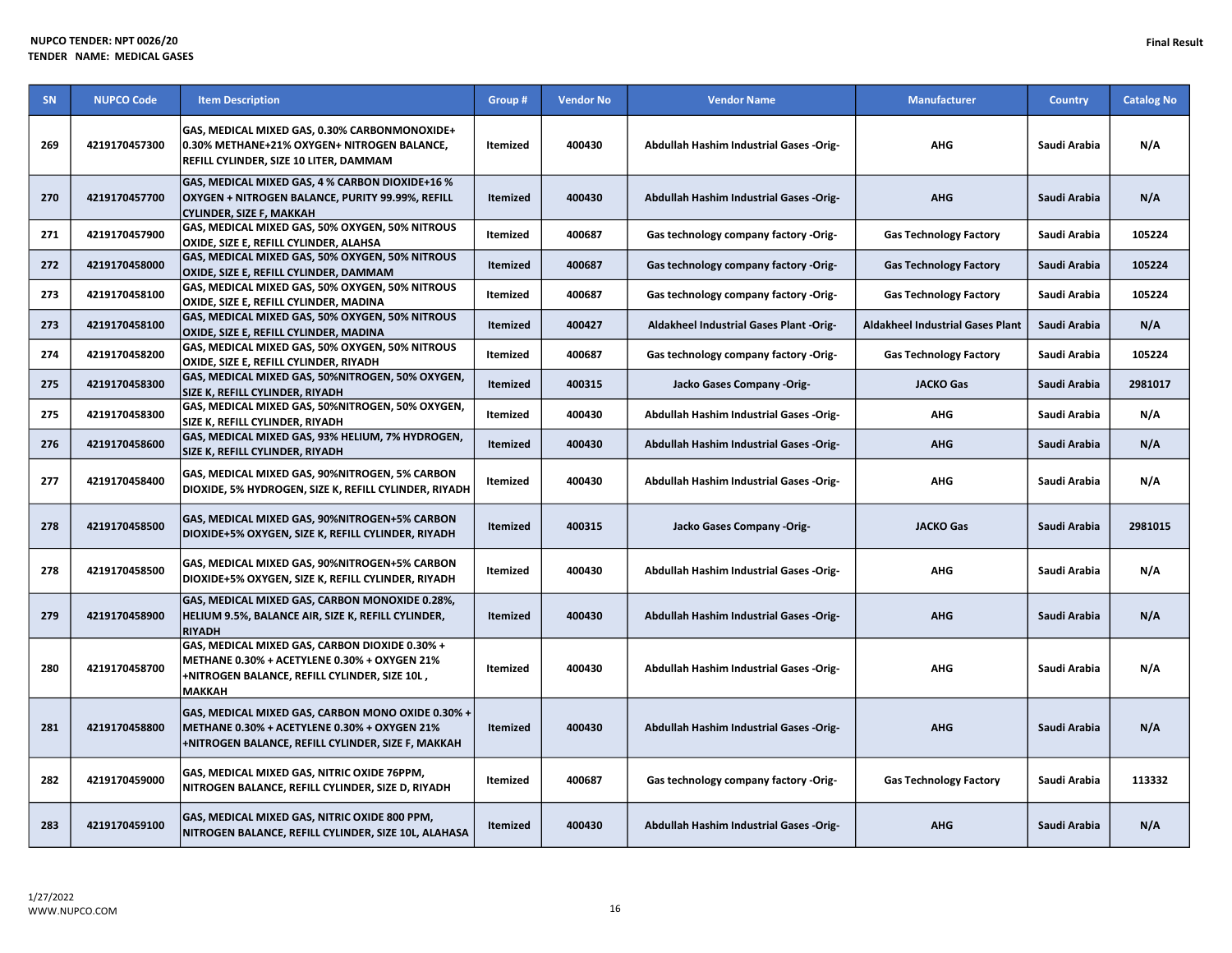| SN  | <b>NUPCO Code</b> | <b>Item Description</b>                                                                                                  | Group #         | <b>Vendor No</b> | <b>Vendor Name</b>                             | <b>Manufacturer</b>           | <b>Country</b> | <b>Catalog No</b> |
|-----|-------------------|--------------------------------------------------------------------------------------------------------------------------|-----------------|------------------|------------------------------------------------|-------------------------------|----------------|-------------------|
| 284 | 4219170459200     | GAS, MEDICAL MIXED GAS, NITRIC OXIDE 800 PPM,<br>NITROGEN BALANCE, REFILL CYLINDER, SIZE 10L,<br><b>DAMMAM</b>           | Itemized        | 400430           | Abdullah Hashim Industrial Gases -Orig-        | <b>AHG</b>                    | Saudi Arabia   | N/A               |
| 285 | 4219170459300     | GAS, MEDICAL MIXED GAS, NITRIC OXIDE 800 PPM,<br>NITROGEN BALANCE, REFILL CYLINDER, SIZE 10L, JEDDAH                     | Itemized        | 400430           | Abdullah Hashim Industrial Gases -Orig-        | <b>AHG</b>                    | Saudi Arabia   | N/A               |
| 286 | 4219170459400     | GAS, MEDICAL MIXED GAS, NITRIC OXIDE 800 PPM,<br>NITROGEN BALANCE, REFILL CYLINDER, SIZE 10L, MADINA                     | <b>Itemized</b> | 400430           | Abdullah Hashim Industrial Gases -Orig-        | AHG                           | Saudi Arabia   | N/A               |
| 287 | 4219170459500     | GAS, MEDICAL MIXED GAS, NITRIC OXIDE 800 PPM,<br>NITROGEN BALANCE, REFILL CYLINDER, SIZE 10L, RIYADH                     | Itemized        | 400430           | Abdullah Hashim Industrial Gases -Orig-        | <b>AHG</b>                    | Saudi Arabia   | N/A               |
| 288 | 4219170459600     | GAS, MEDICAL MIXED GAS, NITRIC OXIDE 800 PPM,<br>NITROGEN BALANCE, REFILL CYLINDER, SIZE D, DAMMAM                       | Itemized        | 400430           | Abdullah Hashim Industrial Gases -Orig-        | <b>AHG</b>                    | Saudi Arabia   | N/A               |
| 289 | 4219170459700     | GAS, MEDICAL MIXED GAS, NITRIC OXIDE 800 PPM,<br>NITROGEN BALANCE, REFILL CYLINDER, SIZE F, MAKKAH                       | <b>Itemized</b> | 400430           | <b>Abdullah Hashim Industrial Gases -Orig-</b> | <b>AHG</b>                    | Saudi Arabia   | N/A               |
| 290 | 4219170459800     | GAS, MEDICAL MIXED GAS, NITRIC OXIDE 800 PPM,<br>NITROGEN BALANCE, REFILL CYLINDER, SIZE M, DAMMAM                       | Itemized        | 400430           | Abdullah Hashim Industrial Gases -Orig-        | <b>AHG</b>                    | Saudi Arabia   | N/A               |
| 291 | 4219170459900     | GAS, MEDICAL MIXED GAS, NITRIC OXIDE 800 PPM,<br>NITROGEN BALANCED, SIZE K, NEW CYLINDER, RIYADH                         | Itemized        | 400430           | <b>Abdullah Hashim Industrial Gases -Orig-</b> | <b>AHG</b>                    | Saudi Arabia   | N/A               |
| 291 | 4219170459900     | GAS, MEDICAL MIXED GAS, NITRIC OXIDE 800 PPM,<br>NITROGEN BALANCED, SIZE K, NEW CYLINDER, RIYADH                         | <b>Itemized</b> | 400687           | Gas technology company factory -Orig-          | <b>Gas Technology Factory</b> | Saudi Arabia   | 113332            |
| 292 | 4219170460000     | GAS, MEDICAL MIXED GAS, NITRIC OXIDE 800 PPM,<br>NITROGEN BALANCED, SIZE K, NEW CYLINDER, TABUK                          | <b>Itemized</b> | 400430           | <b>Abdullah Hashim Industrial Gases -Orig-</b> | <b>AHG</b>                    | Saudi Arabia   | N/A               |
| 293 | 4219170460100     | GAS, MEDICAL MIXED GAS, NITRIC OXIDE 800 PPM,<br>NITROGEN BALANCED, SIZE K, NEW CYLINDER, TAIF                           | Itemized        | 400430           | Abdullah Hashim Industrial Gases -Orig-        | AHG                           | Saudi Arabia   | N/A               |
| 294 | 4219170460200     | GAS, MEDICAL MIXED GAS, NITRIC OXIDE 800 PPM,<br>NITROGEN BALANCED, SIZE K, REFILL CYLINDER, RIYADH                      | Itemized        | 400687           | Gas technology company factory -Orig-          | <b>Gas Technology Factory</b> | Saudi Arabia   | 113332            |
| 295 | 4219170460300     | GAS, MEDICAL MIXED GAS, NITRIC OXIDE 800 PPM,<br>NITROGEN BALANCED, SIZE K , REFILL CYLINDER, TAIF                       | Itemized        | 400430           | Abdullah Hashim Industrial Gases -Orig-        | <b>AHG</b>                    | Saudi Arabia   | N/A               |
| 296 | 4219170460400     | GAS, MEDICAL MIXED GAS, NITROGEN DIOXIDE 10 PPM,<br>AIR BALANCE, SIZE 3L, MAKKAH                                         | Itemized        | 400430           | Abdullah Hashim Industrial Gases -Orig-        | <b>AHG</b>                    | Saudi Arabia   | N/A               |
| 297 | 4219170460500     | GAS, MEDICAL MIXED GAS, NITROGEN DIOXIDE 8.0-11.0<br>PPM, BALANCE MEDICAL AIR, SIZE E, NEW CYLINDER,<br><b>RIYADH</b>    | Itemized        | 400430           | Abdullah Hashim Industrial Gases -Orig-        | AHG                           | Saudi Arabia   | N/A               |
| 298 | 4219170460600     | GAS, MEDICAL MIXED GAS, NITROGEN DIOXIDE 8.0-11.0<br>PPM, BALANCE MEDICAL AIR, SIZE E, REFILL CYLINDER,<br><b>RIYADH</b> | Itemized        | 400687           | Gas technology company factory -Orig-          | <b>Gas Technology Factory</b> | Saudi Arabia   | 112324            |
| 299 | 4219170460900     | GAS, MEDICAL MIXED, 5% CARBON DIOXIDE+95% OXYGEN<br>SIZE K, REFILL CYLINDER, RIYADH                                      | Itemized        | 400315           | Jacko Gases Company -Orig-                     | <b>JACKO Gas</b>              | Saudi Arabia   | 2991003           |
| 299 | 4219170460900     | GAS, MEDICAL MIXED, 5% CARBON DIOXIDE+95% OXYGEN<br>SIZE K, REFILL CYLINDER, RIYADH                                      | Itemized        | 400430           | Abdullah Hashim Industrial Gases -Orig-        | <b>AHG</b>                    | Saudi Arabia   | N/A               |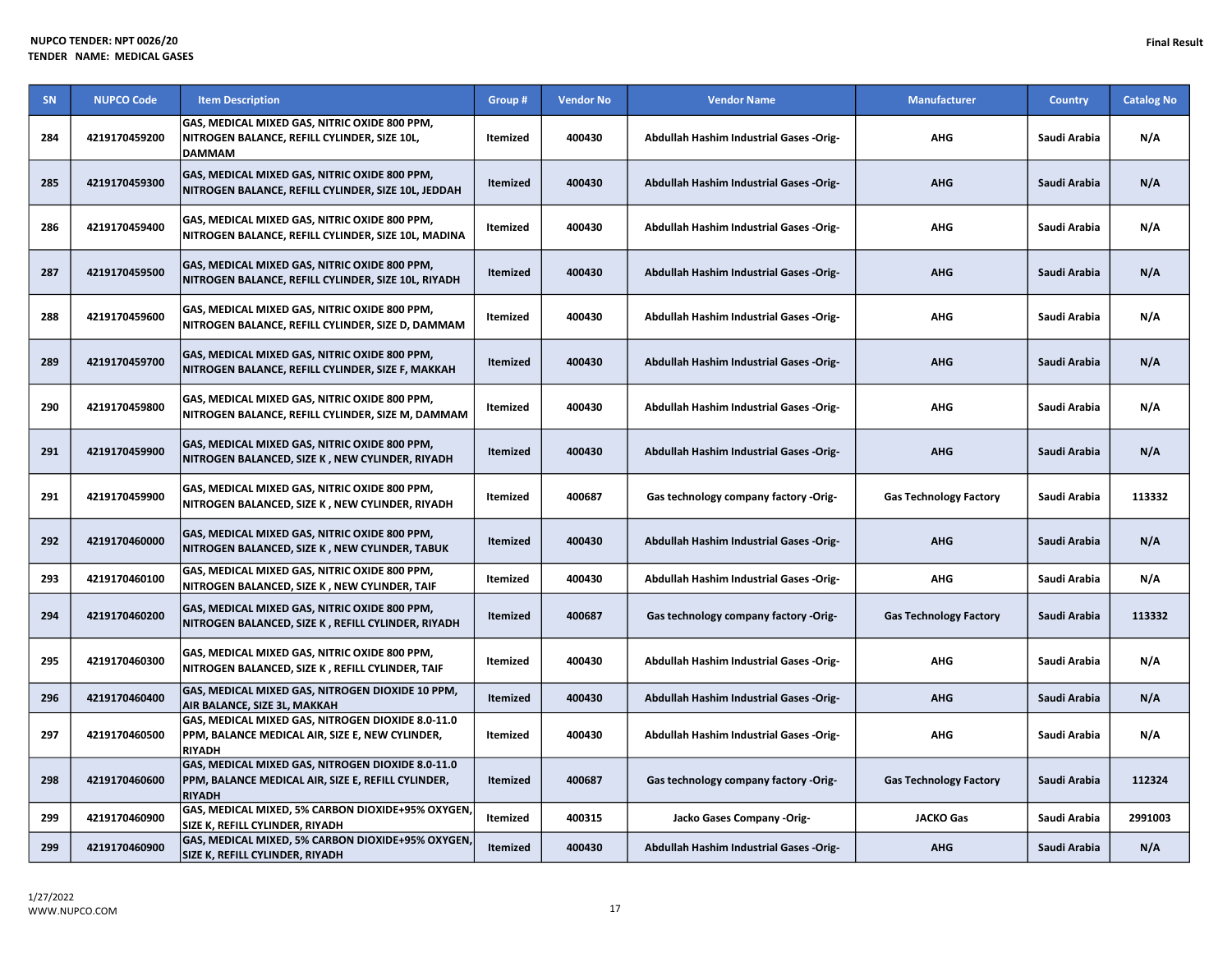| <b>SN</b> | <b>NUPCO Code</b> | <b>Item Description</b>                                                                                                                        | Group #         | <b>Vendor No</b> | <b>Vendor Name</b>                             | Manufacturer                  | <b>Country</b> | <b>Catalog No</b> |
|-----------|-------------------|------------------------------------------------------------------------------------------------------------------------------------------------|-----------------|------------------|------------------------------------------------|-------------------------------|----------------|-------------------|
| 300       | 4219170461000     | GAS, MEDICAL MIXED, 5% CARBON DIOXIDE+95% OXYGEN,<br>SIZE M, REFILL CYLINDER, RIYADH                                                           | Itemized        | 400315           | Jacko Gases Company -Orig-                     | <b>JACKO Gas</b>              | Saudi Arabia   | 2991004           |
| 300       | 4219170461000     | GAS, MEDICAL MIXED, 5% CARBON DIOXIDE+95% OXYGEN,<br>SIZE M, REFILL CYLINDER, RIYADH                                                           | <b>Itemized</b> | 400430           | <b>Abdullah Hashim Industrial Gases -Orig-</b> | <b>AHG</b>                    | Saudi Arabia   | N/A               |
| 301       | 4219170460700     | GAS, MEDICAL MIXED GAS, NITROGEN DIOXIDE 9.8PPM,<br>AIR BALANCE, REFILL CYLINDER, SIZE D, JEDDAH                                               | Itemized        | 400430           | Abdullah Hashim Industrial Gases -Orig-        | <b>AHG</b>                    | Saudi Arabia   | N/A               |
| 302       | 4219170460800     | GAS, MEDICAL MIXED GAS, ZERO AIR, 20-22.50%OXYGEN,<br>MOISTURE 3.0 PPM, METHANE 1.0 PPM, BALANCE<br>NITROGEN, SIZE M, REFILL CYLINDER, RIYADH  | <b>Itemized</b> | 400315           | Jacko Gases Company -Orig-                     | <b>JACKO Gas</b>              | Saudi Arabia   | 2981019           |
| 302       | 4219170460800     | GAS, MEDICAL MIXED GAS, ZERO AIR, 20-22.50%OXYGEN,<br>MOISTURE 3.0 PPM, METHANE 1.0 PPM, BALANCE<br>NITROGEN , SIZE M, REFILL CYLINDER, RIYADH | Itemized        | 400430           | Abdullah Hashim Industrial Gases -Orig-        | <b>AHG</b>                    | Saudi Arabia   | N/A               |
| 303       | 4219170461100     | GAS, MEDICAL MIXED, NITRIC OXIDE 76PPM, NITROGEN<br>BALANCE, SIZE 10 LITER , NEW CYLINDER, RIYADH                                              | <b>Itemized</b> | 400687           | Gas technology company factory -Orig-          | <b>Gas Technology Factory</b> | Saudi Arabia   | 113332            |
| 304       | 4219170461200     | GAS, MEDICAL MIXED, NITRIC OXIDE 76PPM, NITROGEN<br>BALANCE, SIZE 10 LITER, REFILL CYLINDER, RIYADH                                            | Itemized        | 400687           | Gas technology company factory -Orig-          | <b>Gas Technology Factory</b> | Saudi Arabia   | 113332            |
| 305       | 4219170461300     | <b>GAS, MEDICAL MIXED, NITRIC OXIDE 76PPM, NITROGEN</b><br>BALANCE, REFILL CYLINDER, SIZE D, ALAHASA                                           | <b>Itemized</b> | 400687           | Gas technology company factory -Orig-          | <b>Gas Technology Factory</b> | Saudi Arabia   | 113332            |
| 306       | 4219170461600     | GAS, MEDICAL MIXTURE, 10% MEDICAL CARBON DIOXIDE,<br>AIR BALANCE, NEW CYLINDER, K SIZE, RIYADH.                                                | Itemized        | 400687           | Gas technology company factory -Orig-          | <b>Gas Technology Factory</b> | Saudi Arabia   | 112324            |
| 307       | 4219170461700     | GAS, MEDICAL MIXTURE, 10% MEDICAL CARBON DIOXIDE,<br>AIR BALANCE, REFILL CYLINDER, K SIZE, RIYADH.                                             | <b>Itemized</b> | 400687           | Gas technology company factory -Orig-          | <b>Gas Technology Factory</b> | Saudi Arabia   | 112324            |
| 308       | 4219170461800     | GAS, MEDICAL MIXTURE, CARBON MONOXIDE .1333%, AIR<br>BALANCE, REFILL CYLINDER, 10L SIZE, RIYADH.                                               | Itemized        | 400430           | <b>Abdullah Hashim Industrial Gases -Orig-</b> | <b>AHG</b>                    | Saudi Arabia   | N/A               |
| 309       | 4219170461900     | GAS, MEDICAL MIXTURE, CARBON MONOXIDE .25%,<br>HELIUM .25%, AIR BALANCE, REFILL CYLINDER, 10L SIZE,<br><b>RIYADH.</b>                          | <b>Itemized</b> | 400430           | Abdullah Hashim Industrial Gases -Orig-        | <b>AHG</b>                    | Saudi Arabia   | N/A               |
| 309       | 4219170461900     | <b>GAS, MEDICAL MIXTURE, CARBON MONOXIDE .25%,</b><br>HELIUM .25%, AIR BALANCE, REFILL CYLINDER, 10L SIZE,<br><b>RIYADH.</b>                   | Itemized        | 400687           | Gas technology company factory -Orig-          | <b>Gas Technology Factory</b> | Saudi Arabia   | 112324            |
| 310       | 4219170462000     | <b>GAS, MEDICAL MIXTURE, CARBON MONOXIDE .25%,</b><br>HELIUM 9.27%, AIR BALANCE, 10L SIZE, NEW CYLINDER,<br><b>RIYADH.</b>                     | <b>Itemized</b> | 400687           | Gas technology company factory -Orig-          | <b>Gas Technology Factory</b> | Saudi Arabia   | 112324            |
| 311       | 4219170462100     | <b>GAS, MEDICAL MIXTURE, CARBON MONOXIDE .262%,</b><br>HELIUM 9.27%, AIR BALANCE, NEW CYLINDER, 10L SIZE,<br><b>RIYADH.</b>                    | Itemized        | 400687           | Gas technology company factory -Orig-          | <b>Gas Technology Factory</b> | Saudi Arabia   | 112324            |
| 312       | 4219170462200     | <b>GAS, MEDICAL MIXTURE, CARBON MONOXIDE .262%,</b><br>HELIUM 9.27%, AIR BALANCE, REFILL CYLINDER, 10L SIZE,<br><b>RIYADH.</b>                 | <b>Itemized</b> | 400430           | Abdullah Hashim Industrial Gases -Orig-        | <b>AHG</b>                    | Saudi Arabia   | N/A               |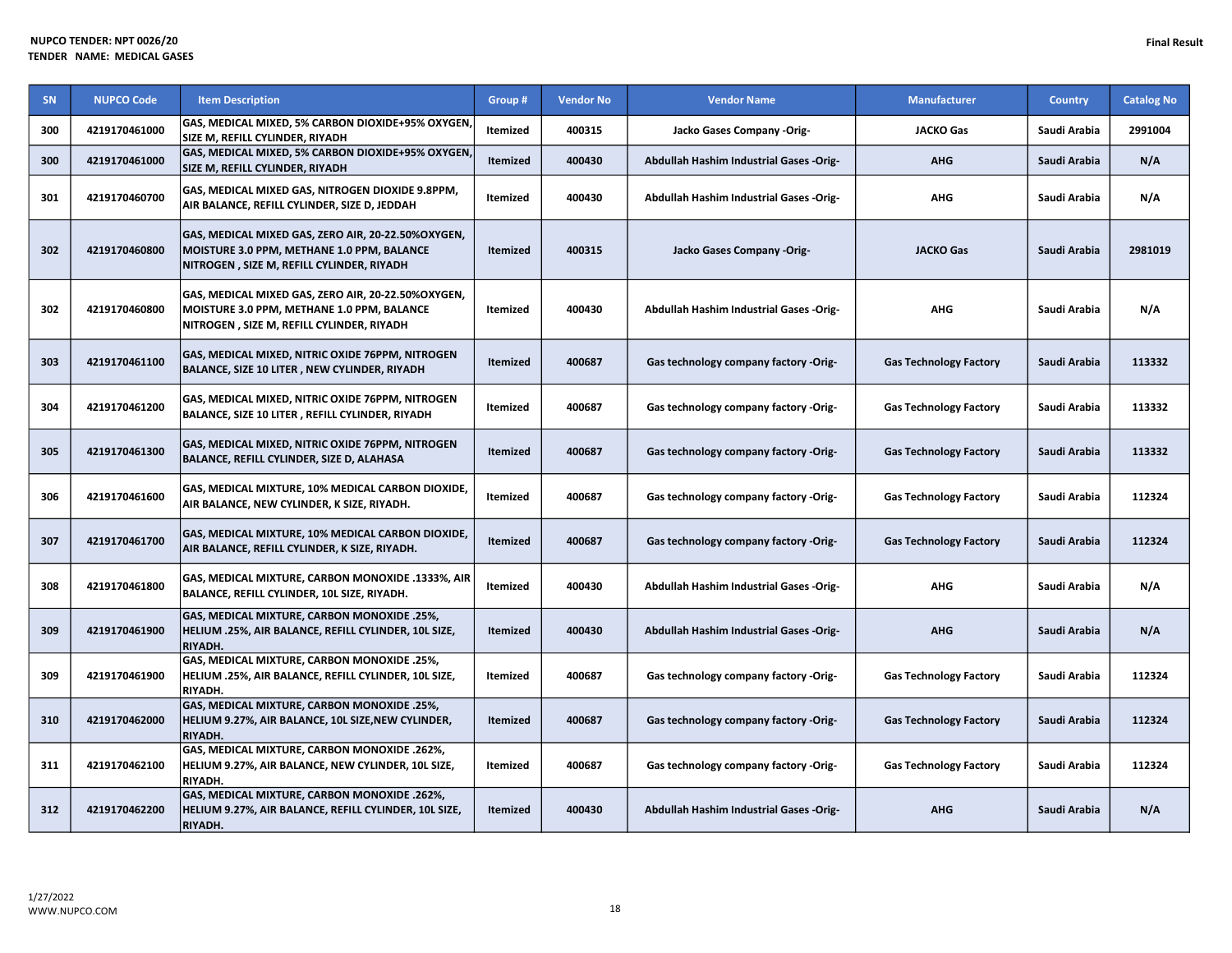| SN  | <b>NUPCO Code</b> | <b>Item Description</b>                                                                                                                          | Group #         | <b>Vendor No</b> | <b>Vendor Name</b>                             | <b>Manufacturer</b>           | <b>Country</b> | <b>Catalog No</b> |
|-----|-------------------|--------------------------------------------------------------------------------------------------------------------------------------------------|-----------------|------------------|------------------------------------------------|-------------------------------|----------------|-------------------|
| 313 | 4219170461400     | GAS, MEDICAL MIXTURE, .30%CARBON MONOXIDE, .30%<br>METHANE, .21% OXYGEN, NITROGEN BALANCE, REFILL<br>CYLINDER, 10L SIZE, RIYADH.                 | Itemized        | 400430           | Abdullah Hashim Industrial Gases -Orig-        | <b>AHG</b>                    | Saudi Arabia   | N/A               |
| 314 | 4219170461500     | GAS, MEDICAL MIXTURE, .30%CARBON MONOXIDE, .30%<br>METHANE, 21% OXYGEN, NITROGEN BALANCE, REFILL<br>CYLINDER, 5L SIZE, RIYADH.                   | <b>Itemized</b> | 400430           | Abdullah Hashim Industrial Gases -Orig-        | <b>AHG</b>                    | Saudi Arabia   | N/A               |
| 315 | 4219170462300     | GAS, MEDICAL MIXTURE, CARBON MONOXIDE .30%,<br>METHANE .30%, ACETYLENE .30%, OXYGEN 21%,<br>NITROGEN BALANCE, 10L SIZE, NEW CYLINDER, RIYADH.    | Itemized        | 400430           | Abdullah Hashim Industrial Gases -Orig-        | <b>AHG</b>                    | Saudi Arabia   | N/A               |
| 316 | 4219170462400     | GAS, MEDICAL MIXTURE, CARBON MONOXIDE .30%,<br>METHANE .30%, ACETYLENE .30%, OXYGEN 21%,<br>NITROGEN BALANCE, 10L SIZE, REFILL CYLINDER, RIYADH. | <b>Itemized</b> | 400430           | Abdullah Hashim Industrial Gases -Orig-        | <b>AHG</b>                    | Saudi Arabia   | N/A               |
| 316 | 4219170462400     | GAS, MEDICAL MIXTURE, CARBON MONOXIDE .30%,<br>METHANE .30%, ACETYLENE .30%, OXYGEN 21%,<br>NITROGEN BALANCE, 10L SIZE, REFILL CYLINDER, RIYADH. | <b>Itemized</b> | 400687           | Gas technology company factory -Orig-          | <b>Gas Technology Factory</b> | Saudi Arabia   | 105224            |
| 317 | 4219170462500     | GAS, MEDICAL MIXTURE, CARBON MONOXIDE .30%,<br>METHANE .30%, OXYGEN 21%, NITROGEN BALANCE, 10L<br>SIZE, NEW CYLINDER, RIYADH.                    | <b>Itemized</b> | 400687           | Gas technology company factory -Orig-          | <b>Gas Technology Factory</b> | Saudi Arabia   | 105224            |
| 318 | 4219170462800     | GAS, MEDICAL MIXTURE, HELIUM 80%, OXYGEN 20%, 40 L<br>SIZE, NEW CYLINDER, RIYADH.                                                                | Itemized        | 400430           | Abdullah Hashim Industrial Gases -Orig-        | <b>AHG</b>                    | Saudi Arabia   | N/A               |
| 319 | 4219170462900     | GAS, MEDICAL MIXTURE, HELIUM 9.5%, AIR BALANCE,<br>REFILL CYLINDER, 10L SIZE, MAKKAH.                                                            | Itemized        | 400430           | Abdullah Hashim Industrial Gases -Orig-        | <b>AHG</b>                    | Saudi Arabia   | N/A               |
| 320 | 4219170463000     | GAS, MEDICAL MIXTURE, HELIUM 9.5%, AIR BALANCE,<br>REFILL CYLINDER, 10L SIZE, RIYADH.                                                            | Itemized        | 400430           | <b>Abdullah Hashim Industrial Gases -Orig-</b> | <b>AHG</b>                    | Saudi Arabia   | N/A               |
| 321 | 4219170463100     | GAS, MEDICAL MIXTURE, MEDICAL CARBON DIOXIDE, AIR<br>BALANCE, K SIZE, NEW CYLINDER, RIYADH.                                                      | <b>Itemized</b> | 400315           | Jacko Gases Company -Orig-                     | <b>JACKO Gas</b>              | Saudi Arabia   | 5198028           |
| 321 | 4219170463100     | GAS, MEDICAL MIXTURE, MEDICAL CARBON DIOXIDE, AIR<br>BALANCE, K SIZE, NEW CYLINDER, RIYADH.                                                      | Itemized        | 400430           | <b>Abdullah Hashim Industrial Gases -Orig-</b> | <b>AHG</b>                    | Saudi Arabia   | N/A               |
| 322 | 4219170462600     | GAS, MEDICAL MIXTURE, CARBON MONOXIDE .30%,<br>METHANE .30%, OXYGEN 21%, NITROGEN BALANCE, 5L<br>SIZE, NEW CYLINDER, RIYADH.                     | <b>Itemized</b> | 400430           | Abdullah Hashim Industrial Gases -Orig-        | <b>AHG</b>                    | Saudi Arabia   | N/A               |
| 323 | 4219170462700     | GAS, MEDICAL MIXTURE, HELIUM 5.0, O2 2PPM,<br>NITROGEN 5 PPM, REFILL CYLINDER, 10L, E SIZE, RIYADH.                                              | Itemized        | 400430           | Abdullah Hashim Industrial Gases -Orig-        | <b>AHG</b>                    | Saudi Arabia   | N/A               |
| 324 | 4219170463200     | GAS, MEDICAL MIXTURE, NITRIC OXIDE 25 PPM, BALANCE<br>NITROGEN, NEW CYLINDER, 10L SIZE, RIYADH.                                                  | <b>Itemized</b> | 400687           | Gas technology company factory -Orig-          | <b>Gas Technology Factory</b> | Saudi Arabia   | 113332            |
| 325 | 4219170463300     | GAS, MEDICAL MIXTURE, NITRIC OXIDE 25 PPM, BALANCE<br>NITROGEN, NEW CYLINDER, 3L SIZE, RIYADH.                                                   | Itemized        | 400430           | Abdullah Hashim Industrial Gases -Orig-        | AHG                           | Saudi Arabia   | N/A               |
| 325 | 4219170463300     | GAS, MEDICAL MIXTURE, NITRIC OXIDE 25 PPM, BALANCE<br>NITROGEN, NEW CYLINDER, 3L SIZE, RIYADH.                                                   | Itemized        | 400687           | Gas technology company factory -Orig-          | <b>Gas Technology Factory</b> | Saudi Arabia   | 113332            |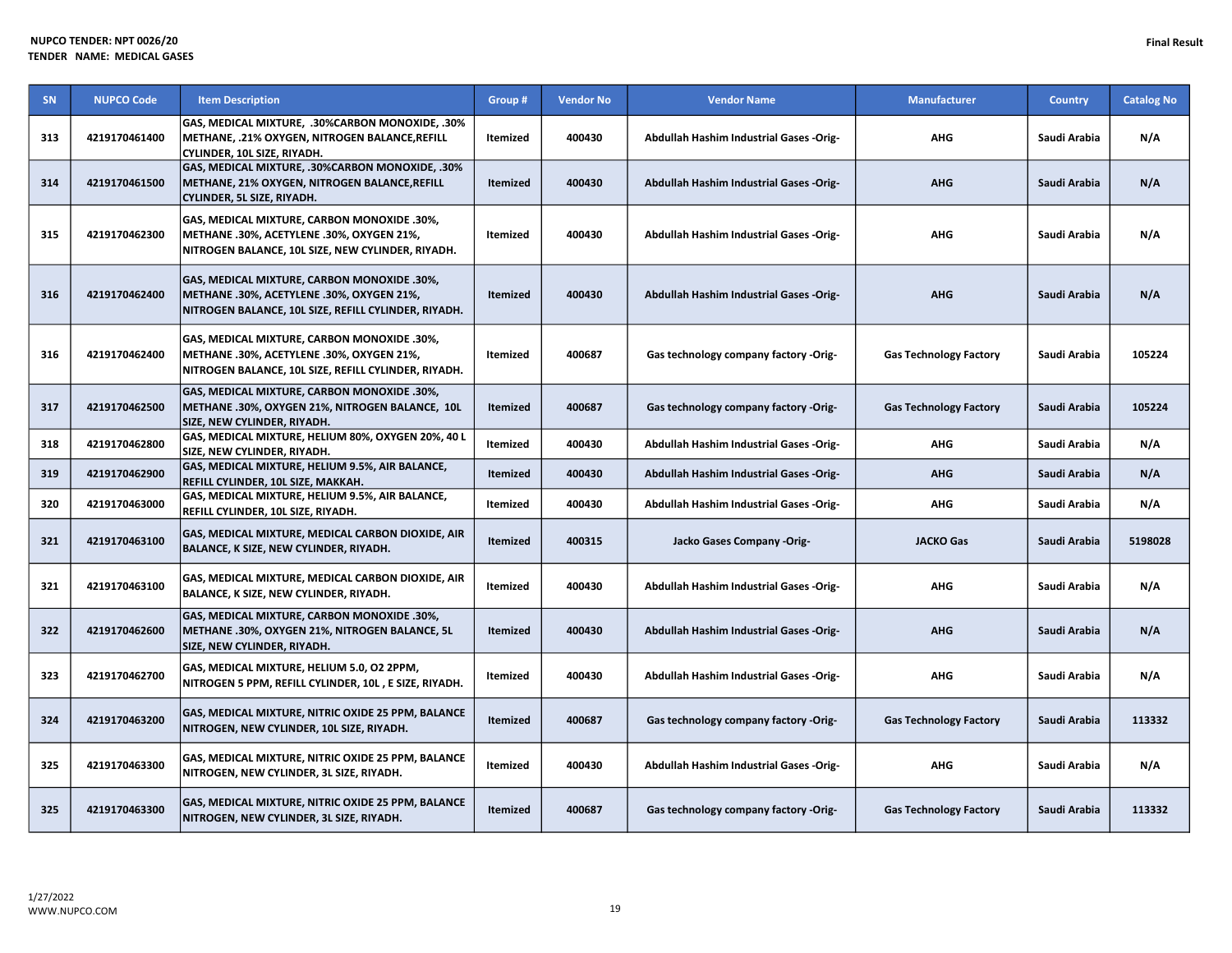| SN  | <b>NUPCO Code</b> | <b>Item Description</b>                                                                            | Group #         | <b>Vendor No</b>    | <b>Vendor Name</b>                                      | <b>Manufacturer</b>                                  | <b>Country</b>      | <b>Catalog No</b>   |
|-----|-------------------|----------------------------------------------------------------------------------------------------|-----------------|---------------------|---------------------------------------------------------|------------------------------------------------------|---------------------|---------------------|
| 326 | 4219170463400     | GAS, MEDICAL MIXTURE, NITRIC OXIDE 25 PPM, BALANCE<br>NITROGEN, REFILL CYLINDER, 10L SIZE, RIYADH. | <b>Itemized</b> | 400430              | Abdullah Hashim Industrial Gases -Orig-                 | <b>AHG</b>                                           | Saudi Arabia        | N/A                 |
| 327 | 4219170463500     | GAS, MEDICAL MIXTURE, NITRIC OXIDE 25 PPM, BALANCE<br>NITROGEN, REFILL CYLINDER, 3L SIZE, MAKKAH.  | Itemized        | 400430              | Abdullah Hashim Industrial Gases -Orig-                 | <b>AHG</b>                                           | Saudi Arabia        | N/A                 |
| 328 | 4219170463600     | GAS, MEDICAL MIXTURE, NITRIC OXIDE 25 PPM, BALANCE<br>NITROGEN, REFILL CYLINDER, 3L SIZE, RIYADH.  | <b>Itemized</b> | 400430              | Abdullah Hashim Industrial Gases -Orig-                 | <b>AHG</b>                                           | Saudi Arabia        | N/A                 |
| 329 | 4219170463700     | GAS, MEDICAL MIXTURE, NITROGEN DIOXIDE 10 PPM, AIR<br>BALANCE, REFILL CYLINDER, 3L SIZE, MAKKAH.   | Itemized        | 400430              | Abdullah Hashim Industrial Gases -Orig-                 | <b>AHG</b>                                           | Saudi Arabia        | N/A                 |
| 330 | 4219170463800     | GAS, MEDICAL MIXTURE, NITROGEN DIOXIDE 10 PPM, AIR<br>BALANCE, REFILL CYLINDER, 3L SIZE, RIYADH.   | Itemized        | 400687              | Gas technology company factory -Orig-                   | <b>Gas Technology Factory</b>                        | Saudi Arabia        | 112324              |
| 331 | 4219170463900     | GAS, MEDICAL MIXTURE, OXYGEN 15.1%, BALANCE<br>NITROGEN, REFILL CYLINDER, 10L, RIYADH.             | <b>Itemized</b> | 400687              | Gas technology company factory -Orig-                   | <b>Gas Technology Factory</b>                        | Saudi Arabia        | 105224              |
| 332 | 4219170464000     | GAS, MEDICAL NITROGEN GAS CYLINDER, PURITY 99.999%<br>SIZE F, REFILL, MAKKAH                       | Itemized        | <b>No Quotation</b> | <b>No Quotation</b>                                     | <b>No Quotation</b>                                  | <b>No Quotation</b> | <b>No Quotation</b> |
| 333 | 4219170464100     | GAS, MEDICAL NITROGEN GAS CYLINDER, PURITY 99.999%<br>SIZE K, NEW CYLINDER, RIYADH                 | <b>Itemized</b> | 400450              | MADA GAS for Medical and Industrial Gas -<br>Orig-      | <b>MADA GAS FOR MEDICAL AND</b><br><b>INDUSTRIAL</b> | Saudi Arabia        | 333                 |
| 333 | 4219170464100     | GAS, MEDICAL NITROGEN GAS CYLINDER, PURITY 99.999%<br>, SIZE K, NEW CYLINDER, RIYADH               | Itemized        | 400430              | Abdullah Hashim Industrial Gases -Orig-                 | <b>AHG</b>                                           | Saudi Arabia        | N/A                 |
| 334 | 4219170464200     | GAS, MEDICAL NITROGEN GAS CYLINDER, PURITY 99.999%<br>SIZE K, REFILL, RIYADH                       | Itemized        | 400687              | Gas technology company factory -Orig-                   | <b>Gas Technology Factory</b>                        | Saudi Arabia        | 107212              |
| 335 | 4219170464300     | GAS, MEDICAL NITROGEN GAS CYLINDER, PURITY 99.999%<br>SIZE M, REFILL, MAKKAH                       | Itemized        | <b>No Quotation</b> | <b>No Quotation</b>                                     | <b>No Quotation</b>                                  | <b>No Quotation</b> | <b>No Quotation</b> |
| 336 | 4219170464400     | GAS, MEDICAL NITROGEN GAS CYLINDER, PURITY 99.999%,<br>REFILL, SIZE K, DAMMAM                      | Itemized        | 400687              | Gas technology company factory -Orig-                   | <b>Gas Technology Factory</b>                        | Saudi Arabia        | 107212              |
| 337 | 4219170464500     | GAS, MEDICAL NITROGEN GAS, PURITY 99.995%, REFILL<br>CYLINDER, SIZE K, MAKKAH                      | <b>Itemized</b> | <b>No Quotation</b> | <b>No Quotation</b>                                     | <b>No Quotation</b>                                  | <b>No Quotation</b> | <b>No Quotation</b> |
| 338 | 4219170464600     | GAS, MEDICAL NITROGEN, HIGH PURITY, REFILL CYLINDER<br><b>SIZE F, DHAHRAN</b>                      | Itemized        | 400430              | <b>Abdullah Hashim Industrial Gases -Orig-</b>          | <b>AHG</b>                                           | Saudi Arabia        | N/A                 |
| 339 | 4219170464700     | GAS, MEDICAL NITROGEN, PURITY 99.995%, SIZE J, NEW<br><b>CYLINDER, RIYADH</b>                      | Itemized        | 400450              | <b>MADA GAS for Medical and Industrial Gas</b><br>Orig- | <b>MADA GAS FOR MEDICAL AND</b><br><b>INDUSTRIAL</b> | Saudi Arabia        | 339                 |
| 340 | 4219170464800     | GAS, MEDICAL NITROGEN, PURITY 99.995%, SIZE J, NEW<br><b>CYLINDER, TABUK</b>                       | <b>Itemized</b> | 400450              | MADA GAS for Medical and Industrial Gas -<br>Orig-      | <b>MADA GAS FOR MEDICAL AND</b><br><b>INDUSTRIAL</b> | Saudi Arabia        | 340                 |
| 341 | 4219170464900     | GAS, MEDICAL NITROGEN, PURITY 99.995%, SIZE J, NEW<br><b>CYLINDER, TAIF</b>                        | Itemized        | 400450              | MADA GAS for Medical and Industrial Gas<br>Orig-        | <b>MADA GAS FOR MEDICAL AND</b><br><b>INDUSTRIAL</b> | Saudi Arabia        | 341                 |
| 342 | 4219170465000     | GAS, MEDICAL NITROGEN, PURITY 99.995%, SIZE J, REFILL<br><b>CYLINDER, ALAHSA</b>                   | <b>Itemized</b> | 400430              | Abdullah Hashim Industrial Gases -Orig-                 | <b>AHG</b>                                           | Saudi Arabia        | N/A                 |
| 343 | 4219170465100     | GAS, MEDICAL NITROGEN, PURITY 99.995%, SIZE J, REFILL<br><b>CYLINDER, DAMMAM</b>                   | Itemized        | 400687              | Gas technology company factory -Orig-                   | <b>Gas Technology Factory</b>                        | Saudi Arabia        | 107212              |
| 344 | 4219170465200     | GAS, MEDICAL NITROGEN, PURITY 99.995%, SIZE J, REFILL<br><b>CYLINDER, JEDDAH</b>                   | Itemized        | <b>No Quotation</b> | <b>No Quotation</b>                                     | <b>No Quotation</b>                                  | <b>No Quotation</b> | <b>No Quotation</b> |
| 345 | 4219170465300     | GAS, MEDICAL NITROGEN, PURITY 99.995%, SIZE J, REFILL<br><b>CYLINDER, RIYADH</b>                   | Itemized        | 400687              | Gas technology company factory -Orig-                   | <b>Gas Technology Factory</b>                        | Saudi Arabia        | 107212              |
| 346 | 4219170465400     | GAS, MEDICAL NITROGEN, PURITY 99.995%, SIZE J, REFILL<br><b>CYLINDER, SHAROURAH</b>                | Itemized        | <b>No Quotation</b> | <b>No Quotation</b>                                     | <b>No Quotation</b>                                  | <b>No Quotation</b> | <b>No Quotation</b> |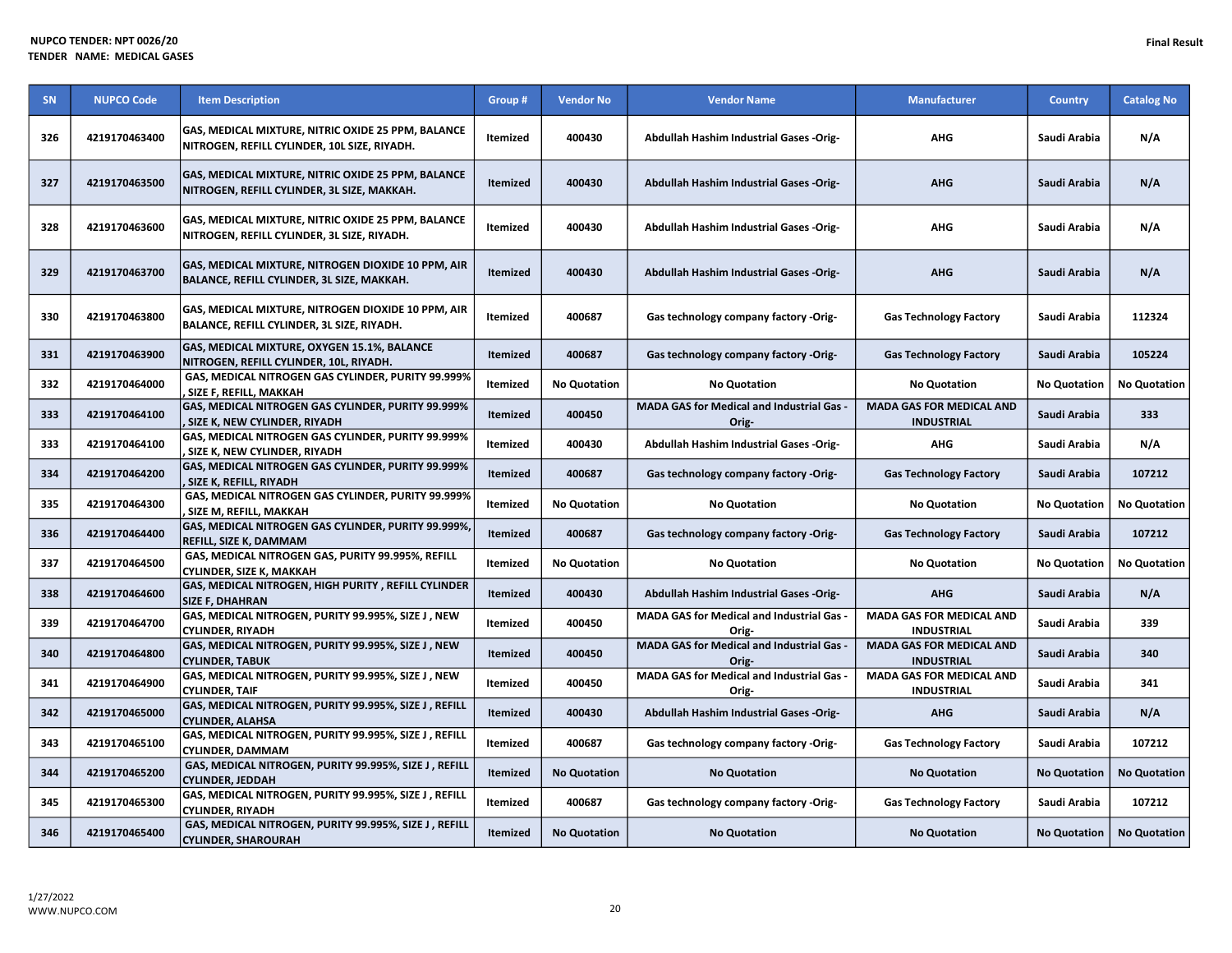| <b>SN</b> | <b>NUPCO Code</b> | <b>Item Description</b>                                                                 | Group #         | <b>Vendor No</b>    | <b>Vendor Name</b>                             | <b>Manufacturer</b>                     | <b>Country</b>      | <b>Catalog No</b>   |
|-----------|-------------------|-----------------------------------------------------------------------------------------|-----------------|---------------------|------------------------------------------------|-----------------------------------------|---------------------|---------------------|
| 347       | 4219170465500     | GAS, MEDICAL NITROGEN, PURITY 99.995%, SIZE J, REFILL<br><b>CYLINDER, TAIF</b>          | Itemized        | 400687              | Gas technology company factory -Orig-          | <b>Gas Technology Factory</b>           | Saudi Arabia        | 107212              |
| 348       | 4219170465600     | GAS, MEDICAL NITROGEN, PURITY 99.995%, SIZE K, REFILL<br><b>CYLINDER, MADINA</b>        | <b>Itemized</b> | 400427              | Aldakheel Industrial Gases Plant -Orig-        | <b>Aldakheel Industrial Gases Plant</b> | Saudi Arabia        | N/A                 |
| 348       | 4219170465600     | GAS, MEDICAL NITROGEN, PURITY 99.995%, SIZE K, REFILL<br><b>CYLINDER, MADINA</b>        | Itemized        | 400646              | clouds of the universe for gases -Orig-        | Clouds                                  | Saudi Arabia        | 12                  |
| 349       | 4219170465700     | GAS, MEDICAL NITROGEN, PURITY 99.998%, SIZE K, NEW<br><b>CYLINDER, RIYADH</b>           | Itemized        | 400430              | Abdullah Hashim Industrial Gases -Orig-        | <b>AHG</b>                              | Saudi Arabia        | N/A                 |
| 350       | 4219170465800     | GAS, MEDICAL NITROGEN, PURITY 99.998%, SIZE K, REFILL<br><b>CYLINDER, RIYADH</b>        | Itemized        | 400687              | Gas technology company factory -Orig-          | <b>Gas Technology Factory</b>           | Saudi Arabia        | 107212              |
| 351       | 4219170465900     | GAS, MEDICAL NITROUS OXIDE, HIGH PURITY, REFILL<br>CYLINDER, SIZE J, AL KHARJ           | <b>Itemized</b> | 400430              | <b>Abdullah Hashim Industrial Gases -Orig-</b> | <b>AHG</b>                              | Saudi Arabia        | N/A                 |
| 352       | 4219170466000     | GAS, MEDICAL NITROUS OXIDE, HIGH PURITY, REFILL<br>CYLINDER, SIZE J, JUBAIL             | Itemized        | 400430              | Abdullah Hashim Industrial Gases -Orig-        | AHG                                     | Saudi Arabia        | N/A                 |
| 353       | 4219170466100     | GAS, MEDICAL NITROUS OXIDE, HIGH PURITY, REFILL<br><b>CYLINDER, SIZE J, NAJRAN</b>      | <b>Itemized</b> | canceled            | canceled                                       | canceled                                | canceled            | canceled            |
| 354       | 4219170466200     | GAS, MEDICAL NITROUS OXIDE, HIGH PURITY, REFILL<br>CYLINDER, SIZE J, RIYADH             | Itemized        | 400430              | Abdullah Hashim Industrial Gases -Orig-        | <b>AHG</b>                              | Saudi Arabia        | N/A                 |
| 355       | 4219170466300     | GAS, MEDICAL NITROUS OXIDE, HIGH PURITY, REFILL<br><b>CYLINDER, SIZE J, SHAROURAH</b>   | Itemized        | <b>No Quotation</b> | <b>No Quotation</b>                            | <b>No Quotation</b>                     | <b>No Quotation</b> | <b>No Quotation</b> |
| 356       | 4219170466400     | GAS, MEDICAL NITROUS OXIDE, HIGH PURITY, REFILL<br><b>CYLINDER, SIZE J, TABUK</b>       | Itemized        | 400315              | Jacko Gases Company -Orig-                     | <b>JACKO Gas</b>                        | Saudi Arabia        | 2051007             |
| 357       | 4219170466500     | GAS, MEDICAL NITROUS OXIDE, HIGH PURITY, REFILL<br><b>CYLINDER, SIZE J, TAIF</b>        | <b>Itemized</b> | 400687              | Gas technology company factory -Orig-          | <b>Gas Technology Factory</b>           | Saudi Arabia        | 112323              |
| 358       | 4219170466600     | GAS, MEDICAL NITROUS OXIDE, HIGH PURITY, REFILL<br>CYLINDER, SIZE J, WADI AL DAWASER    | Itemized        | 400430              | Abdullah Hashim Industrial Gases -Orig-        | <b>AHG</b>                              | Saudi Arabia        | N/A                 |
| 359       | 4219170466700     | GAS, MEDICAL NITROUS OXIDE, HIGH PURITY, REFILL<br><b>CYLINDER, SIZE K, DHAHRAN</b>     | Itemized        | 400430              | Abdullah Hashim Industrial Gases -Orig-        | <b>AHG</b>                              | Saudi Arabia        | N/A                 |
| 360       | 4219170466800     | GAS, MEDICAL NITROUS OXIDE, HIGH PURITY, REFILL<br>CYLINDER, SIZE E, AL QASSIM          | Itemized        | 400430              | <b>Abdullah Hashim Industrial Gases -Orig-</b> | <b>AHG</b>                              | Saudi Arabia        | N/A                 |
| 361       | 4219170466900     | GAS, MEDICAL NITROUS OXIDE GAS CYLINDER, HIGH<br>PURITY, SIZE E, REFILL, AL KHARJ       | Itemized        | 400687              | Gas technology company factory -Orig-          | <b>Gas Technology Factory</b>           | Saudi Arabia        | 112323              |
| 362       | 4219170467000     | GAS, MEDICAL NITROUS OXIDE GAS CYLINDER, HIGH<br>PURITY, SIZE E, REFILL, DHAHRAN        | Itemized        | 400430              | <b>Abdullah Hashim Industrial Gases -Orig-</b> | <b>AHG</b>                              | Saudi Arabia        | N/A                 |
| 363       | 4219170467100     | GAS, MEDICAL NITROUS OXIDE GAS CYLINDER, HIGH<br>PURITY, SIZE E, REFILL, HAFAR AL BATEN | <b>Itemized</b> | 400430              | Abdullah Hashim Industrial Gases -Orig-        | <b>AHG</b>                              | Saudi Arabia        | N/A                 |
| 364       | 4219170467200     | GAS, MEDICAL NITROUS OXIDE GAS CYLINDER, HIGH<br>PURITY, SIZE E, REFILL, JAZAN          | Itemized        | 400426              | jazan industrial gases plant -Orig-            | JAZAN INDUSTRIAL GASES PLANT            | Saudi Arabia        | N/A                 |
| 365       | 4219170467300     | GAS, MEDICAL NITROUS OXIDE GAS CYLINDER, HIGH<br>PURITY, SIZE E, REFILL, JEDDAH         | <b>Itemized</b> | <b>No Quotation</b> | <b>No Quotation</b>                            | <b>No Quotation</b>                     | <b>No Quotation</b> | <b>No Quotation</b> |
| 366       | 4219170467400     | GAS, MEDICAL NITROUS OXIDE GAS CYLINDER, HIGH<br>PURITY, SIZE E, REFILL, JUBAIL         | Itemized        | 400687              | Gas technology company factory -Orig-          | <b>Gas Technology Factory</b>           | Saudi Arabia        | 112323              |
| 367       | 4219170467500     | GAS, MEDICAL NITROUS OXIDE GAS CYLINDER, HIGH<br>PURITY, SIZE E, REFILL, NAJRAN         | Itemized        | <b>No Quotation</b> | <b>No Quotation</b>                            | <b>No Quotation</b>                     | <b>No Quotation</b> | <b>No Quotation</b> |
| 368       | 4219170467600     | GAS, MEDICAL NITROUS OXIDE GAS CYLINDER, HIGH<br>PURITY, SIZE E, REFILL, TABUK          | Itemized        | 400315              | Jacko Gases Company -Orig-                     | <b>JACKO Gas</b>                        | Saudi Arabia        | 2051003             |
| 369       | 4219170467700     | GAS, MEDICAL NITROUS OXIDE GAS CYLINDER, HIGH<br>PURITY, SIZE E, REFILL, TAIF           | Itemized        | 400687              | Gas technology company factory -Orig-          | <b>Gas Technology Factory</b>           | Saudi Arabia        | 112323              |
| 370       | 4219170467800     | GAS, MEDICAL NITROUS OXIDE GAS CYLINDER, HIGH<br>PURITY, SIZE F, REFILL, MAKKAH         | Itemized        | <b>No Quotation</b> | <b>No Quotation</b>                            | <b>No Quotation</b>                     | <b>No Quotation</b> | <b>No Quotation</b> |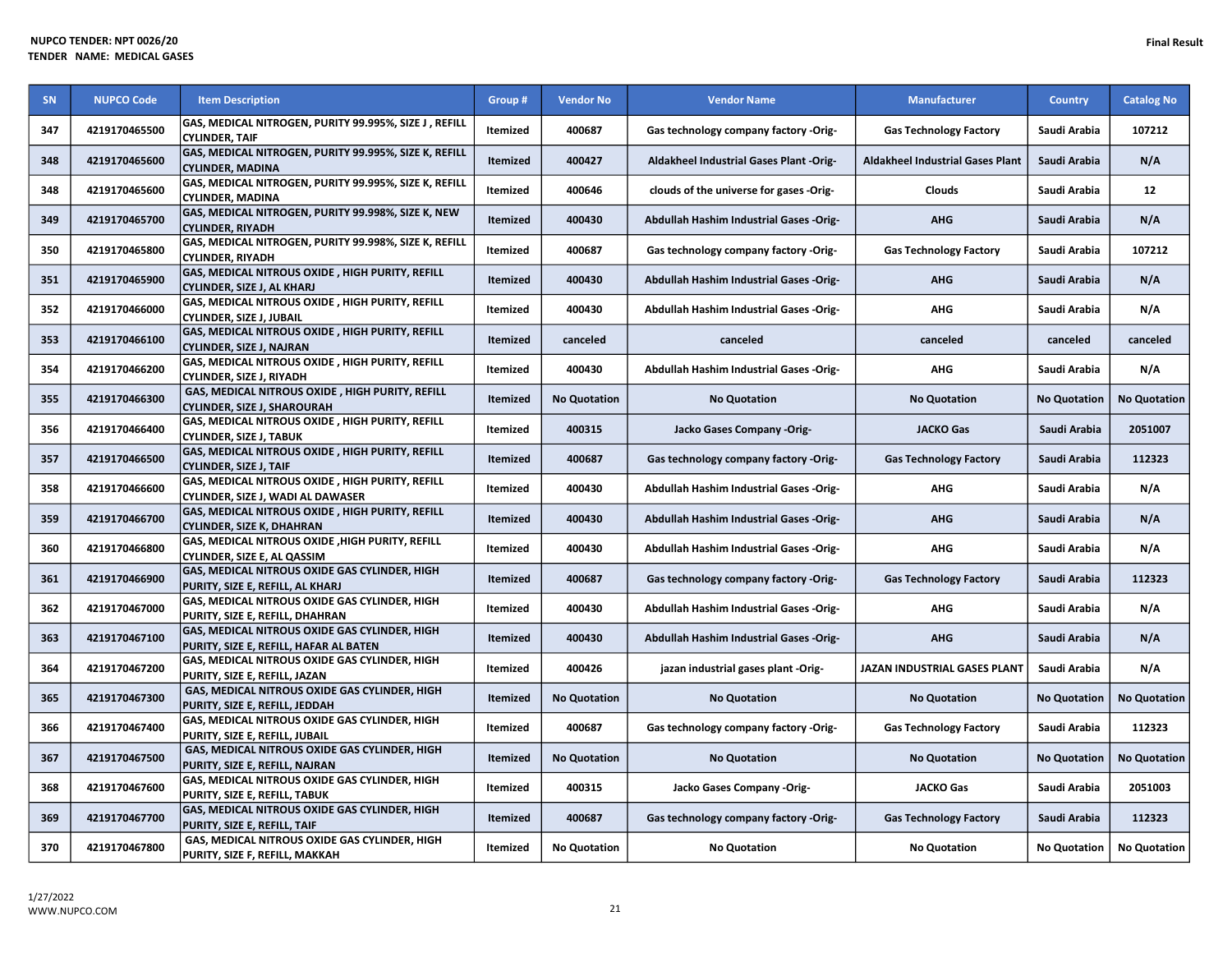| SN  | <b>NUPCO Code</b> | <b>Item Description</b>                                                                     | Group #         | <b>Vendor No</b>                                                                             | <b>Vendor Name</b>                             | <b>Manufacturer</b>                     | <b>Country</b>      | <b>Catalog No</b>   |
|-----|-------------------|---------------------------------------------------------------------------------------------|-----------------|----------------------------------------------------------------------------------------------|------------------------------------------------|-----------------------------------------|---------------------|---------------------|
| 371 | 4219170467900     | GAS, MEDICAL NITROUS OXIDE GAS CYLINDER, HIGH<br>PURITY, SIZE K, REFILL, JEDDAH             | <b>Itemized</b> | canceled                                                                                     | canceled                                       | canceled                                | canceled            | canceled            |
| 372 | 4219170468000     | <b>GAS, MEDICAL NITROUS OXIDE GAS CYLINDER, HIGH</b><br>PURITY, SIZE K, REFILL, MADINA      | Itemized        | 400427<br><b>Aldakheel Industrial Gases Plant</b><br>Aldakheel Industrial Gases Plant -Orig- |                                                | Saudi Arabia                            | N/A                 |                     |
| 373 | 4219170468100     | GAS, MEDICAL NITROUS OXIDE GAS CYLINDER, HIGH<br>PURITY, SIZE M, REFILL, RIYADH             | Itemized        | 400430                                                                                       | Abdullah Hashim Industrial Gases -Orig-        | <b>AHG</b>                              | Saudi Arabia        | N/A                 |
| 374 | 4219170468200     | GAS, MEDICAL NITROUS OXIDE GAS, PURITY 99.5%, SIZE K,<br><b>MAKKAH</b>                      | Itemized        | 400430                                                                                       | Abdullah Hashim Industrial Gases -Orig-        | <b>AHG</b>                              | Saudi Arabia        | N/A                 |
| 375 | 4219170468300     | GAS, MEDICAL NITROUS OXIDE, HIGH PURITY, REFILL<br><b>CYLINDER, SIZE E, DAMMAM</b>          | Itemized        | 400687                                                                                       | Gas technology company factory -Orig-          | <b>Gas Technology Factory</b>           | Saudi Arabia        | 112323              |
| 376 | 4219170468400     | GAS, MEDICAL NITROUS OXIDE, HIGH PURITY, REFILL<br><b>CYLINDER, SIZE E, DHAHRAN</b>         | Itemized        | 400430                                                                                       | Abdullah Hashim Industrial Gases -Orig-        | AHG                                     | Saudi Arabia        | N/A                 |
| 377 | 4219170468500     | <b>GAS, MEDICAL NITROUS OXIDE, HIGH PURITY, REFILL</b><br><b>CYLINDER, SIZE H, AL KHARJ</b> | Itemized        | 400430                                                                                       | Abdullah Hashim Industrial Gases -Orig-        | <b>AHG</b>                              | Saudi Arabia        | N/A                 |
| 377 | 4219170468500     | GAS, MEDICAL NITROUS OXIDE, HIGH PURITY, REFILL<br>CYLINDER, SIZE H, AL KHARJ               | Itemized        | 400687                                                                                       | Gas technology company factory -Orig-          | <b>Gas Technology Factory</b>           | Saudi Arabia        | 112323              |
| 378 | 4219170468600     | GAS, MEDICAL NITROUS OXIDE, HIGH PURITY, REFILL<br>CYLINDER, SIZE H, AL QASSIM              | <b>Itemized</b> | 400430                                                                                       | Abdullah Hashim Industrial Gases -Orig-        | <b>AHG</b>                              | Saudi Arabia        | N/A                 |
| 379 | 4219170468700     | <b>GAS, MEDICAL NITROUS OXIDE, HIGH PURITY, REFILL</b><br>CYLINDER, SIZE H, HAFAR AL BATEN  | Itemized        | 400430                                                                                       | Abdullah Hashim Industrial Gases -Orig-        | <b>AHG</b>                              | Saudi Arabia        | N/A                 |
| 380 | 4219170468800     | GAS, MEDICAL NITROUS OXIDE, HIGH PURITY, REFILL<br><b>CYLINDER, SIZE H, JAZAN</b>           | Itemized        | 400426                                                                                       | jazan industrial gases plant -Orig-            | JAZAN INDUSTRIAL GASES PLANT            | Saudi Arabia        | N/A                 |
| 381 | 4219170468900     | GAS, MEDICAL NITROUS OXIDE, HIGH PURITY, REFILL<br>CYLINDER, SIZE H, NAJRAN                 | Itemized        | 400430                                                                                       | Abdullah Hashim Industrial Gases -Orig-        | <b>AHG</b>                              | Saudi Arabia        | N/A                 |
| 382 | 4219170469000     | GAS, MEDICAL NITROUS OXIDE, HIGH PURITY, REFILL<br><b>CYLINDER, SIZE H, RIYADH</b>          | <b>Itemized</b> | 400430                                                                                       | <b>Abdullah Hashim Industrial Gases -Orig-</b> | <b>AHG</b>                              | Saudi Arabia        | N/A                 |
| 382 | 4219170469000     | GAS, MEDICAL NITROUS OXIDE, HIGH PURITY, REFILL<br>CYLINDER, SIZE H, RIYADH                 | Itemized        | 400687                                                                                       | Gas technology company factory -Orig-          | <b>Gas Technology Factory</b>           | Saudi Arabia        | 112323              |
| 383 | 4219170469100     | GAS, MEDICAL NITROUS OXIDE, HIGH PURITY, REFILL<br><b>CYLINDER, SIZE H, SHAROURAH</b>       | <b>Itemized</b> | <b>No Quotation</b>                                                                          | <b>No Quotation</b>                            | <b>No Quotation</b>                     | <b>No Quotation</b> | <b>No Quotation</b> |
| 384 | 4219170469200     | GAS, MEDICAL NITROUS OXIDE, HIGH PURITY, REFILL<br>CYLINDER. SIZE H. TABUK                  | Itemized        | 400315                                                                                       | Jacko Gases Company -Orig-                     | <b>JACKO Gas</b>                        | Saudi Arabia        | 2051006             |
| 385 | 4219170469300     | GAS, MEDICAL NITROUS OXIDE, HIGH PURITY, REFILL<br><b>CYLINDER, SIZE H, TAIF</b>            | Itemized        | 400430                                                                                       | Abdullah Hashim Industrial Gases -Orig-        | <b>AHG</b>                              | Saudi Arabia        | N/A                 |
| 386 | 4219170469400     | GAS, MEDICAL NITROUS OXIDE, HIGH PURITY, REFILL<br>CYLINDER, SIZE J, ALAHSA                 | Itemized        | 400430                                                                                       | <b>Abdullah Hashim Industrial Gases -Orig-</b> | AHG                                     | Saudi Arabia        | N/A                 |
| 387 | 4219170469500     | GAS, MEDICAL NITROUS OXIDE, HIGH PURITY, REFILL<br><b>CYLINDER, SIZE J, DAMMAM</b>          | <b>Itemized</b> | 400430                                                                                       | Abdullah Hashim Industrial Gases -Orig-        | <b>AHG</b>                              | Saudi Arabia        | N/A                 |
| 388 | 4219170469600     | <b>GAS, MEDICAL NITROUS OXIDE, HIGH PURITY, REFILL</b><br>CYLINDER, SIZE K, DAMMAM          | Itemized        | 400430                                                                                       | <b>Abdullah Hashim Industrial Gases -Orig-</b> | <b>AHG</b>                              | Saudi Arabia        | N/A                 |
| 389 | 4219170469700     | GAS, MEDICAL NITROUS OXIDE, HIGH PURITY, SIZE D,<br><b>REFILL CYLINDER. MAKKAH</b>          | <b>Itemized</b> | <b>No Quotation</b>                                                                          | <b>No Quotation</b>                            | <b>No Quotation</b>                     | <b>No Quotation</b> | <b>No Quotation</b> |
| 390 | 4219170469800     | GAS, MEDICAL NITROUS OXIDE, HIGH PURITY, SIZE D,<br><b>REFILL CYLINDER, RIYADH</b>          | Itemized        | 400687                                                                                       | Gas technology company factory -Orig-          | <b>Gas Technology Factory</b>           | Saudi Arabia        | 112323              |
| 391 | 4219170469900     | GAS, MEDICAL NITROUS OXIDE, HIGH PURITY, SIZE E, NEW<br><b>CYLINDER. RIYADH</b>             | <b>Itemized</b> | 400687                                                                                       | Gas technology company factory -Orig-          | <b>Gas Technology Factory</b>           | Saudi Arabia        | 112323              |
| 392 | 4219170470000     | GAS, MEDICAL NITROUS OXIDE, HIGH PURITY, SIZE E,<br>REFILL CYLINDER, MADINA                 | Itemized        | 400427                                                                                       | Aldakheel Industrial Gases Plant -Orig-        | <b>Aldakheel Industrial Gases Plant</b> | Saudi Arabia        | N/A                 |
| 393 | 4219170470200     | GAS, MEDICAL NITROUS OXIDE, HIGH PURITY, SIZE G, NEW<br><b>CYLINDER, RIYADH</b>             | Itemized        | 400687                                                                                       | Gas technology company factory -Orig-          | <b>Gas Technology Factory</b>           | Saudi Arabia        | 112323              |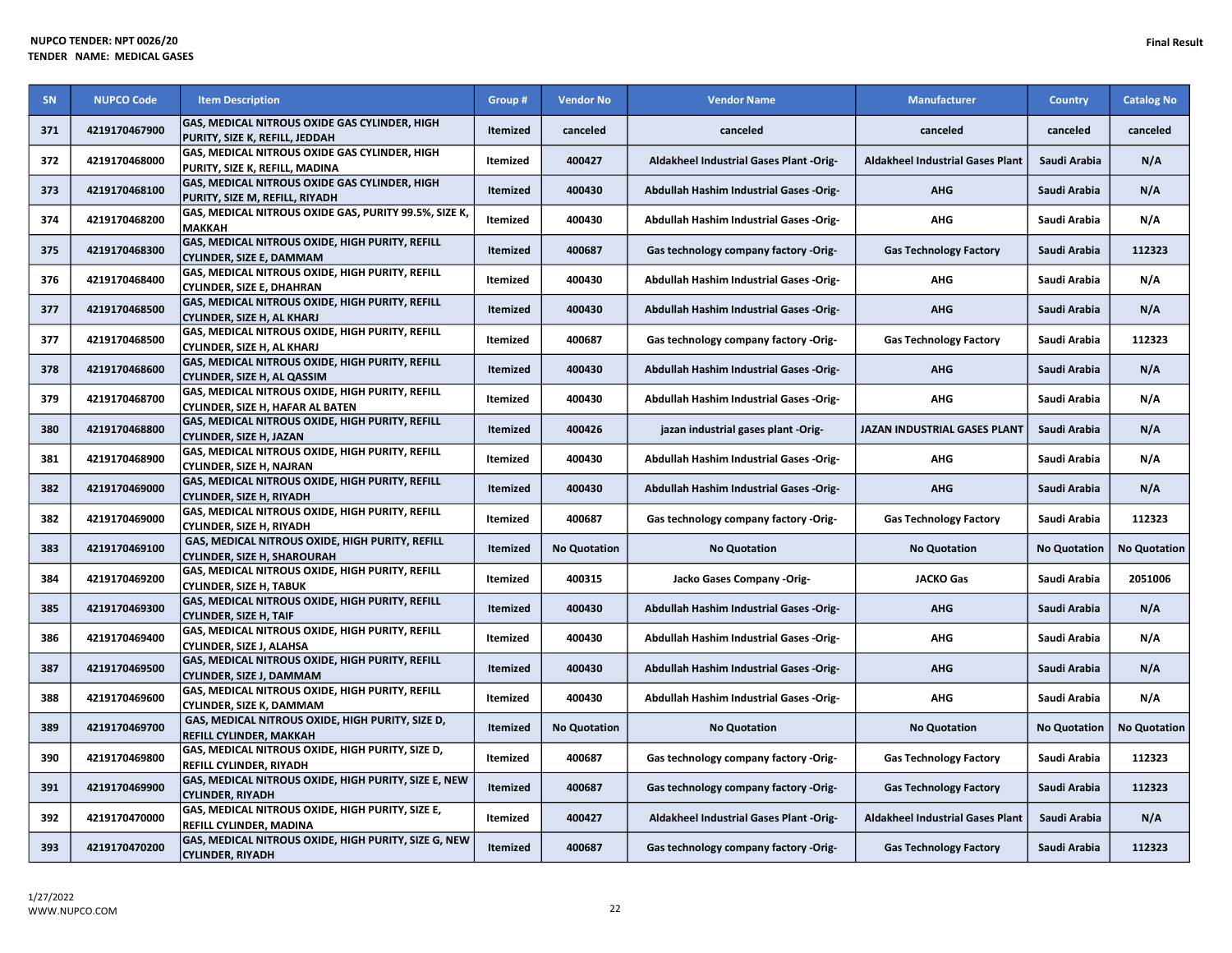| <b>SN</b> | <b>NUPCO Code</b> | <b>Item Description</b>                                                                  | Group #         | <b>Vendor No</b> | <b>Vendor Name</b>                                 | <b>Manufacturer</b>                                  | <b>Country</b> | <b>Catalog No</b> |
|-----------|-------------------|------------------------------------------------------------------------------------------|-----------------|------------------|----------------------------------------------------|------------------------------------------------------|----------------|-------------------|
| 394       | 4219170470300     | GAS, MEDICAL NITROUS OXIDE, HIGH PURITY, SIZE G,<br><b>REFILL CYLINDER, RIYADH</b>       | <b>Itemized</b> | 400430           | Abdullah Hashim Industrial Gases -Orig-            | <b>AHG</b>                                           | Saudi Arabia   | N/A               |
| 395       | 4219170470400     | GAS, MEDICAL NITROUS OXIDE, HIGH PURITY, SIZE J, NEW<br><b>CYLINDER, RIYADH</b>          | Itemized        | 400687           | Gas technology company factory -Orig-              | <b>Gas Technology Factory</b>                        | Saudi Arabia   | 112323            |
| 396       | 4219170470500     | GAS, MEDICAL NITROUS OXIDE, HIGH PURITY, SIZE K, NEW<br><b>CYLINDER, RIYADH</b>          | Itemized        | 400430           | Abdullah Hashim Industrial Gases -Orig-            | <b>AHG</b>                                           | Saudi Arabia   | N/A               |
| 396       | 4219170470500     | GAS, MEDICAL NITROUS OXIDE, HIGH PURITY, SIZE K, NEW<br><b>CYLINDER, RIYADH</b>          | Itemized        | 400687           | Gas technology company factory -Orig-              | <b>Gas Technology Factory</b>                        | Saudi Arabia   | 112323            |
| 397       | 4219170470700     | GAS, MEDICAL NITROUS OXIDE, HIGH PURITY, SIZE K,<br><b>REFILL CYLINDER, RIYADH</b>       | Itemized        | 400430           | Abdullah Hashim Industrial Gases -Orig-            | <b>AHG</b>                                           | Saudi Arabia   | N/A               |
| 398       | 4219170470800     | <b>GAS, MEDICAL NITROUS OXIDE, HIGH PURITY, SIZE M, NEW</b><br><b>CYLINDER, RIYADH</b>   | <b>Itemized</b> | 400687           | Gas technology company factory -Orig-              | <b>Gas Technology Factory</b>                        | Saudi Arabia   | 112323            |
| 399       | 4219170471000     | GAS, MEDICAL OXYGEN CYLINDER, HIGH PURITY, NEW<br><b>CYLINDER, SIZE K, DAMMAM</b>        | Itemized        | 400430           | Abdullah Hashim Industrial Gases -Orig-            | <b>AHG</b>                                           | Saudi Arabia   | N/A               |
| 399       | 4219170471000     | <b>GAS, MEDICAL OXYGEN CYLINDER, HIGH PURITY, NEW</b><br><b>CYLINDER, SIZE K, DAMMAM</b> | Itemized        | 400450           | MADA GAS for Medical and Industrial Gas -<br>Orig- | <b>MADA GAS FOR MEDICAL AND</b><br><b>INDUSTRIAL</b> | Saudi Arabia   | 399               |
| 399       | 4219170471000     | GAS, MEDICAL OXYGEN CYLINDER, HIGH PURITY, NEW<br><b>CYLINDER, SIZE K, DAMMAM</b>        | Itemized        | 400427           | Aldakheel Industrial Gases Plant -Orig-            | <b>Aldakheel Industrial Gases Plant</b>              | Saudi Arabia   | N/A               |
| 400       | 4219170471100     | GAS, MEDICAL OXYGEN CYLINDER, HIGH PURITY, REFILL,<br><b>SIZE D. DAMMAM</b>              | Itemized        | 400430           | Abdullah Hashim Industrial Gases -Orig-            | <b>AHG</b>                                           | Saudi Arabia   | N/A               |
| 400       | 4219170471100     | GAS, MEDICAL OXYGEN CYLINDER, HIGH PURITY, REFILL,<br>SIZE D, DAMMAM                     | Itemized        | 400687           | Gas technology company factory -Orig-              | <b>Gas Technology Factory</b>                        | Saudi Arabia   | 105224            |
| 401       | 4219170471200     | GAS, MEDICAL OXYGEN CYLINDER, HIGH PURITY, REFILL,<br><b>SIZE D, MAKKAH</b>              | Itemized        | 400430           | Abdullah Hashim Industrial Gases -Orig-            | <b>AHG</b>                                           | Saudi Arabia   | N/A               |
| 402       | 4219170471300     | GAS, MEDICAL OXYGEN CYLINDER, HIGH PURITY, REFILL,<br>SIZE E, DAMMAM                     | Itemized        | 400430           | Abdullah Hashim Industrial Gases -Orig-            | <b>AHG</b>                                           | Saudi Arabia   | N/A               |
| 402       | 4219170471300     | GAS, MEDICAL OXYGEN CYLINDER, HIGH PURITY, REFILL,<br><b>SIZE E, DAMMAM</b>              | Itemized        | 400687           | Gas technology company factory -Orig-              | <b>Gas Technology Factory</b>                        | Saudi Arabia   | 105224            |
| 403       | 4219170471400     | GAS, MEDICAL OXYGEN CYLINDER, HIGH PURITY, REFILL,<br><b>SIZE E, MAKKAH</b>              | Itemized        | 400430           | Abdullah Hashim Industrial Gases -Orig-            | <b>AHG</b>                                           | Saudi Arabia   | N/A               |
| 404       | 4219170471500     | GAS, MEDICAL OXYGEN CYLINDER, HIGH PURITY, REFILL,<br><b>SIZE F, DAMMAM</b>              | Itemized        | 400687           | Gas technology company factory -Orig-              | <b>Gas Technology Factory</b>                        | Saudi Arabia   | 105224            |
| 404       | 4219170471500     | GAS, MEDICAL OXYGEN CYLINDER, HIGH PURITY, REFILL,<br><b>SIZE F. DAMMAM</b>              | Itemized        | 400430           | Abdullah Hashim Industrial Gases -Orig-            | <b>AHG</b>                                           | Saudi Arabia   | N/A               |
| 405       | 4219170471600     | GAS, MEDICAL OXYGEN CYLINDER, HIGH PURITY, REFILL,<br><b>SIZE F, MAKKAH</b>              | Itemized        | 400430           | <b>Abdullah Hashim Industrial Gases -Orig-</b>     | <b>AHG</b>                                           | Saudi Arabia   | N/A               |
| 406       | 4219170471700     | GAS, MEDICAL OXYGEN CYLINDER, HIGH PURITY, REFILL,<br><b>SIZE K, DAMMAM</b>              | <b>Itemized</b> | 400430           | Abdullah Hashim Industrial Gases -Orig-            | <b>AHG</b>                                           | Saudi Arabia   | N/A               |
| 406       | 4219170471700     | GAS, MEDICAL OXYGEN CYLINDER, HIGH PURITY, REFILL,<br><b>SIZE K, DAMMAM</b>              | Itemized        | 400687           | Gas technology company factory -Orig-              | <b>Gas Technology Factory</b>                        | Saudi Arabia   | 105224            |
| 407       | 4219170471800     | GAS, MEDICAL OXYGEN CYLINDER, HIGH PURITY, REFILL,<br>SIZE K, MAKKAH                     | Itemized        | 400430           | <b>Abdullah Hashim Industrial Gases -Orig-</b>     | <b>AHG</b>                                           | Saudi Arabia   | N/A               |
| 408       | 4219170471900     | GAS, MEDICAL OXYGEN CYLINDER, HIGH PURITY, REFILL,<br><b>SIZE M, DAMMAM</b>              | Itemized        | 400430           | Abdullah Hashim Industrial Gases -Orig-            | <b>AHG</b>                                           | Saudi Arabia   | N/A               |
| 409       | 4219170472000     | GAS, MEDICAL OXYGEN CYLINDER, HIGH PURITY, REFILL,<br><b>SIZE M. MAKKAH</b>              | Itemized        | 400430           | <b>Abdullah Hashim Industrial Gases -Orig-</b>     | <b>AHG</b>                                           | Saudi Arabia   | N/A               |
| 410       | 4219170472100     | GAS, MEDICAL OXYGEN CYLINDER, HIGH PURITY, SIZE D,<br><b>NEW CYLINDER, RIYADH</b>        | Itemized        | 400430           | Abdullah Hashim Industrial Gases -Orig-            | <b>AHG</b>                                           | Saudi Arabia   | N/A               |
| 411       | 4219170472200     | GAS, INDUSTRIAL HELIUM CYLINDER, PURITY 99.99%, SIZE<br>K, MAKKAH                        | Itemized        | 400430           | Abdullah Hashim Industrial Gases -Orig-            | <b>AHG</b>                                           | Saudi Arabia   | N/A               |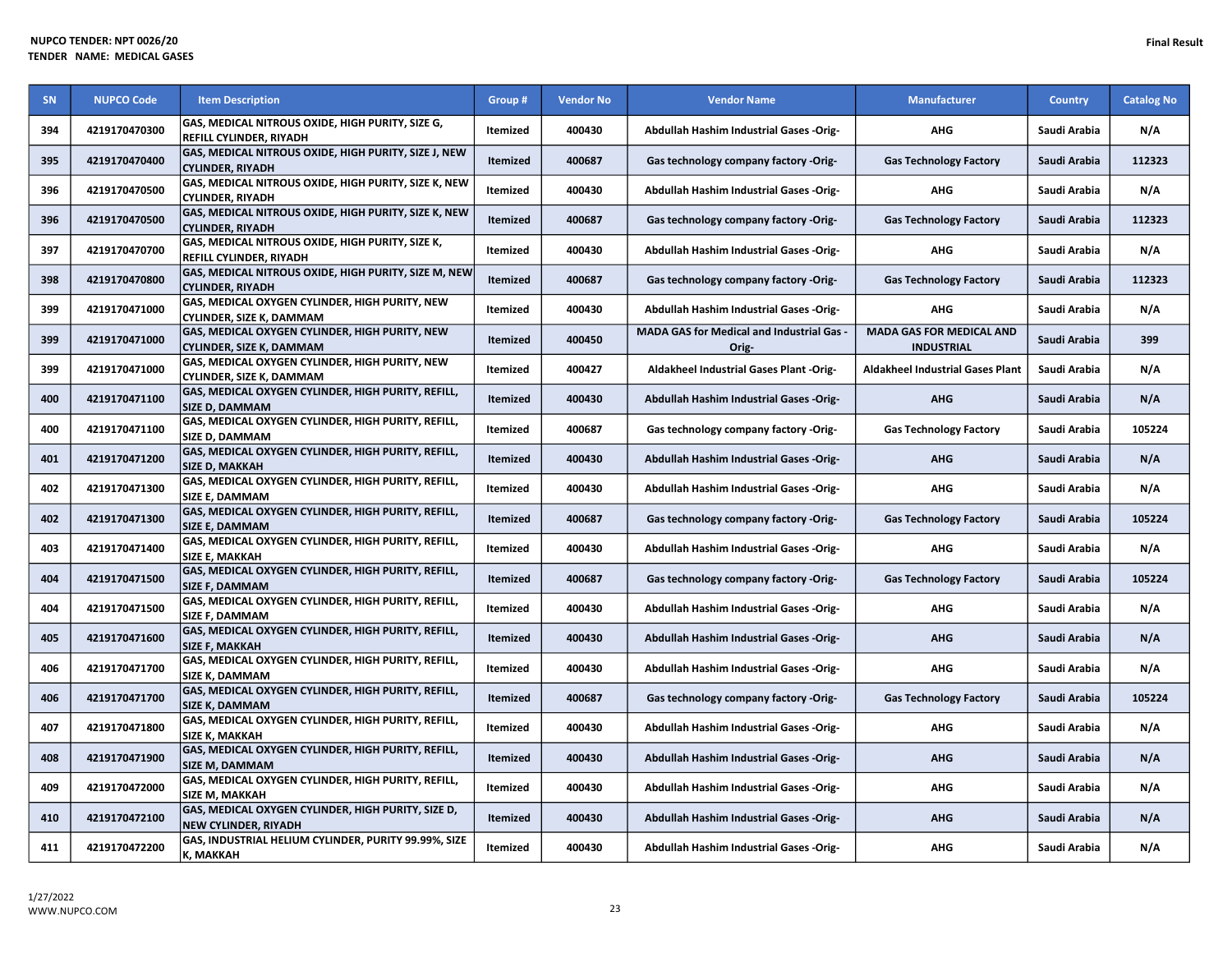|           | <b>IUPCO TENDER: NPT 0026/20</b><br>ENDER NAME: MEDICAL GASES |                                                                                      |                 |                  |                                         |                                     |              | <b>Final Result</b> |
|-----------|---------------------------------------------------------------|--------------------------------------------------------------------------------------|-----------------|------------------|-----------------------------------------|-------------------------------------|--------------|---------------------|
| <b>SN</b> | <b>NUPCO Code</b>                                             | <b>Item Description</b>                                                              | Group #         | <b>Vendor No</b> | <b>Vendor Name</b>                      | <b>Manufacturer</b>                 | Country      | <b>Catalog No</b>   |
| 412       | 4219170472300                                                 | GAS, MEDICAL OXYGEN CYLINDER, HIGH PURITY, SIZE D,<br><b>REFILL, WADI AL DAWASER</b> | Itemized        | 400315           | Jacko Gases Company -Orig-              | <b>JACKO Gas</b>                    | Saudi Arabia | 2011005             |
| 413       | 4219170472400                                                 | GAS, MEDICAL OXYGEN CYLINDER, HIGH PURITY, SIZE<br>D, REFILL, AL KHARJ               | Itemized        | 400687           | Gas technology company factory -Orig-   | <b>Gas Technology Factory</b>       | Saudi Arabia | 105224              |
| 413       | 4219170472400                                                 | GAS, MEDICAL OXYGEN CYLINDER, HIGH PURITY, SIZE<br>D, REFILL, AL KHARJ               | Itemized        | 400430           | Abdullah Hashim Industrial Gases -Orig- | <b>AHG</b>                          | Saudi Arabia | N/A                 |
| 414       | 4219170472500                                                 | GAS, MEDICAL OXYGEN CYLINDER, HIGH PURITY, SIZE<br><b>D.REFILL. HAFAR AL BATEN</b>   | <b>Itemized</b> | 400430           | Abdullah Hashim Industrial Gases -Orig- | AHG                                 | Saudi Arabia | N/A                 |
| 415       | 4219170472600                                                 | GAS, MEDICAL OXYGEN CYLINDER, HIGH PURITY, SIZE<br>D.REFILL. JAZAN                   | Itemized        | 400426           | jazan industrial gases plant -Orig-     | <b>JAZAN INDUSTRIAL GASES PLANT</b> | Saudi Arabia | N/A                 |
| 416       | 4219170472700                                                 | GAS, MEDICAL OXYGEN CYLINDER, HIGH PURITY, SIZE<br><b>D.REFILL, NAJRAN</b>           | Itemized        | 400430           | Abdullah Hashim Industrial Gases -Orig- | <b>AHG</b>                          | Saudi Arabia | N/A                 |
| 417       | 4219170472800                                                 | GAS, MEDICAL OXYGEN CYLINDER, HIGH PURITY, SIZE<br>D REFILL RIVADH                   | <b>Itemized</b> | 400687           | Gas technology company factory -Orig-   | <b>Gas Technology Factory</b>       | Saudi Arabia | 105224              |

| 413 | 4219170472400 | GAS, MEDICAL OXYGEN CYLINDER, HIGH PURITY, SIZE<br><b>D, REFILL, AL KHARJ</b>     | <b>Itemized</b> | 400430              | Abdullah Hashim Industrial Gases -Orig-        | <b>AHG</b>                              | Saudi Arabia        | N/A                 |
|-----|---------------|-----------------------------------------------------------------------------------|-----------------|---------------------|------------------------------------------------|-----------------------------------------|---------------------|---------------------|
| 414 | 4219170472500 | GAS, MEDICAL OXYGEN CYLINDER, HIGH PURITY, SIZE<br>D,REFILL, HAFAR AL BATEN       | Itemized        | 400430              | Abdullah Hashim Industrial Gases -Orig-        | <b>AHG</b>                              | Saudi Arabia        | N/A                 |
| 415 | 4219170472600 | GAS, MEDICAL OXYGEN CYLINDER, HIGH PURITY, SIZE<br>D, REFILL, JAZAN               | Itemized        | 400426              | jazan industrial gases plant -Orig-            | JAZAN INDUSTRIAL GASES PLANT            | Saudi Arabia        | N/A                 |
| 416 | 4219170472700 | GAS, MEDICAL OXYGEN CYLINDER, HIGH PURITY, SIZE<br><b>D,REFILL, NAJRAN</b>        | Itemized        | 400430              | <b>Abdullah Hashim Industrial Gases -Orig-</b> | <b>AHG</b>                              | Saudi Arabia        | N/A                 |
| 417 | 4219170472800 | GAS, MEDICAL OXYGEN CYLINDER, HIGH PURITY, SIZE<br><b>D,REFILL, RIYADH</b>        | Itemized        | 400687              | Gas technology company factory -Orig-          | <b>Gas Technology Factory</b>           | Saudi Arabia        | 105224              |
| 417 | 4219170472800 | GAS, MEDICAL OXYGEN CYLINDER, HIGH PURITY, SIZE<br><b>D,REFILL, RIYADH</b>        | Itemized        | 400430              | <b>Abdullah Hashim Industrial Gases -Orig-</b> | AHG                                     | Saudi Arabia        | N/A                 |
| 418 | 4219170472900 | GAS, MEDICAL OXYGEN CYLINDER, HIGH PURITY, SIZE<br><b>D, REFILL, SHAROURAH</b>    | <b>Itemized</b> | <b>No Quotation</b> | <b>No Quotation</b>                            | <b>No Quotation</b>                     | <b>No Quotation</b> | <b>No Quotation</b> |
| 419 | 4219170473000 | GAS, MEDICAL OXYGEN CYLINDER, HIGH PURITY, SIZE<br><b>D,REFILL, TABUK</b>         | Itemized        | 400349              | albazei gas factory -Orig-                     | <b>ALBAZEI</b>                          | Saudi Arabia        | N/A                 |
| 420 | 4219170473100 | GAS, MEDICAL OXYGEN CYLINDER, HIGH PURITY, SIZE<br><b>D,REFILL, TAIF</b>          | Itemized        | 400687              | Gas technology company factory -Orig-          | <b>Gas Technology Factory</b>           | Saudi Arabia        | 105224              |
| 421 | 4219170473200 | GAS, MEDICAL OXYGEN CYLINDER, HIGH PURITY, SIZE E,<br><b>NEW CYLINDER, JUBAIL</b> | Itemized        | 400687              | Gas technology company factory -Orig-          | <b>Gas Technology Factory</b>           | Saudi Arabia        | 105224              |
| 422 | 4219170473300 | GAS, MEDICAL OXYGEN CYLINDER, HIGH PURITY, SIZE E,<br>NEW CYLINDER, RIYADH        | Itemized        | 400430              | Abdullah Hashim Industrial Gases -Orig-        | <b>AHG</b>                              | Saudi Arabia        | N/A                 |
| 422 | 4219170473300 | GAS, MEDICAL OXYGEN CYLINDER, HIGH PURITY, SIZE E,<br><b>NEW CYLINDER, RIYADH</b> | Itemized        | 400687              | Gas technology company factory -Orig-          | <b>Gas Technology Factory</b>           | Saudi Arabia        | 105224              |
| 423 | 4219170473400 | GAS, MEDICAL OXYGEN CYLINDER, HIGH PURITY, SIZE E,<br><b>REFILL, AL KHARJ</b>     | <b>Itemized</b> | 400687              | Gas technology company factory -Orig-          | <b>Gas Technology Factory</b>           | Saudi Arabia        | 105224              |
| 423 | 4219170473400 | GAS, MEDICAL OXYGEN CYLINDER, HIGH PURITY, SIZE E,<br>REFILL, AL KHARJ            | Itemized        | 400430              | Abdullah Hashim Industrial Gases -Orig-        | <b>AHG</b>                              | Saudi Arabia        | N/A                 |
| 424 | 4219170473500 | GAS, MEDICAL OXYGEN CYLINDER, HIGH PURITY, SIZE E,<br>REFILL, ALAHASA             | Itemized        | 400687              | Gas technology company factory -Orig-          | <b>Gas Technology Factory</b>           | Saudi Arabia        | 105224              |
| 424 | 4219170473500 | GAS, MEDICAL OXYGEN CYLINDER, HIGH PURITY, SIZE E,<br>REFILL, ALAHASA             | Itemized        | 400430              | Abdullah Hashim Industrial Gases -Orig-        | AHG                                     | Saudi Arabia        | N/A                 |
| 425 | 4219170473600 | GAS, MEDICAL OXYGEN CYLINDER, HIGH PURITY, SIZE E,<br><b>REFILL, DHAHRAN</b>      | <b>Itemized</b> | 400430              | Abdullah Hashim Industrial Gases -Orig-        | <b>AHG</b>                              | Saudi Arabia        | N/A                 |
| 426 | 4219170473700 | GAS, MEDICAL OXYGEN CYLINDER, HIGH PURITY, SIZE E,<br>REFILL, HAFAR AL BATEN      | Itemized        | 400430              | Abdullah Hashim Industrial Gases -Orig-        | <b>AHG</b>                              | Saudi Arabia        | N/A                 |
| 427 | 4219170473800 | GAS, MEDICAL OXYGEN CYLINDER, HIGH PURITY, SIZE E,<br><b>REFILL, JAZAN</b>        | Itemized        | 400426              | jazan industrial gases plant -Orig-            | JAZAN INDUSTRIAL GASES PLANT            | Saudi Arabia        | <b>NA</b>           |
| 428 | 4219170473900 | GAS, MEDICAL OXYGEN CYLINDER, HIGH PURITY, SIZE E,<br><b>REFILL, JEDDAH</b>       | Itemized        | 400687              | Gas technology company factory -Orig-          | <b>Gas Technology Factory</b>           | Saudi Arabia        | 105224              |
| 429 | 4219170474000 | GAS, MEDICAL OXYGEN CYLINDER, HIGH PURITY, SIZE E,<br><b>REFILL, MADINA</b>       | Itemized        | 400427              | Aldakheel Industrial Gases Plant -Orig-        | <b>Aldakheel Industrial Gases Plant</b> | Saudi Arabia        | N/A                 |
| 430 | 4219170474100 | GAS, MEDICAL OXYGEN CYLINDER, HIGH PURITY, SIZE E,<br><b>REFILL, NAJRAN</b>       | Itemized        | 400430              | Abdullah Hashim Industrial Gases -Orig-        | <b>AHG</b>                              | Saudi Arabia        | N/A                 |
| 431 | 4219170474200 | GAS, MEDICAL OXYGEN CYLINDER, HIGH PURITY, SIZE E,<br><b>REFILL, RIYADH</b>       | Itemized        | 400430              | Abdullah Hashim Industrial Gases -Orig-        | <b>AHG</b>                              | Saudi Arabia        | N/A                 |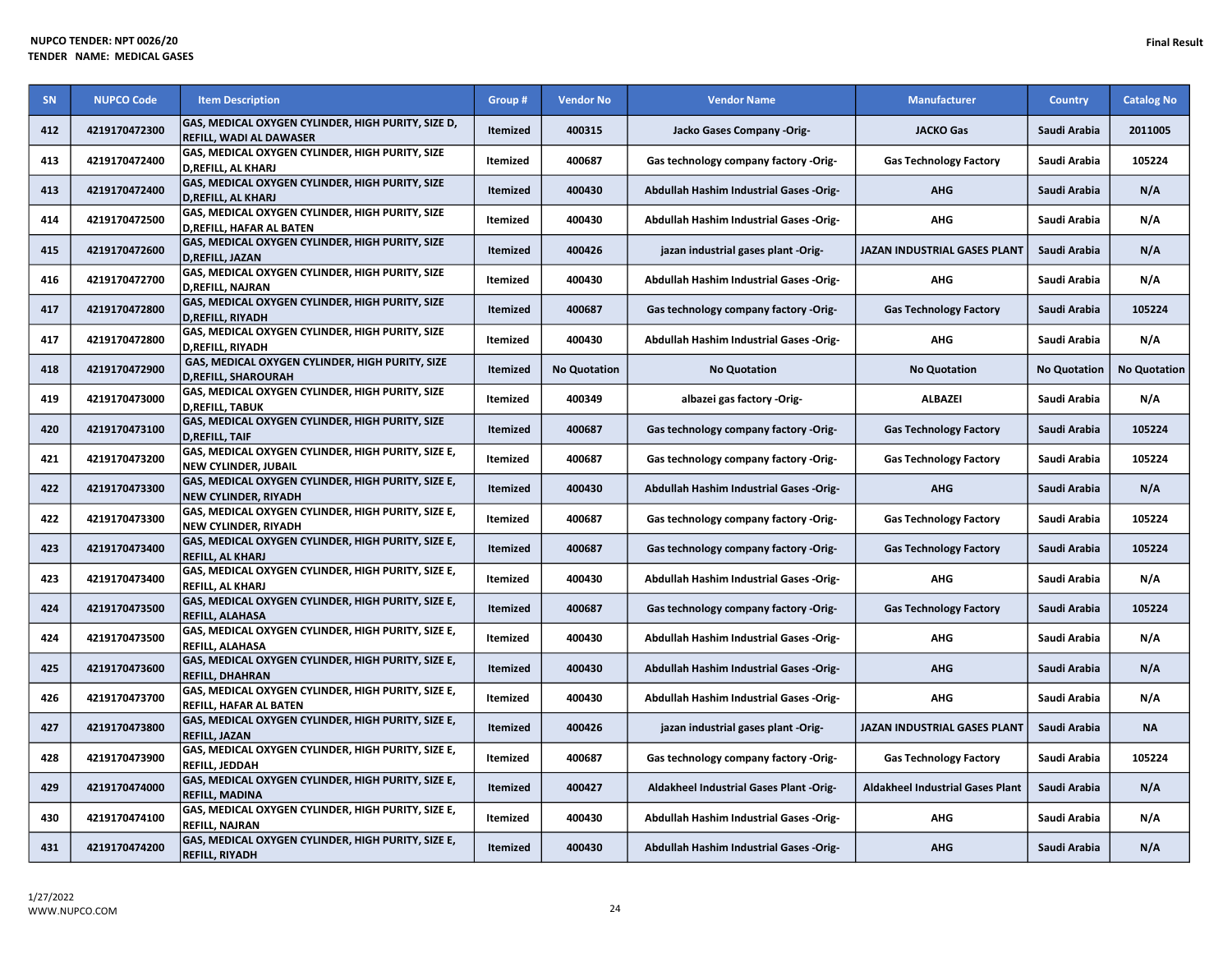| SN  | <b>NUPCO Code</b> | <b>Item Description</b>                                                           | Group #         | <b>Vendor No</b>    | <b>Vendor Name</b>                                 | <b>Manufacturer</b>                                  | Country             | <b>Catalog No</b>   |
|-----|-------------------|-----------------------------------------------------------------------------------|-----------------|---------------------|----------------------------------------------------|------------------------------------------------------|---------------------|---------------------|
| 431 | 4219170474200     | GAS, MEDICAL OXYGEN CYLINDER, HIGH PURITY, SIZE E,<br><b>REFILL, RIYADH</b>       | Itemized        | 400687              | Gas technology company factory -Orig-              | <b>Gas Technology Factory</b>                        | Saudi Arabia        | 105224              |
| 432 | 4219170474300     | GAS, MEDICAL OXYGEN CYLINDER, HIGH PURITY, SIZE E,<br><b>REFILL, SHAROURAH</b>    | <b>Itemized</b> | <b>No Quotation</b> | <b>No Quotation</b>                                | <b>No Quotation</b>                                  | <b>No Quotation</b> | <b>No Quotation</b> |
| 433 | 4219170474400     | GAS, MEDICAL OXYGEN CYLINDER, HIGH PURITY, SIZE E,<br><b>REFILL, TABUK</b>        | Itemized        | 400349              | albazei gas factory -Orig-                         | <b>ALBAZEI</b>                                       | Saudi Arabia        | N/A                 |
| 434 | 4219170474500     | GAS, MEDICAL OXYGEN CYLINDER, HIGH PURITY, SIZE E,<br>REFILL, WADI AL DAWASER     | Itemized        | 400315              | Jacko Gases Company -Orig-                         | <b>JACKO Gas</b>                                     | Saudi Arabia        | 2011006             |
| 435 | 4219170474600     | GAS, MEDICAL OXYGEN CYLINDER, HIGH PURITY, SIZE F,<br><b>NEW CYLINDER, RIYADH</b> | Itemized        | 400430              | Abdullah Hashim Industrial Gases -Orig-            | <b>AHG</b>                                           | Saudi Arabia        | N/A                 |
| 436 | 4219170474700     | GAS, MEDICAL OXYGEN CYLINDER, HIGH PURITY, SIZE G,<br><b>NEW CYLINDER, RIYADH</b> | Itemized        | 400450              | MADA GAS for Medical and Industrial Gas -<br>Orig- | <b>MADA GAS FOR MEDICAL AND</b><br><b>INDUSTRIAL</b> | Saudi Arabia        | 436                 |
| 436 | 4219170474700     | GAS, MEDICAL OXYGEN CYLINDER, HIGH PURITY, SIZE G,<br><b>NEW CYLINDER, RIYADH</b> | Itemized        | 400430              | Abdullah Hashim Industrial Gases -Orig-            | <b>AHG</b>                                           | Saudi Arabia        | N/A                 |
| 437 | 4219170474800     | GAS, MEDICAL OXYGEN CYLINDER, HIGH PURITY, SIZE H,<br><b>NEW CYLINDER, RIYADH</b> | Itemized        | 400430              | Abdullah Hashim Industrial Gases -Orig-            | <b>AHG</b>                                           | Saudi Arabia        | N/A                 |
| 437 | 4219170474800     | GAS, MEDICAL OXYGEN CYLINDER, HIGH PURITY, SIZE H,<br><b>NEW CYLINDER, RIYADH</b> | Itemized        | 400450              | MADA GAS for Medical and Industrial Gas -<br>Orig- | MADA GAS FOR MEDICAL AND<br><b>INDUSTRIAL</b>        | Saudi Arabia        | 437                 |
| 438 | 4219170474900     | GAS, MEDICAL OXYGEN CYLINDER, HIGH PURITY, SIZE K,<br><b>NEW CYLINDER, RIYADH</b> | Itemized        | 400450              | MADA GAS for Medical and Industrial Gas -<br>Orig- | <b>MADA GAS FOR MEDICAL AND</b><br><b>INDUSTRIAL</b> | Saudi Arabia        | 438                 |
| 438 | 4219170474900     | GAS, MEDICAL OXYGEN CYLINDER, HIGH PURITY, SIZE K,<br><b>NEW CYLINDER, RIYADH</b> | Itemized        | 400430              | Abdullah Hashim Industrial Gases -Orig-            | <b>AHG</b>                                           | Saudi Arabia        | N/A                 |
| 439 | 4219170475000     | GAS, MEDICAL OXYGEN CYLINDER, HIGH PURITY, SIZE K,<br><b>REFILL, ALAHSA</b>       | Itemized        | 400430              | Abdullah Hashim Industrial Gases -Orig-            | <b>AHG</b>                                           | Saudi Arabia        | N/A                 |
| 440 | 4219170475100     | GAS, MEDICAL OXYGEN CYLINDER, HIGH PURITY, SIZE K,<br><b>REFILL. JEDDAH</b>       | Itemized        | 400687              | Gas technology company factory -Orig-              | <b>Gas Technology Factory</b>                        | Saudi Arabia        | 105224              |
| 441 | 4219170475200     | GAS, MEDICAL OXYGEN CYLINDER, HIGH PURITY, SIZE K,<br><b>REFILL, MADINA</b>       | Itemized        | 400427              | Aldakheel Industrial Gases Plant -Orig-            | <b>Aldakheel Industrial Gases Plant</b>              | Saudi Arabia        | N/A                 |
| 442 | 4219170475300     | GAS, MEDICAL OXYGEN CYLINDER, HIGH PURITY, SIZE K,<br><b>REFILL, RIYADH</b>       | Itemized        | 400687              | Gas technology company factory -Orig-              | <b>Gas Technology Factory</b>                        | Saudi Arabia        | 105224              |
| 442 | 4219170475300     | GAS, MEDICAL OXYGEN CYLINDER, HIGH PURITY, SIZE K,<br><b>REFILL, RIYADH</b>       | Itemized        | 400430              | Abdullah Hashim Industrial Gases -Orig-            | <b>AHG</b>                                           | Saudi Arabia        | N/A                 |
| 443 | 4219170475400     | GAS, MEDICAL OXYGEN CYLINDER, HIGH PURITY, SIZE M,<br><b>NEW CYLINDER, RIYADH</b> | Itemized        | 400450              | MADA GAS for Medical and Industrial Gas -<br>Orig- | <b>MADA GAS FOR MEDICAL AND</b><br><b>INDUSTRIAL</b> | Saudi Arabia        | 443                 |
| 444 | 4219170475500     | GAS, MEDICAL OXYGEN CYLINDER, HIGH PURITY, SIZE M,<br><b>REFILL, MADINA</b>       | Itemized        | 400427              | Aldakheel Industrial Gases Plant -Orig-            | <b>Aldakheel Industrial Gases Plant</b>              | Saudi Arabia        | N/A                 |
| 445 | 4219170475600     | GAS, MEDICAL OXYGEN CYLINDER, HIGH PURITY, SIZE M,<br><b>REFILL, RIYADH</b>       | Itemized        | 400687              | Gas technology company factory -Orig-              | <b>Gas Technology Factory</b>                        | Saudi Arabia        | 105224              |
| 445 | 4219170475600     | GAS, MEDICAL OXYGEN CYLINDER, HIGH PURITY, SIZE M,<br><b>REFILL, RIYADH</b>       | <b>Itemized</b> | 400430              | Abdullah Hashim Industrial Gases -Orig-            | <b>AHG</b>                                           | Saudi Arabia        | N/A                 |
| 446 | 4219170475700     | GAS, MEDICAL OXYGEN CYLINDER, PURITY 99.999%, SIZE K<br><b>REFILL, RIYADH</b>     | Itemized        | 400430              | Abdullah Hashim Industrial Gases -Orig-            | <b>AHG</b>                                           | Saudi Arabia        | N/A                 |
| 447 | 4219170475800     | GAS, MEDICAL OXYGEN, HIGH PURITY, SIZE F, REFILL<br><b>CYLINDER, JEDDAH</b>       | Itemized        | 400687              | Gas technology company factory -Orig-              | <b>Gas Technology Factory</b>                        | Saudi Arabia        | 105224              |
| 448 | 4219170475900     | GAS, MEDICAL OXYGEN, HIGH PURITY, NEW CYLINDER,<br>SIZE F, JAZAN                  | Itemized        | 400450              | MADA GAS for Medical and Industrial Gas -<br>Orig- | <b>MADA GAS FOR MEDICAL AND</b><br><b>INDUSTRIAL</b> | Saudi Arabia        | 448                 |
| 449 | 4219170476000     | GAS, MEDICAL OXYGEN, HIGH PURITY, NEW CYLINDER,<br><b>SIZE F, JUBAIL</b>          | Itemized        | 400427              | Aldakheel Industrial Gases Plant -Orig-            | <b>Aldakheel Industrial Gases Plant</b>              | Saudi Arabia        | N/A                 |
| 449 | 4219170476000     | GAS, MEDICAL OXYGEN, HIGH PURITY, NEW CYLINDER,<br>SIZE F, JUBAIL                 | Itemized        | 400450              | MADA GAS for Medical and Industrial Gas -<br>Orig- | <b>MADA GAS FOR MEDICAL AND</b><br><b>INDUSTRIAL</b> | Saudi Arabia        | 449                 |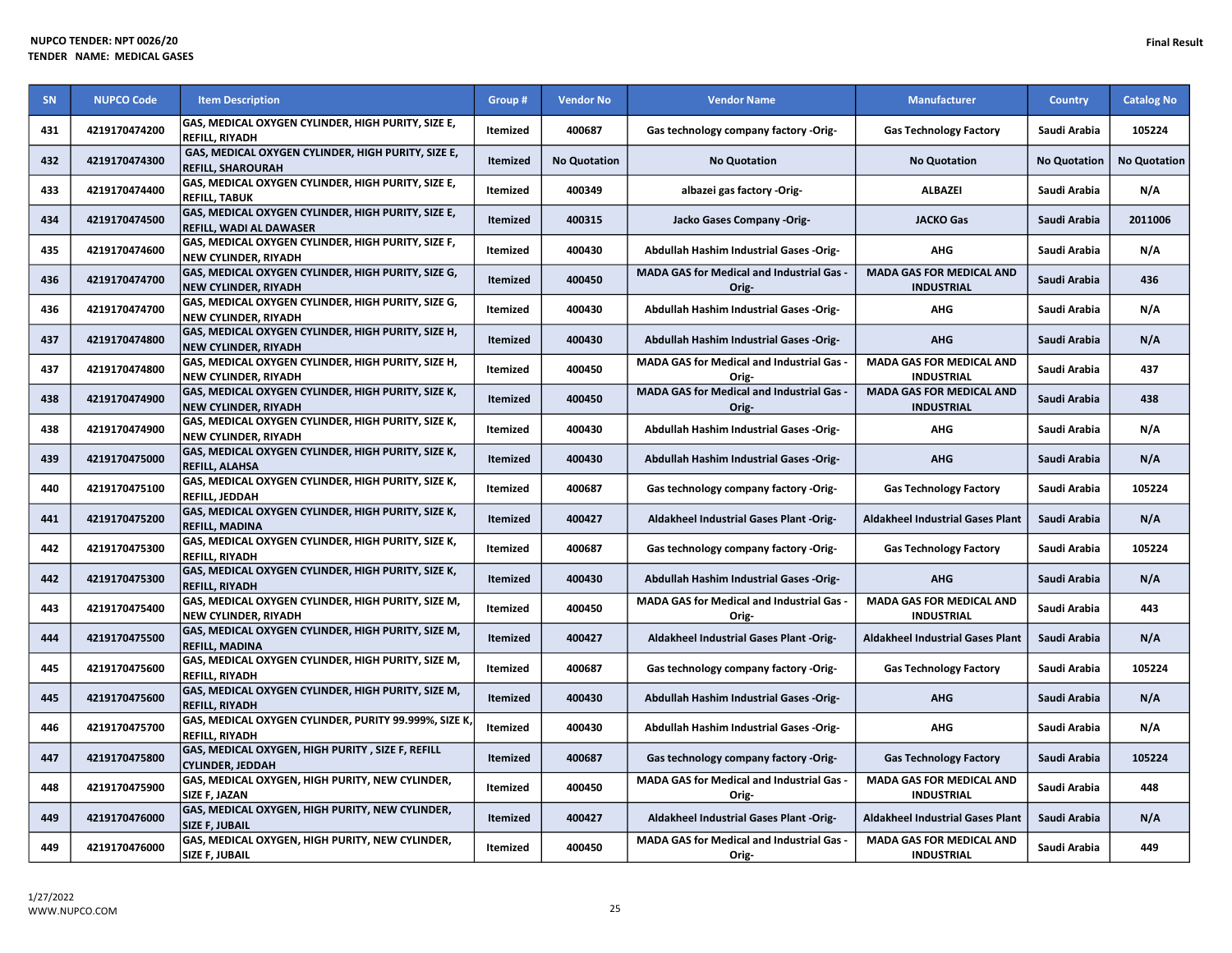| <b>SN</b> | <b>NUPCO Code</b> | <b>Item Description</b>                                                              | Group #         | <b>Vendor No</b> | <b>Vendor Name</b>                                 | <b>Manufacturer</b>                                  | <b>Country</b> | <b>Catalog No</b> |
|-----------|-------------------|--------------------------------------------------------------------------------------|-----------------|------------------|----------------------------------------------------|------------------------------------------------------|----------------|-------------------|
| 449       | 4219170476000     | GAS, MEDICAL OXYGEN, HIGH PURITY, NEW CYLINDER,<br><b>SIZE F, JUBAIL</b>             | Itemized        | 400430           | Abdullah Hashim Industrial Gases -Orig-            | <b>AHG</b>                                           | Saudi Arabia   | N/A               |
| 450       | 4219170476100     | GAS, MEDICAL OXYGEN, HIGH PURITY, NEW CYLINDER,<br><b>SIZE F. NAJRAN</b>             | Itemized        | 400430           | Abdullah Hashim Industrial Gases -Orig-            | <b>AHG</b>                                           | Saudi Arabia   | N/A               |
| 450       | 4219170476100     | GAS, MEDICAL OXYGEN, HIGH PURITY, NEW CYLINDER,<br><b>SIZE F, NAJRAN</b>             | Itemized        | 400450           | MADA GAS for Medical and Industrial Gas -<br>Orig- | <b>MADA GAS FOR MEDICAL AND</b><br><b>INDUSTRIAL</b> | Saudi Arabia   | 450               |
| 451       | 4219170476200     | GAS, MEDICAL OXYGEN, HIGH PURITY, NEW CYLINDER,<br>SIZE F, RIFILL, AL KHARJ          | Itemized        | 400430           | Abdullah Hashim Industrial Gases -Orig-            | AHG                                                  | Saudi Arabia   | N/A               |
| 452       | 4219170476300     | GAS, MEDICAL OXYGEN, HIGH PURITY, NEW CYLINDER,<br>SIZE F, RIFILL, DHAHRAN           | Itemized        | 400430           | Abdullah Hashim Industrial Gases -Orig-            | <b>AHG</b>                                           | Saudi Arabia   | N/A               |
| 452       | 4219170476300     | GAS, MEDICAL OXYGEN, HIGH PURITY, NEW CYLINDER,<br>SIZE F, RIFILL, DHAHRAN           | Itemized        | 400427           | Aldakheel Industrial Gases Plant -Orig-            | <b>Aldakheel Industrial Gases Plant</b>              | Saudi Arabia   | N/A               |
| 453       | 4219170476400     | GAS, MEDICAL OXYGEN, HIGH PURITY, REFILL CYLINDER,<br>SIZE D, AL QASSIM              | Itemized        | 400430           | <b>Abdullah Hashim Industrial Gases -Orig-</b>     | <b>AHG</b>                                           | Saudi Arabia   | N/A               |
| 453       | 4219170476400     | GAS, MEDICAL OXYGEN, HIGH PURITY, REFILL CYLINDER,<br>SIZE D, AL QASSIM              | Itemized        | 400687           | Gas technology company factory -Orig-              | <b>Gas Technology Factory</b>                        | Saudi Arabia   | 105224            |
| 454       | 4219170476500     | GAS, MEDICAL OXYGEN, HIGH PURITY, REFILL CYLINDER,<br>SIZE E, AL QASSIM              | Itemized        | 400430           | Abdullah Hashim Industrial Gases -Orig-            | <b>AHG</b>                                           | Saudi Arabia   | N/A               |
| 454       | 4219170476500     | GAS, MEDICAL OXYGEN, HIGH PURITY, REFILL CYLINDER,<br>SIZE E, AL QASSIM              | Itemized        | 400687           | Gas technology company factory -Orig-              | <b>Gas Technology Factory</b>                        | Saudi Arabia   | 105224            |
| 455       | 4219170476600     | GAS, MEDICAL OXYGEN, HIGH PURITY, REFILL CYLINDER,<br>SIZE F, AL QASSIM              | Itemized        | 400687           | Gas technology company factory -Orig-              | <b>Gas Technology Factory</b>                        | Saudi Arabia   | 105224            |
| 455       | 4219170476600     | GAS, MEDICAL OXYGEN, HIGH PURITY, REFILL CYLINDER,<br>SIZE F, AL QASSIM              | Itemized        | 400430           | Abdullah Hashim Industrial Gases -Orig-            | AHG                                                  | Saudi Arabia   | N/A               |
| 456       | 4219170476700     | GAS, MEDICAL OXYGEN, HIGH PURITY, REFILL CYLINDER,<br><b>SIZE F, DHAHRAN</b>         | Itemized        | 400687           | Gas technology company factory -Orig-              | <b>Gas Technology Factory</b>                        | Saudi Arabia   | 105224            |
| 456       | 4219170476700     | GAS, MEDICAL OXYGEN, HIGH PURITY, REFILL CYLINDER,<br><b>SIZE F, DHAHRAN</b>         | Itemized        | 400430           | Abdullah Hashim Industrial Gases -Orig-            | <b>AHG</b>                                           | Saudi Arabia   | N/A               |
| 457       | 4219170476800     | GAS, MEDICAL OXYGEN, HIGH PURITY, REFILL CYLINDER,<br>SIZE F, HAFAR AL BATEN         | Itemized        | 400430           | <b>Abdullah Hashim Industrial Gases -Orig-</b>     | <b>AHG</b>                                           | Saudi Arabia   | N/A               |
| 458       | 4219170476900     | GAS, MEDICAL OXYGEN, HIGH PURITY, REFILL CYLINDER,<br><b>SIZE F. JAZAN</b>           | Itemized        | 400426           | jazan industrial gases plant -Orig-                | JAZAN INDUSTRIAL GASES PLANT                         | Saudi Arabia   | N/A               |
| 459       | 4219170477000     | GAS, MEDICAL OXYGEN, HIGH PURITY, REFILL CYLINDER,<br><b>SIZE F, MADINA</b>          | Itemized        | 400427           | Aldakheel Industrial Gases Plant -Orig-            | <b>Aldakheel Industrial Gases Plant</b>              | Saudi Arabia   | N/A               |
| 460       | 4219170477100     | GAS, MEDICAL OXYGEN, HIGH PURITY, REFILL CYLINDER,<br>SIZE F, NAJRAN                 | Itemized        | 400430           | Abdullah Hashim Industrial Gases -Orig-            | <b>AHG</b>                                           | Saudi Arabia   | N/A               |
| 461       | 4219170477200     | GAS, MEDICAL OXYGEN, HIGH PURITY, REFILL CYLINDER,<br>SIZE F, REFILL CYLINDER, TABUK | Itemized        | 400349           | albazei gas factory -Orig-                         | <b>ALBAZEI</b>                                       | Saudi Arabia   | N/A               |
| 462       | 4219170477300     | GAS, MEDICAL OXYGEN, HIGH PURITY, REFILL CYLINDER,<br>SIZE G, AL QASSIM              | Itemized        | 400430           | Abdullah Hashim Industrial Gases -Orig-            | <b>AHG</b>                                           | Saudi Arabia   | N/A               |
| 462       | 4219170477300     | GAS, MEDICAL OXYGEN, HIGH PURITY, REFILL CYLINDER,<br>SIZE G, AL QASSIM              | Itemized        | 400687           | Gas technology company factory -Orig-              | <b>Gas Technology Factory</b>                        | Saudi Arabia   | 105224            |
| 463       | 4219170477400     | GAS, MEDICAL OXYGEN, HIGH PURITY, REFILL CYLINDER,<br><b>SIZE G, DHAHRAN</b>         | Itemized        | 400687           | Gas technology company factory -Orig-              | <b>Gas Technology Factory</b>                        | Saudi Arabia   | 105224            |
| 463       | 4219170477400     | GAS, MEDICAL OXYGEN, HIGH PURITY, REFILL CYLINDER,<br><b>SIZE G, DHAHRAN</b>         | Itemized        | 400430           | Abdullah Hashim Industrial Gases -Orig-            | <b>AHG</b>                                           | Saudi Arabia   | N/A               |
| 464       | 4219170477500     | GAS, MEDICAL OXYGEN, HIGH PURITY, REFILL CYLINDER,<br><b>SIZE G, HAFAR AL BATEN</b>  | Itemized        | 400430           | Abdullah Hashim Industrial Gases -Orig-            | <b>AHG</b>                                           | Saudi Arabia   | N/A               |
| 465       | 4219170477600     | GAS, MEDICAL OXYGEN, HIGH PURITY, REFILL CYLINDER,<br>SIZE G, JAZAN                  | <b>Itemized</b> | 400426           | jazan industrial gases plant -Orig-                | JAZAN INDUSTRIAL GASES PLANT                         | Saudi Arabia   | <b>NA</b>         |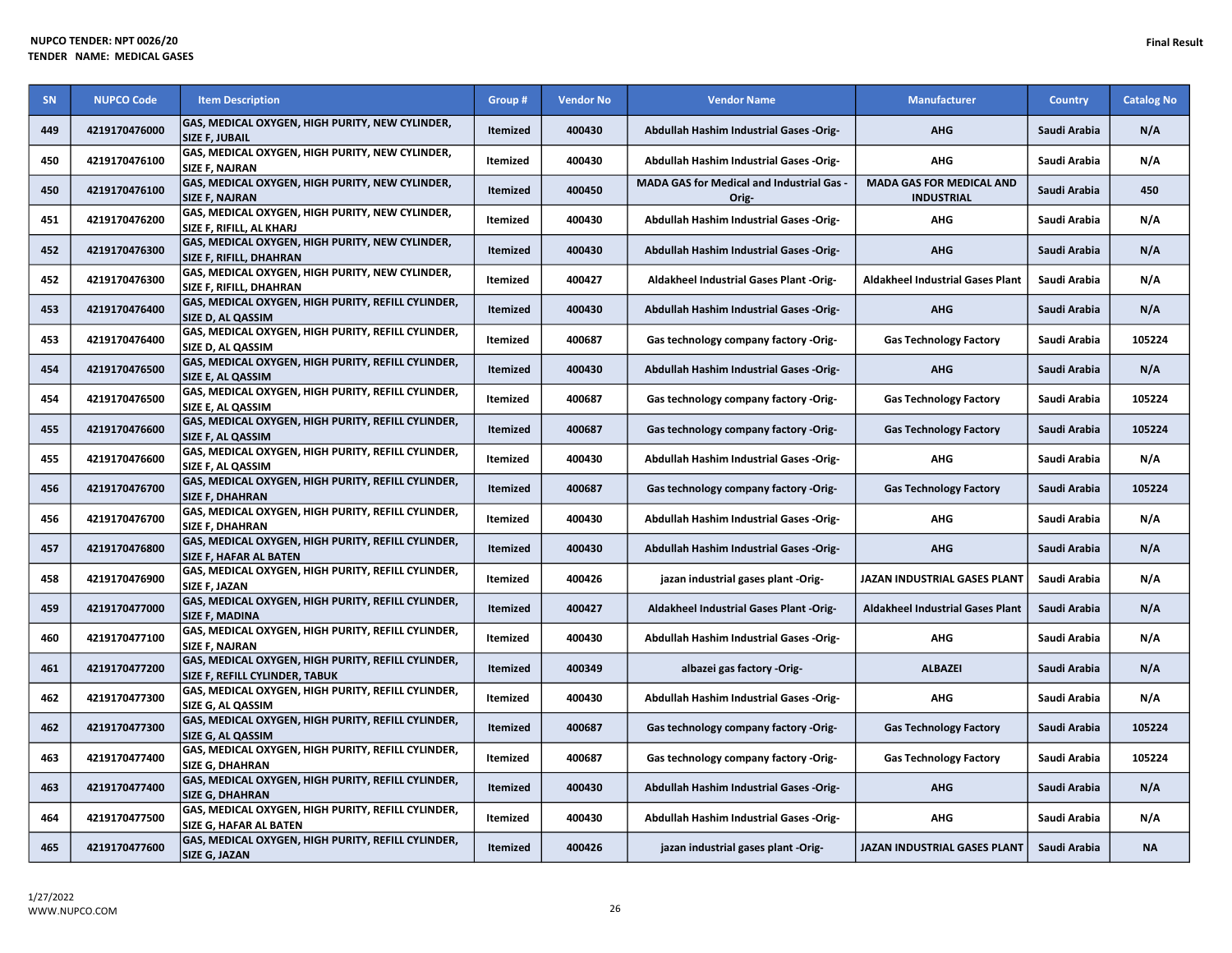| SN  | <b>NUPCO Code</b> | <b>Item Description</b>                                                             | Group #         | <b>Vendor No</b>    | <b>Vendor Name</b>                                        | <b>Manufacturer</b>                                  | <b>Country</b>      | <b>Catalog No</b>   |
|-----|-------------------|-------------------------------------------------------------------------------------|-----------------|---------------------|-----------------------------------------------------------|------------------------------------------------------|---------------------|---------------------|
| 466 | 4219170477700     | GAS, MEDICAL OXYGEN, HIGH PURITY, REFILL CYLINDER,<br><b>SIZE G. NAJRAN</b>         | Itemized        | 400430              | Abdullah Hashim Industrial Gases -Orig-                   | <b>AHG</b>                                           | Saudi Arabia        | N/A                 |
| 467 | 4219170477800     | GAS, MEDICAL OXYGEN, HIGH PURITY, REFILL CYLINDER,<br><b>SIZE G, SHAROURAH</b>      | Itemized        | <b>No Quotation</b> | <b>No Quotation</b>                                       | <b>No Quotation</b>                                  | <b>No Quotation</b> | <b>No Quotation</b> |
| 468 | 4219170477900     | GAS, MEDICAL OXYGEN, HIGH PURITY, REFILL CYLINDER,<br><b>SIZE G, TABUK</b>          | Itemized        | 400349              | albazei gas factory -Orig-                                | <b>ALBAZEI</b>                                       | Saudi Arabia        | N/A                 |
| 469 | 4219170478000     | GAS, MEDICAL OXYGEN, HIGH PURITY, REFILL CYLINDER,<br><b>SIZE G, TAIF</b>           | Itemized        | 400687              | Gas technology company factory -Orig-                     | <b>Gas Technology Factory</b>                        | Saudi Arabia        | 105224              |
| 470 | 4219170478100     | GAS, MEDICAL OXYGEN, HIGH PURITY, REFILL CYLINDER,<br>SIZE H, AL QASSIM             | Itemized        | 400430              | Abdullah Hashim Industrial Gases -Orig-                   | <b>AHG</b>                                           | Saudi Arabia        | N/A                 |
| 470 | 4219170478100     | GAS, MEDICAL OXYGEN, HIGH PURITY, REFILL CYLINDER,<br>SIZE H, AL QASSIM             | Itemized        | 400687              | Gas technology company factory -Orig-                     | <b>Gas Technology Factory</b>                        | Saudi Arabia        | 105224              |
| 471 | 4219170478200     | GAS, MEDICAL OXYGEN, HIGH PURITY, REFILL CYLINDER,<br>SIZE H, DHAHRAN               | Itemized        | 400430              | Abdullah Hashim Industrial Gases -Orig-                   | <b>AHG</b>                                           | Saudi Arabia        | N/A                 |
| 471 | 4219170478200     | GAS, MEDICAL OXYGEN, HIGH PURITY, REFILL CYLINDER,<br><b>SIZE H, DHAHRAN</b>        | Itemized        | 400427              | Aldakheel Industrial Gases Plant -Orig-                   | <b>Aldakheel Industrial Gases Plant</b>              | Saudi Arabia        | N/A                 |
| 472 | 4219170478300     | GAS, MEDICAL OXYGEN, HIGH PURITY, REFILL CYLINDER,<br>SIZE H, HAFAR AL BATEN        | Itemized        | 400430              | Abdullah Hashim Industrial Gases -Orig-                   | AHG                                                  | Saudi Arabia        | N/A                 |
| 473 | 4219170478400     | GAS, MEDICAL OXYGEN, HIGH PURITY, REFILL CYLINDER,<br>SIZE H, JAZAN                 | Itemized        | 400426              | jazan industrial gases plant -Orig-                       | <b>JAZAN INDUSTRIAL GASES PLANT</b>                  | Saudi Arabia        | N/A                 |
| 474 | 4219170478500     | GAS, MEDICAL OXYGEN, HIGH PURITY, REFILL CYLINDER,<br>SIZE H, NAJRAN                | Itemized        | 400430              | Abdullah Hashim Industrial Gases -Orig-                   | <b>AHG</b>                                           | Saudi Arabia        | N/A                 |
| 475 | 4219170478600     | GAS, MEDICAL OXYGEN, HIGH PURITY, REFILL CYLINDER,<br><b>SIZE H. SHAROURAH</b>      | <b>Itemized</b> | <b>No Quotation</b> | <b>No Quotation</b>                                       | <b>No Quotation</b>                                  | <b>No Quotation</b> | <b>No Quotation</b> |
| 476 | 4219170478700     | GAS, MEDICAL OXYGEN, HIGH PURITY, REFILL CYLINDER,<br>SIZE H, WADI AL DAWASER       | Itemized        | 400315              | Jacko Gases Company -Orig-                                | <b>JACKO Gas</b>                                     | Saudi Arabia        | 2011010             |
| 477 | 4219170478800     | GAS, MEDICAL OXYGEN, HIGH PURITY, REFILL CYLINDER,<br><b>SIZE H, TABUK</b>          | <b>Itemized</b> | 400349              | albazei gas factory -Orig-                                | <b>ALBAZEI</b>                                       | Saudi Arabia        | N/A                 |
| 478 | 4219170478900     | GAS, MEDICAL OXYGEN, HIGH PURITY, REFILL CYLINDER,<br><b>SIZE K. HAFAR AL BATEN</b> | Itemized        | 400430              | Abdullah Hashim Industrial Gases -Orig-                   | <b>AHG</b>                                           | Saudi Arabia        | N/A                 |
| 479 | 4219170479000     | GAS, MEDICAL OXYGEN, HIGH PURITY, REFILL CYLINDER,<br><b>SIZE K, TABUK</b>          | Itemized        | 400349              | albazei gas factory -Orig-                                | <b>ALBAZEI</b>                                       | Saudi Arabia        | N/A                 |
| 480 | 4219170479100     | GAS, MEDICAL OXYGEN, HIGH PURITY, SIZE D, NEW<br><b>CYLINDER, DHAHRAN</b>           | Itemized        | 400427              | Aldakheel Industrial Gases Plant -Orig-                   | <b>Aldakheel Industrial Gases Plant</b>              | Saudi Arabia        | N/A                 |
| 481 | 4219170479200     | GAS, MEDICAL OXYGEN, HIGH PURITY, SIZE D, NEW<br><b>CYLINDER, JAZAN</b>             | Itemized        | 400430              | Abdullah Hashim Industrial Gases -Orig-                   | <b>AHG</b>                                           | Saudi Arabia        | N/A                 |
| 481 | 4219170479200     | GAS, MEDICAL OXYGEN, HIGH PURITY, SIZE D, NEW<br><b>CYLINDER, JAZAN</b>             | Itemized        | 400450              | MADA GAS for Medical and Industrial Gas -<br>Orig-        | <b>MADA GAS FOR MEDICAL AND</b><br><b>INDUSTRIAL</b> | Saudi Arabia        | 481                 |
| 482 | 4219170479300     | GAS, MEDICAL OXYGEN, HIGH PURITY, SIZE D, NEW<br><b>CYLINDER, JUBAIL</b>            | Itemized        | 400427              | Aldakheel Industrial Gases Plant -Orig-                   | <b>Aldakheel Industrial Gases Plant</b>              | Saudi Arabia        | N/A                 |
| 482 | 4219170479300     | GAS, MEDICAL OXYGEN, HIGH PURITY, SIZE D, NEW<br><b>CYLINDER, JUBAIL</b>            | Itemized        | 400687              | Gas technology company factory -Orig-                     | <b>Gas Technology Factory</b>                        | Saudi Arabia        | 105224              |
| 483 | 4219170479400     | GAS, MEDICAL OXYGEN, HIGH PURITY, SIZE D, NEW<br><b>CYLINDER, NAJRAN</b>            | Itemized        | 400430              | <b>Abdullah Hashim Industrial Gases -Orig-</b>            | <b>AHG</b>                                           | Saudi Arabia        | N/A                 |
| 483 | 4219170479400     | GAS, MEDICAL OXYGEN, HIGH PURITY, SIZE D, NEW<br><b>CYLINDER, NAJRAN</b>            | Itemized        | 400450              | <b>MADA GAS for Medical and Industrial Gas -</b><br>Orig- | <b>MADA GAS FOR MEDICAL AND</b><br><b>INDUSTRIAL</b> | Saudi Arabia        | 483                 |
| 484 | 4219170479500     | GAS, MEDICAL OXYGEN, HIGH PURITY, SIZE D, NEW<br><b>CYLINDER, TABUK</b>             | Itemized        | 400349              | albazei gas factory -Orig-                                | <b>ALBAZEI</b>                                       | Saudi Arabia        | N/A                 |
| 485 | 4219170479600     | GAS, MEDICAL OXYGEN, HIGH PURITY, SIZE D, REFILL<br><b>CYLINDER, JEDDAH</b>         | Itemized        | 400687              | Gas technology company factory -Orig-                     | <b>Gas Technology Factory</b>                        | Saudi Arabia        | 105224              |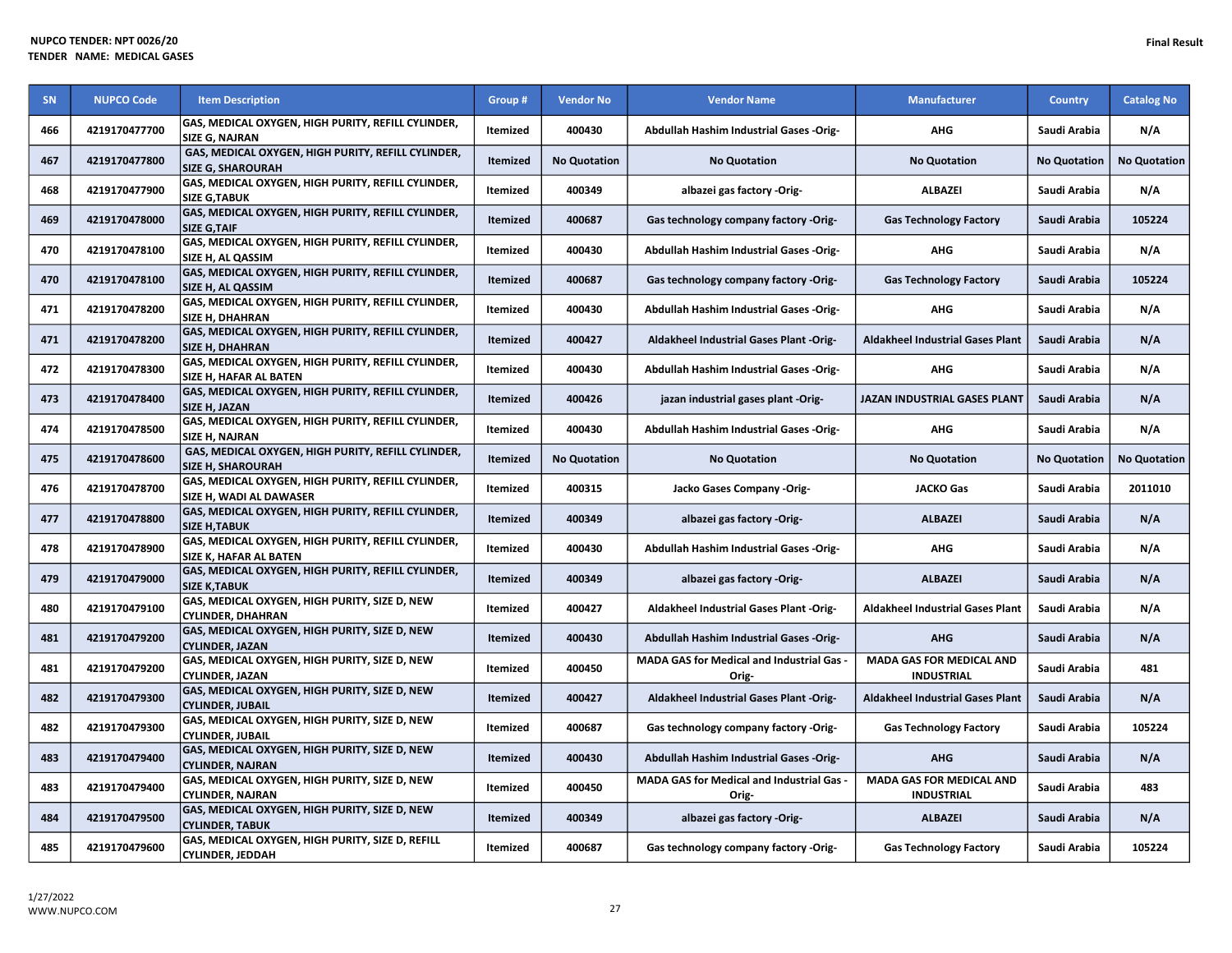| SN  | <b>NUPCO Code</b> | <b>Item Description</b>                                                              | Group #         | <b>Vendor No</b> | <b>Vendor Name</b>                                        | <b>Manufacturer</b>                                  | <b>Country</b> | <b>Catalog No</b> |
|-----|-------------------|--------------------------------------------------------------------------------------|-----------------|------------------|-----------------------------------------------------------|------------------------------------------------------|----------------|-------------------|
| 486 | 4219170479700     | GAS, MEDICAL OXYGEN, HIGH PURITY, SIZE D, REFILL<br><b>CYLINDER, MADINA</b>          | Itemized        | 400427           | Aldakheel Industrial Gases Plant -Orig-                   | <b>Aldakheel Industrial Gases Plant</b>              | Saudi Arabia   | N/A               |
| 487 | 4219170479800     | GAS, MEDICAL OXYGEN, HIGH PURITY, SIZE E, NEW<br><b>CYLINDER, DHAHRAN</b>            | Itemized        | 400427           | Aldakheel Industrial Gases Plant -Orig-                   | <b>Aldakheel Industrial Gases Plant</b>              | Saudi Arabia   | N/A               |
| 487 | 4219170479800     | GAS, MEDICAL OXYGEN, HIGH PURITY, SIZE E, NEW<br><b>CYLINDER, DHAHRAN</b>            | Itemized        | 400430           | Abdullah Hashim Industrial Gases -Orig-                   | <b>AHG</b>                                           | Saudi Arabia   | N/A               |
| 488 | 4219170479900     | GAS, MEDICAL OXYGEN, HIGH PURITY, SIZE E, NEW<br><b>CYLINDER, NAJRAN</b>             | Itemized        | 400430           | Abdullah Hashim Industrial Gases -Orig-                   | <b>AHG</b>                                           | Saudi Arabia   | N/A               |
| 488 | 4219170479900     | GAS, MEDICAL OXYGEN, HIGH PURITY, SIZE E, NEW<br><b>CYLINDER, NAJRAN</b>             | Itemized        | 400450           | MADA GAS for Medical and Industrial Gas -<br>Orig-        | <b>MADA GAS FOR MEDICAL AND</b><br><b>INDUSTRIAL</b> | Saudi Arabia   | 488               |
| 489 | 4219170480000     | GAS, MEDICAL OXYGEN, HIGH PURITY, SIZE E, NEW<br><b>CYLINDER, TABUK</b>              | Itemized        | 400349           | albazei gas factory -Orig-                                | <b>ALBAZEI</b>                                       | Saudi Arabia   | N/A               |
| 490 | 4219170480100     | GAS, MEDICAL OXYGEN, HIGH PURITY, SIZE F, REFILL<br><b>CYLINDER, WADI AL DAWASER</b> | Itemized        | 400315           | Jacko Gases Company -Orig-                                | <b>JACKO Gas</b>                                     | Saudi Arabia   | 2011007           |
| 491 | 4219170480200     | GAS, MEDICAL OXYGEN, HIGH PURITY, SIZE F, REFILL<br><b>CYLINDER, RIYADH</b>          | Itemized        | 400430           | Abdullah Hashim Industrial Gases -Orig-                   | AHG                                                  | Saudi Arabia   | N/A               |
| 491 | 4219170480200     | GAS, MEDICAL OXYGEN, HIGH PURITY, SIZE F, REFILL<br><b>CYLINDER, RIYADH</b>          | Itemized        | 400687           | Gas technology company factory -Orig-                     | <b>Gas Technology Factory</b>                        | Saudi Arabia   | 105224            |
| 492 | 4219170480300     | GAS, MEDICAL OXYGEN, HIGH PURITY, SIZE F, REFILL<br><b>CYLINDER, TABUK</b>           | Itemized        | 400349           | albazei gas factory -Orig-                                | <b>ALBAZEI</b>                                       | Saudi Arabia   | N/A               |
| 493 | 4219170480400     | GAS, MEDICAL OXYGEN, HIGH PURITY, SIZE G, NEW<br><b>CYLINDER, JUBAIL</b>             | Itemized        | 400430           | Abdullah Hashim Industrial Gases -Orig-                   | <b>AHG</b>                                           | Saudi Arabia   | N/A               |
| 493 | 4219170480400     | GAS, MEDICAL OXYGEN, HIGH PURITY, SIZE G, NEW<br><b>CYLINDER, JUBAIL</b>             | Itemized        | 400427           | <b>Aldakheel Industrial Gases Plant -Orig-</b>            | <b>Aldakheel Industrial Gases Plant</b>              | Saudi Arabia   | N/A               |
| 494 | 4219170480500     | GAS, MEDICAL OXYGEN, HIGH PURITY, SIZE G, NEW<br><b>CYLINDER, NAJRAN</b>             | Itemized        | 400450           | <b>MADA GAS for Medical and Industrial Gas -</b><br>Orig- | <b>MADA GAS FOR MEDICAL AND</b><br><b>INDUSTRIAL</b> | Saudi Arabia   | 494               |
| 495 | 4219170480600     | GAS, MEDICAL OXYGEN, HIGH PURITY, SIZE G, NEW<br><b>CYLINDER, TABUK</b>              | Itemized        | 400450           | MADA GAS for Medical and Industrial Gas -<br>Orig-        | <b>MADA GAS FOR MEDICAL AND</b><br><b>INDUSTRIAL</b> | Saudi Arabia   | 495               |
| 495 | 4219170480600     | GAS, MEDICAL OXYGEN, HIGH PURITY, SIZE G, NEW<br><b>CYLINDER, TABUK</b>              | Itemized        | 400349           | albazei gas factory -Orig-                                | <b>ALBAZEI</b>                                       | Saudi Arabia   | N/A               |
| 496 | 4219170480700     | GAS, MEDICAL OXYGEN, HIGH PURITY, SIZE G, NEW<br><b>CYLINDER, TAIF</b>               | Itemized        | 400450           | MADA GAS for Medical and Industrial Gas -<br>Orig-        | <b>MADA GAS FOR MEDICAL AND</b><br><b>INDUSTRIAL</b> | Saudi Arabia   | 496               |
| 496 | 4219170480700     | GAS, MEDICAL OXYGEN, HIGH PURITY, SIZE G, NEW<br><b>CYLINDER, TAIF</b>               | Itemized        | 400430           | Abdullah Hashim Industrial Gases -Orig-                   | <b>AHG</b>                                           | Saudi Arabia   | N/A               |
| 497 | 4219170480800     | GAS, MEDICAL OXYGEN, HIGH PURITY, SIZE G, REFILL<br><b>CYLINDER, WADI AL DAWASER</b> | Itemized        | 400315           | Jacko Gases Company -Orig-                                | <b>JACKO Gas</b>                                     | Saudi Arabia   | 2011011           |
| 498 | 4219170480900     | GAS, MEDICAL OXYGEN, HIGH PURITY, SIZE G, REFILL<br><b>CYLINDER, AL KHARJ</b>        | Itemized        | 400430           | Abdullah Hashim Industrial Gases -Orig-                   | <b>AHG</b>                                           | Saudi Arabia   | N/A               |
| 499 | 4219170481000     | GAS, MEDICAL OXYGEN, HIGH PURITY, SIZE G, REFILL<br><b>CYLINDER, RIYADH</b>          | Itemized        | 400687           | Gas technology company factory -Orig-                     | <b>Gas Technology Factory</b>                        | Saudi Arabia   | 105224            |
| 500 | 4219170481100     | GAS, MEDICAL OXYGEN, HIGH PURITY, SIZE H, NEW<br><b>CYLINDER, DHAHRAN</b>            | Itemized        | 400430           | Abdullah Hashim Industrial Gases -Orig-                   | <b>AHG</b>                                           | Saudi Arabia   | N/A               |
| 500 | 4219170481100     | GAS, MEDICAL OXYGEN, HIGH PURITY, SIZE H, NEW<br><b>CYLINDER, DHAHRAN</b>            | <b>Itemized</b> | 400450           | <b>MADA GAS for Medical and Industrial Gas -</b><br>Orig- | <b>MADA GAS FOR MEDICAL AND</b><br><b>INDUSTRIAL</b> | Saudi Arabia   | 500               |
| 501 | 4219170481200     | GAS, MEDICAL OXYGEN, HIGH PURITY, SIZE H, NEW<br><b>CYLINDER, JUBAIL</b>             | Itemized        | 400450           | MADA GAS for Medical and Industrial Gas -<br>Orig-        | <b>MADA GAS FOR MEDICAL AND</b><br><b>INDUSTRIAL</b> | Saudi Arabia   | 501               |
| 501 | 4219170481200     | GAS, MEDICAL OXYGEN, HIGH PURITY, SIZE H, NEW<br><b>CYLINDER, JUBAIL</b>             | Itemized        | 400687           | Gas technology company factory -Orig-                     | <b>Gas Technology Factory</b>                        | Saudi Arabia   | 105224            |
| 501 | 4219170481200     | GAS, MEDICAL OXYGEN, HIGH PURITY, SIZE H, NEW<br><b>CYLINDER, JUBAIL</b>             | Itemized        | 400430           | Abdullah Hashim Industrial Gases -Orig-                   | <b>AHG</b>                                           | Saudi Arabia   | N/A               |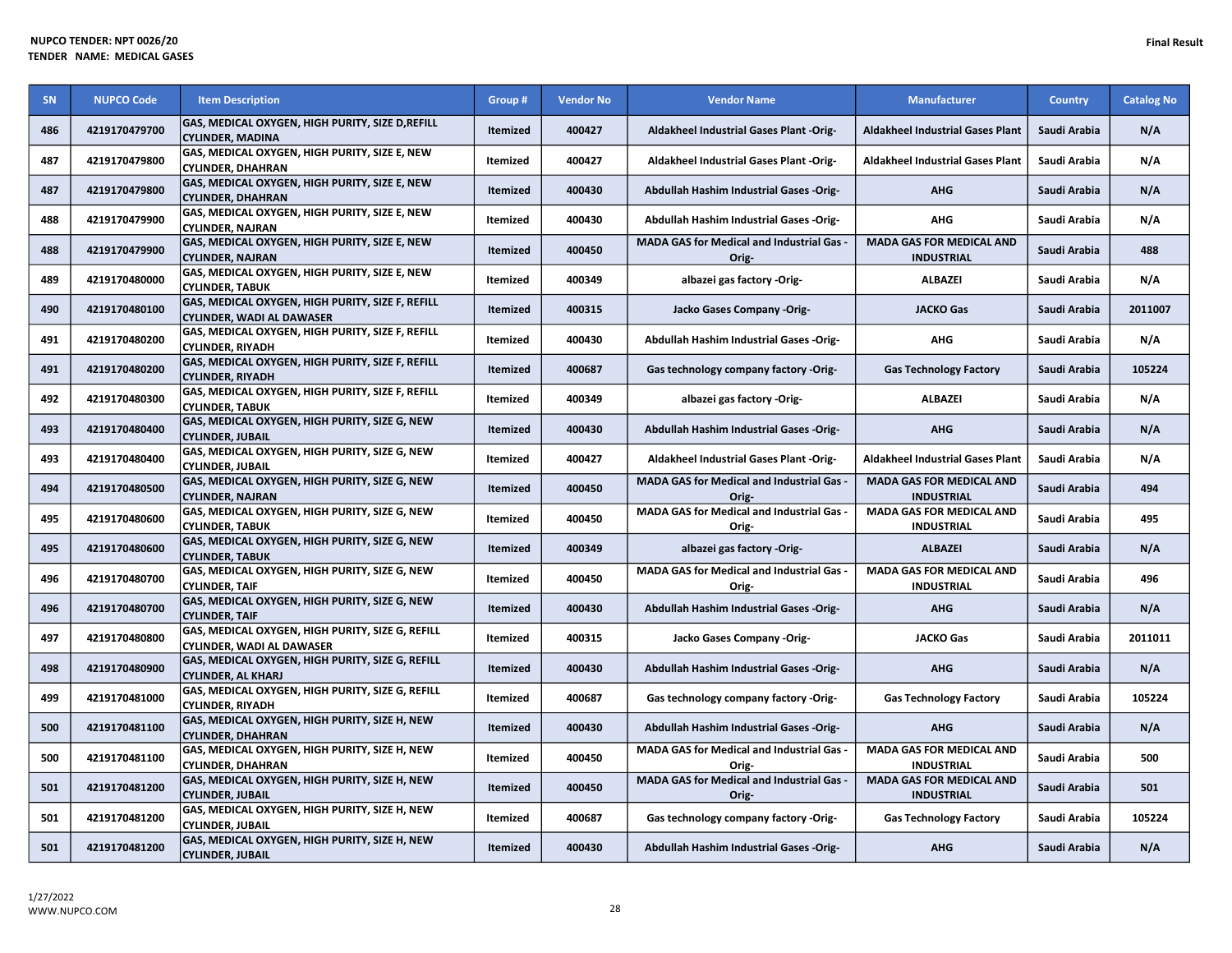| SN  | <b>NUPCO Code</b> | <b>Item Description</b>                                                       | Group #         | <b>Vendor No</b>    | <b>Vendor Name</b>                                        | <b>Manufacturer</b>                                  | <b>Country</b>      | <b>Catalog No</b>   |
|-----|-------------------|-------------------------------------------------------------------------------|-----------------|---------------------|-----------------------------------------------------------|------------------------------------------------------|---------------------|---------------------|
| 502 | 4219170481300     | GAS, MEDICAL OXYGEN, HIGH PURITY, SIZE H, NEW<br><b>CYLINDER, NAJRAN</b>      | <b>Itemized</b> | 400430              | Abdullah Hashim Industrial Gases -Orig-                   | <b>AHG</b>                                           | Saudi Arabia        | N/A                 |
| 502 | 4219170481300     | GAS, MEDICAL OXYGEN, HIGH PURITY, SIZE H, NEW<br><b>CYLINDER, NAJRAN</b>      | Itemized        | 400450              | <b>MADA GAS for Medical and Industrial Gas -</b><br>Orig- | <b>MADA GAS FOR MEDICAL AND</b><br><b>INDUSTRIAL</b> | Saudi Arabia        | 502                 |
| 503 | 4219170481400     | GAS, MEDICAL OXYGEN, HIGH PURITY, SIZE H, NEW<br><b>CYLINDER, TABUK</b>       | <b>Itemized</b> | 400450              | MADA GAS for Medical and Industrial Gas -<br>Orig-        | <b>MADA GAS FOR MEDICAL AND</b><br><b>INDUSTRIAL</b> | Saudi Arabia        | 503                 |
| 503 | 4219170481400     | GAS, MEDICAL OXYGEN, HIGH PURITY, SIZE H, NEW<br><b>CYLINDER, TABUK</b>       | Itemized        | 400430              | Abdullah Hashim Industrial Gases -Orig-                   | <b>AHG</b>                                           | Saudi Arabia        | N/A                 |
| 504 | 4219170481500     | GAS, MEDICAL OXYGEN, HIGH PURITY, SIZE H, NEW<br><b>CYLINDER, TAIF</b>        | Itemized        | 400450              | MADA GAS for Medical and Industrial Gas -<br>Orig-        | <b>MADA GAS FOR MEDICAL AND</b><br><b>INDUSTRIAL</b> | Saudi Arabia        | 504                 |
| 504 | 4219170481500     | GAS, MEDICAL OXYGEN, HIGH PURITY, SIZE H, NEW<br><b>CYLINDER, TAIF</b>        | Itemized        | 400687              | Gas technology company factory -Orig-                     | <b>Gas Technology Factory</b>                        | Saudi Arabia        | 105224              |
| 504 | 4219170481500     | GAS, MEDICAL OXYGEN, HIGH PURITY, SIZE H, NEW<br><b>CYLINDER, TAIF</b>        | Itemized        | 400430              | Abdullah Hashim Industrial Gases -Orig-                   | <b>AHG</b>                                           | Saudi Arabia        | N/A                 |
| 505 | 4219170481600     | GAS, MEDICAL OXYGEN, HIGH PURITY, SIZE H, REFILL<br><b>CYLINDER, RIYADH</b>   | Itemized        | 400687              | Gas technology company factory -Orig-                     | <b>Gas Technology Factory</b>                        | Saudi Arabia        | 105224              |
| 505 | 4219170481600     | GAS, MEDICAL OXYGEN, HIGH PURITY, SIZE H, REFILL<br><b>CYLINDER, RIYADH</b>   | Itemized        | 400430              | Abdullah Hashim Industrial Gases -Orig-                   | <b>AHG</b>                                           | Saudi Arabia        | N/A                 |
| 506 | 4219170481700     | GAS, MEDICAL OXYGEN, HIGH PURITY, SIZE H, REFILL<br><b>CYLINDER, AL KHARJ</b> | <b>Itemized</b> | 400687              | Gas technology company factory -Orig-                     | <b>Gas Technology Factory</b>                        | Saudi Arabia        | 105224              |
| 507 | 4219170481800     | GAS, MEDICAL OXYGEN, HIGH PURITY, SIZE J, NEW<br><b>CYLINDER, DHAHRAN</b>     | Itemized        | 400430              | Abdullah Hashim Industrial Gases -Orig-                   | <b>AHG</b>                                           | Saudi Arabia        | N/A                 |
| 507 | 4219170481800     | GAS, MEDICAL OXYGEN, HIGH PURITY, SIZE J, NEW<br><b>CYLINDER, DHAHRAN</b>     | <b>Itemized</b> | 400450              | MADA GAS for Medical and Industrial Gas -<br>Orig-        | <b>MADA GAS FOR MEDICAL AND</b><br><b>INDUSTRIAL</b> | Saudi Arabia        | 507                 |
| 508 | 4219170481900     | GAS, MEDICAL OXYGEN, HIGH PURITY, SIZE J, NEW<br><b>CYLINDER, JUBAIL</b>      | Itemized        | 400450              | MADA GAS for Medical and Industrial Gas -<br>Orig-        | <b>MADA GAS FOR MEDICAL AND</b><br><b>INDUSTRIAL</b> | Saudi Arabia        | 508                 |
| 508 | 4219170481900     | GAS, MEDICAL OXYGEN, HIGH PURITY, SIZE J, NEW<br><b>CYLINDER, JUBAIL</b>      | Itemized        | 400430              | Abdullah Hashim Industrial Gases -Orig-                   | <b>AHG</b>                                           | Saudi Arabia        | N/A                 |
| 509 | 4219170482000     | GAS, MEDICAL OXYGEN, HIGH PURITY, SIZE J, NEW<br><b>CYLINDER, NAJRAN</b>      | Itemized        | 400450              | MADA GAS for Medical and Industrial Gas -<br>Orig-        | <b>MADA GAS FOR MEDICAL AND</b><br><b>INDUSTRIAL</b> | Saudi Arabia        | 509                 |
| 510 | 4219170482100     | GAS, MEDICAL OXYGEN, HIGH PURITY, SIZE J, NEW<br><b>CYLINDER, RIYADH</b>      | Itemized        | 400450              | MADA GAS for Medical and Industrial Gas -<br>Orig-        | <b>MADA GAS FOR MEDICAL AND</b><br><b>INDUSTRIAL</b> | Saudi Arabia        | 510                 |
| 510 | 4219170482100     | GAS, MEDICAL OXYGEN, HIGH PURITY, SIZE J, NEW<br><b>CYLINDER, RIYADH</b>      | Itemized        | 400430              | Abdullah Hashim Industrial Gases -Orig-                   | AHG                                                  | Saudi Arabia        | N/A                 |
| 511 | 4219170482200     | GAS, MEDICAL OXYGEN, HIGH PURITY, SIZE J, NEW<br><b>CYLINDER, TAIF</b>        | Itemized        | 400450              | MADA GAS for Medical and Industrial Gas -<br>Orig-        | <b>MADA GAS FOR MEDICAL AND</b><br><b>INDUSTRIAL</b> | Saudi Arabia        | 511                 |
| 511 | 4219170482200     | GAS, MEDICAL OXYGEN, HIGH PURITY, SIZE J, NEW<br><b>CYLINDER, TAIF</b>        | Itemized        | 400430              | Abdullah Hashim Industrial Gases -Orig-                   | <b>AHG</b>                                           | Saudi Arabia        | N/A                 |
| 512 | 4219170482300     | GAS, MEDICAL OXYGEN, HIGH PURITY, SIZE J, REFILL<br><b>CYLINDER, AL KHARJ</b> | Itemized        | 400687              | Gas technology company factory -Orig-                     | <b>Gas Technology Factory</b>                        | Saudi Arabia        | 105224              |
| 512 | 4219170482300     | GAS, MEDICAL OXYGEN, HIGH PURITY, SIZE J, REFILL<br><b>CYLINDER, AL KHARJ</b> | Itemized        | 400430              | Abdullah Hashim Industrial Gases -Orig-                   | <b>AHG</b>                                           | Saudi Arabia        | N/A                 |
| 513 | 4219170482400     | GAS, MEDICAL OXYGEN, HIGH PURITY, SIZE J, REFILL<br><b>CYLINDER, DHAHRAN</b>  | Itemized        | 400687              | Gas technology company factory -Orig-                     | <b>Gas Technology Factory</b>                        | Saudi Arabia        | 105224              |
| 514 | 4219170482500     | GAS, MEDICAL OXYGEN, HIGH PURITY, SIZE J, REFILL<br><b>CYLINDER, NAJRAN</b>   | <b>Itemized</b> | <b>No Quotation</b> | <b>No Quotation</b>                                       | <b>No Quotation</b>                                  | <b>No Quotation</b> | <b>No Quotation</b> |
| 515 | 4219170482600     | GAS, MEDICAL OXYGEN, HIGH PURITY, SIZE J, REFILL<br><b>CYLINDER, RIYADH</b>   | Itemized        | 400687              | Gas technology company factory -Orig-                     | <b>Gas Technology Factory</b>                        | Saudi Arabia        | 105224              |
| 515 | 4219170482600     | GAS, MEDICAL OXYGEN, HIGH PURITY, SIZE J, REFILL<br><b>CYLINDER, RIYADH</b>   | Itemized        | 400430              | <b>Abdullah Hashim Industrial Gases -Orig-</b>            | <b>AHG</b>                                           | Saudi Arabia        | N/A                 |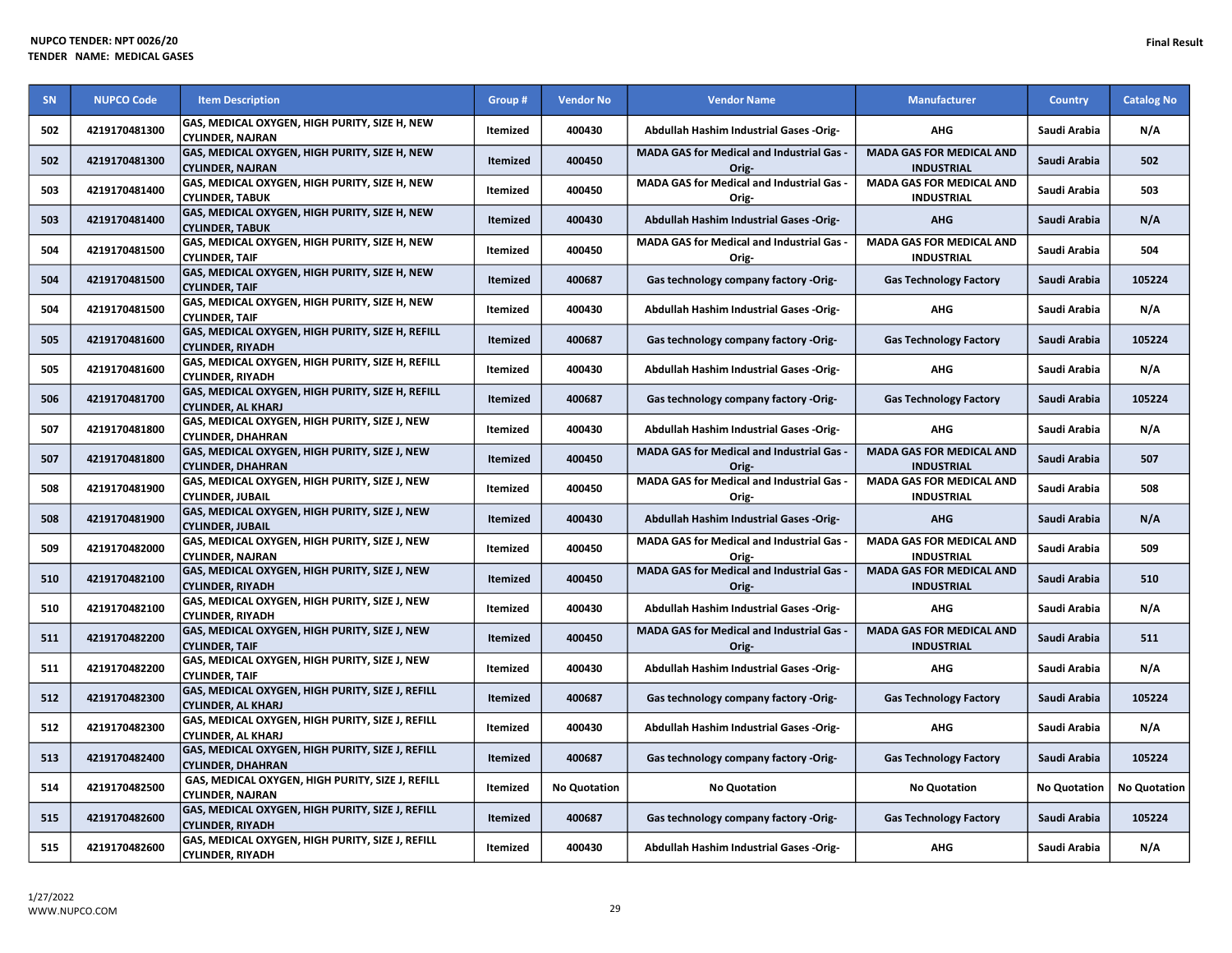| SN  | <b>NUPCO Code</b> | <b>Item Description</b>                                                                                                                                                  | Group #         | <b>Vendor No</b>    | <b>Vendor Name</b>                                 | <b>Manufacturer</b>                                  | <b>Country</b>      | <b>Catalog No</b>   |
|-----|-------------------|--------------------------------------------------------------------------------------------------------------------------------------------------------------------------|-----------------|---------------------|----------------------------------------------------|------------------------------------------------------|---------------------|---------------------|
| 516 | 4219170482700     | GAS, MEDICAL OXYGEN, HIGH PURITY, SIZE J, REFILL<br><b>CYLINDER, SHAROURAH</b>                                                                                           | <b>Itemized</b> | <b>No Quotation</b> | <b>No Quotation</b>                                | <b>No Quotation</b>                                  | <b>No Quotation</b> | <b>No Quotation</b> |
| 517 | 4219170482800     | GAS, MEDICAL OXYGEN, HIGH PURITY, SIZE J, REFILL<br><b>CYLINDER, TABUK</b>                                                                                               | Itemized        | 400349              | albazei gas factory -Orig-                         | <b>ALBAZEI</b>                                       | Saudi Arabia        | N/A                 |
| 518 | 4219170482900     | GAS, MEDICAL OXYGEN, HIGH PURITY, SIZE J, REFILL<br><b>CYLINDER, TAIF</b>                                                                                                | Itemized        | 400646              | clouds of the universe for gases -Orig-            | Clouds                                               | Saudi Arabia        | 13                  |
| 519 | 4219170483000     | GAS, MEDICAL OXYGEN, HIGH PURITY, SIZE J, REFILL<br><b>CYLINDER, WADI AL DAWASER</b>                                                                                     | Itemized        | 400315              | Jacko Gases Company -Orig-                         | <b>JACKO Gas</b>                                     | Saudi Arabia        | 2011011             |
| 520 | 4219170483100     | GAS, MEDICAL OXYGEN, HIGH PURITY, SIZE K, NEW<br><b>CYLINDER, MADINA</b>                                                                                                 | Itemized        | 400427              | Aldakheel Industrial Gases Plant -Orig-            | <b>Aldakheel Industrial Gases Plant</b>              | Saudi Arabia        | N/A                 |
| 520 | 4219170483100     | GAS, MEDICAL OXYGEN, HIGH PURITY, SIZE K, NEW<br><b>CYLINDER, MADINA</b>                                                                                                 | Itemized        | 400450              | MADA GAS for Medical and Industrial Gas -<br>Orig- | <b>MADA GAS FOR MEDICAL AND</b><br><b>INDUSTRIAL</b> | Saudi Arabia        | 520                 |
| 521 | 4219170483200     | GAS, MEDICAL OXYGEN, HIGH PURITY, SIZE M, REFILL<br><b>CYLINDER, ALAHSA</b>                                                                                              | Itemized        | 400430              | Abdullah Hashim Industrial Gases -Orig-            | <b>AHG</b>                                           | Saudi Arabia        | N/A                 |
| 522 | 4219170483300     | GAS, MEDICAL OXYGEN, HIGH PURITY, SIZE M, REFILL<br><b>CYLINDER, JEDDAH</b>                                                                                              | Itemized        | 400687              | Gas technology company factory -Orig-              | <b>Gas Technology Factory</b>                        | Saudi Arabia        | 105224              |
| 523 | 4219170483400     | GAS, MEDICAL ZERO AIR, HIGH PURITY, K SIZE, REFILL<br><b>CYLINDER, ALAHSA</b>                                                                                            | <b>Itemized</b> | 400430              | Abdullah Hashim Industrial Gases -Orig-            | <b>AHG</b>                                           | Saudi Arabia        | N/A                 |
| 524 | 4219170483500     | GAS, MEDICAL ZERO AIR, HIGH PURITY, K SIZE, REFILL<br><b>CYLINDER, RIYADH</b>                                                                                            | Itemized        | 400430              | Abdullah Hashim Industrial Gases -Orig-            | <b>AHG</b>                                           | Saudi Arabia        | N/A                 |
| 525 | 4219170470900     | GAS, MEDICAL NITROUS OXIDE, PURITY 99.5%, SIZE E,<br><b>REFILL CYLINDER, RIYADH</b>                                                                                      | <b>Itemized</b> | 400430              | Abdullah Hashim Industrial Gases -Orig-            | <b>AHG</b>                                           | Saudi Arabia        | N/A                 |
| 525 | 4219170470900     | GAS, MEDICAL NITROUS OXIDE, PURITY 99.5%, SIZE E,<br>REFILL CYLINDER, RIYADH                                                                                             | Itemized        | 400687              | Gas technology company factory -Orig-              | <b>Gas Technology Factory</b>                        | Saudi Arabia        | 112323              |
| 526 | 4219170483700     | GAS, MEDICAL ZERO AIR, HIGH PURITY, SIZE F, DHAHRAN                                                                                                                      | Itemized        | 400430              | Abdullah Hashim Industrial Gases -Orig-            | <b>AHG</b>                                           | Saudi Arabia        | N/A                 |
| 527 | 4219170483600     | GAS, MEDICAL ZERO AIR GAS, 20 - 22.5% OXYGEN,<br>NITROGEN BALANCED, 3 PPM MOISTURE REFILL CYLINDER,<br>1 PPM METHANE, SIZE K, DAMMAM                                     | Itemized        | 400687              | Gas technology company factory -Orig-              | <b>Gas Technology Factory</b>                        | Saudi Arabia        | 105224              |
| 528 | 4219170483800     | GAS, MIXED MEDICAL GAS CYLINDER, NITRIC OXIDE 800<br>PPM, BALANCE NITROGEN, REFILL, HIGH PURITY, SIZE M,<br><b>МАККАН</b>                                                | Itemized        | 400430              | Abdullah Hashim Industrial Gases -Orig-            | <b>AHG</b>                                           | Saudi Arabia        | N/A                 |
| 529 | 4219170484000     | GAS, MIXED MEDICAL GAS CYLINDER, PROPRIETARY<br>MIXTURE HCI< 5.5%, NEON BALANCED, USED FOR DERMA<br>EXCIMER LASER CALIBRATION (Xecl), 10 LITER, REFILL,<br><b>RIYADH</b> | Itemized        | 400430              | <b>Abdullah Hashim Industrial Gases -Orig-</b>     | <b>AHG</b>                                           | Saudi Arabia        | N/A                 |
| 530 | 4219170484100     | GAS, MIXED MEDICAL, 10% METHANE, ARGON BALANCE,<br>SIZE K, REFILL CYLINDER, RIYADH                                                                                       | Itemized        | 400430              | Abdullah Hashim Industrial Gases -Orig-            | <b>AHG</b>                                           | Saudi Arabia        | N/A                 |
| 531 | 4219170483900     | GAS, MIXED MEDICAL GAS CYLINDER, NITRIC OXIDE 800<br>PPM, BALANCE NITROGEN, REFILL, HIGH PURITY, SIZE M,<br><b>RIYADH</b>                                                | Itemized        | 400430              | <b>Abdullah Hashim Industrial Gases -Orig-</b>     | <b>AHG</b>                                           | Saudi Arabia        | N/A                 |
| 532 | 4219170484200     | GAS, MIXED MEDICAL, 11.0 PPM NITROGEN DIOOXIDE,<br>BALANCE, REFILL CYLINDER, SIZE 3 LITER, WADI AL<br><b>DAWASER</b>                                                     | <b>Itemized</b> | 400430              | Abdullah Hashim Industrial Gases -Orig-            | <b>AHG</b>                                           | Saudi Arabia        | N/A                 |
| 533 | 4219170484300     | GAS, MIXED MEDICAL, 16% OXYGEN, 4%CARBON DXIDE,<br>BALANCE NITROGEN, REFILL CYLINDER, SIZE E, DHAHRAN                                                                    | Itemized        | 400430              | Abdullah Hashim Industrial Gases -Orig-            | <b>AHG</b>                                           | Saudi Arabia        | N/A                 |
| 534 | 4219170484400     | GAS, MIXED MEDICAL, 20% OXYGEN, BALANCE NITROGEN,<br>REFILL CYLINDER, SIZE J, RIYADH                                                                                     | Itemized        | 400430              | Abdullah Hashim Industrial Gases -Orig-            | <b>AHG</b>                                           | Saudi Arabia        | N/A                 |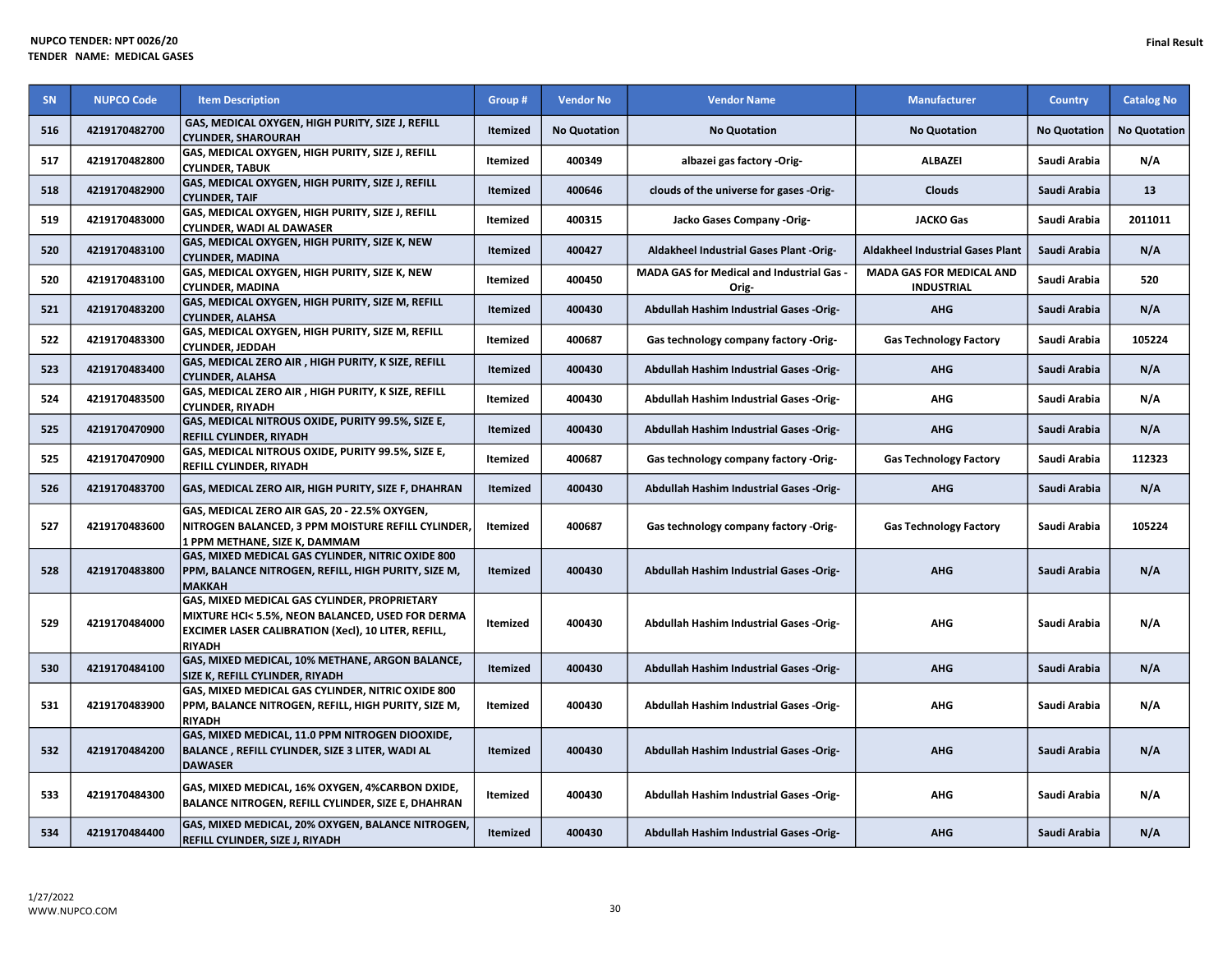| SN  | <b>NUPCO Code</b> | <b>Item Description</b>                                                                                                  | Group #         | <b>Vendor No</b>    | <b>Vendor Name</b>                                        | <b>Manufacturer</b>                                  | <b>Country</b>      | <b>Catalog No</b>   |
|-----|-------------------|--------------------------------------------------------------------------------------------------------------------------|-----------------|---------------------|-----------------------------------------------------------|------------------------------------------------------|---------------------|---------------------|
| 535 | 4219170484500     | GAS, MIXED MEDICAL, 25.0 PPM NITRIC OXIDE, BALANCE<br>NITROGEN, REFILL CYLINDER, SIZE 3 LITER, WADI AL<br><b>DAWASER</b> | <b>Itemized</b> | 400430              | Abdullah Hashim Industrial Gases -Orig-                   | <b>AHG</b>                                           | Saudi Arabia        | N/A                 |
| 536 | 4219170484600     | GAS, MIXED MEDICAL, 26% OXYGEN, BALANCE NITROGEN,<br>REFILL CYLINDER, SIZE F, DHAHRAN                                    | Itemized        | 400430              | Abdullah Hashim Industrial Gases -Orig-                   | <b>AHG</b>                                           | Saudi Arabia        | N/A                 |
| 537 | 4219170484700     | GAS, MIXED MEDICAL, 28% CARBON DIOXIDE,<br>14%HELIUM, 21 %OXYGEN BALANCE NITROGEN, REFILL<br>CYLINDER, SIZE J, RIYADH    | Itemized        | 400430              | Abdullah Hashim Industrial Gases -Orig-                   | AHG                                                  | Saudi Arabia        | N/A                 |
| 538 | 4219170484800     | GAS, MIXED MEDICAL, 400 PPM NITRIC OXIDE, BALANCE<br>NITROGEN, REFILL CYLINDER, SIZE E, DHAHRAN                          | <b>Itemized</b> | 400430              | Abdullah Hashim Industrial Gases -Orig-                   | <b>AHG</b>                                           | Saudi Arabia        | N/A                 |
| 539 | 4219170484900     | GAS, MIXED MEDICAL, 400 PPM NITRIC OXIDE, BALANCE<br>NITROGEN, REFILL CYLINDER, SIZE F, DHAHRAN                          | <b>Itemized</b> | 400430              | Abdullah Hashim Industrial Gases -Orig-                   | <b>AHG</b>                                           | Saudi Arabia        | N/A                 |
| 540 | 4219170485000     | GAS, MIXED MEDICAL, 400 PPM NITRIC OXIDE, BALANCE<br>NITROGEN, REFILL CYLINDER, SIZE J, RIYADH                           | <b>Itemized</b> | 400430              | Abdullah Hashim Industrial Gases -Orig-                   | <b>AHG</b>                                           | Saudi Arabia        | N/A                 |
| 541 | 4219170485100     | GAS, MIXED MEDICAL, 400 PPM NITRIC OXIDE, BALANCE<br>NITROGEN, REFILL CYLINDER, SIZE J, TAIF                             | Itemized        | 400430              | <b>Abdullah Hashim Industrial Gases -Orig-</b>            | AHG                                                  | Saudi Arabia        | N/A                 |
| 542 | 4219170485200     | GAS, MIXED MEDICAL, 400 PPM NITRIC OXIDE, BALANCE<br>NITROGEN, REFILL CYLINDER, SIZE K, RIYADH                           | <b>Itemized</b> | 400430              | Abdullah Hashim Industrial Gases -Orig-                   | <b>AHG</b>                                           | Saudi Arabia        | N/A                 |
| 543 | 4219170485300     | GAS, MIXED MEDICAL, 400 PPM NITRIC OXIDE, BALANCE<br>NITROGEN, REFILL CYLINDER, SIZE K, TAIF                             | Itemized        | 400430              | Abdullah Hashim Industrial Gases -Orig-                   | AHG                                                  | Saudi Arabia        | N/A                 |
| 544 | 4219170485400     | GAS, MIXED MEDICAL, 5% CARBON DIOXIDE, 10%<br>HYDROGEN, 85% NITROGEN, SIZE K, REFILL CYLINDER,<br><b>RIYADH</b>          | <b>Itemized</b> | 400430              | Abdullah Hashim Industrial Gases -Orig-                   | <b>AHG</b>                                           | Saudi Arabia        | N/A                 |
| 545 | 4219170485500     | GAS, MIXED MEDICAL, 5% CARBON DIOXIDE, BALANCE<br>NITROGEN, 10 LITER, REFILL CYLINDER, RIYADH                            | Itemized        | 400430              | Abdullah Hashim Industrial Gases -Orig-                   | AHG                                                  | Saudi Arabia        | N/A                 |
| 546 | 4219170485700     | GAS, SYNTHETIC AIR, INDUSTRIAL GRADE, K SIZE, REFILL<br><b>CYLINDER, RIYADH</b>                                          | <b>Itemized</b> | 400687              | Gas technology company factory -Orig-                     | <b>Gas Technology Factory</b>                        | Saudi Arabia        | 112324              |
| 547 | 4219170485800     | GAS, MEDICAL ARGON GAS CYLINDER, PURITY 99.9 %AR,<br>SIZE F, REFILL, DHAHRAN                                             | Itemized        | 400430              | Abdullah Hashim Industrial Gases -Orig-                   | AHG                                                  | Saudi Arabia        | N/A                 |
| 547 | 4219170485800     | GAS, MEDICAL ARGON GAS CYLINDER, PURITY 99.9 %AR,<br>SIZE F, REFILL, DHAHRAN                                             | <b>Itemized</b> | 400427              | Aldakheel Industrial Gases Plant -Orig-                   | <b>Aldakheel Industrial Gases Plant</b>              | Saudi Arabia        | N/A                 |
| 548 | 4219170485900     | GAS, MEDICAL ARGON GAS CYLINDER, PURITY 99.999%,<br>SIZE F, REFILL, NAJRAN                                               | Itemized        | <b>No Quotation</b> | <b>No Quotation</b>                                       | <b>No Quotation</b>                                  | <b>No Quotation</b> | <b>No Quotation</b> |
| 549 | 4219170486000     | GAS, MEDICAL ARGON GAS CYLINDER, PURITY 99.999%,<br>SIZE K, NEW CYLINDER, RIYADH                                         | <b>Itemized</b> | 400450              | <b>MADA GAS for Medical and Industrial Gas</b><br>Orig-   | <b>MADA GAS FOR MEDICAL AND</b><br><b>INDUSTRIAL</b> | Saudi Arabia        | 549                 |
| 550 | 4219170486100     | GAS, MEDICAL ARGON GAS CYLINDER, PURITY 99.999%,<br>SIZE K, REFILL, RIYADH                                               | Itemized        | 400687              | Gas technology company factory -Orig-                     | <b>Gas Technology Factory</b>                        | Saudi Arabia        | 106904              |
| 551 | 4219170486200     | GAS, MEDICAL ARGON GAS CYLINDER, PURITY 99.999%,<br><b>SIZE K, REFILL, SHAROURAH</b>                                     | <b>Itemized</b> | <b>No Quotation</b> | <b>No Quotation</b>                                       | <b>No Quotation</b>                                  | <b>No Quotation</b> | <b>No Quotation</b> |
| 552 | 4219170486300     | GAS, MEDICAL ARGON GAS CYLINDER, PURITY 99.999%,<br>SIZE K, REFILL, TAIF                                                 | Itemized        | 400646              | clouds of the universe for gases -Orig-                   | Clouds                                               | Saudi Arabia        | 9                   |
| 553 | 4219170486400     | GAS, MEDICAL ARGON GAS CYLINDER, ULTRA HIGH PURITY<br>99.9999%, SIZE K, NEW CYLINDER, RIYADH                             | Itemized        | 400450              | <b>MADA GAS for Medical and Industrial Gas -</b><br>Orig- | <b>MADA GAS FOR MEDICAL AND</b><br><b>INDUSTRIAL</b> | Saudi Arabia        | 553                 |
| 554 | 4219170486500     | GAS, MEDICAL ARGON GAS CYLINDER, ULTRA HIGH PURITY<br>99.9999%, SIZE K ,REFILL, RIYADH                                   | Itemized        | 400315              | Jacko Gases Company -Orig-                                | <b>JACKO Gas</b>                                     | Saudi Arabia        | 2042006             |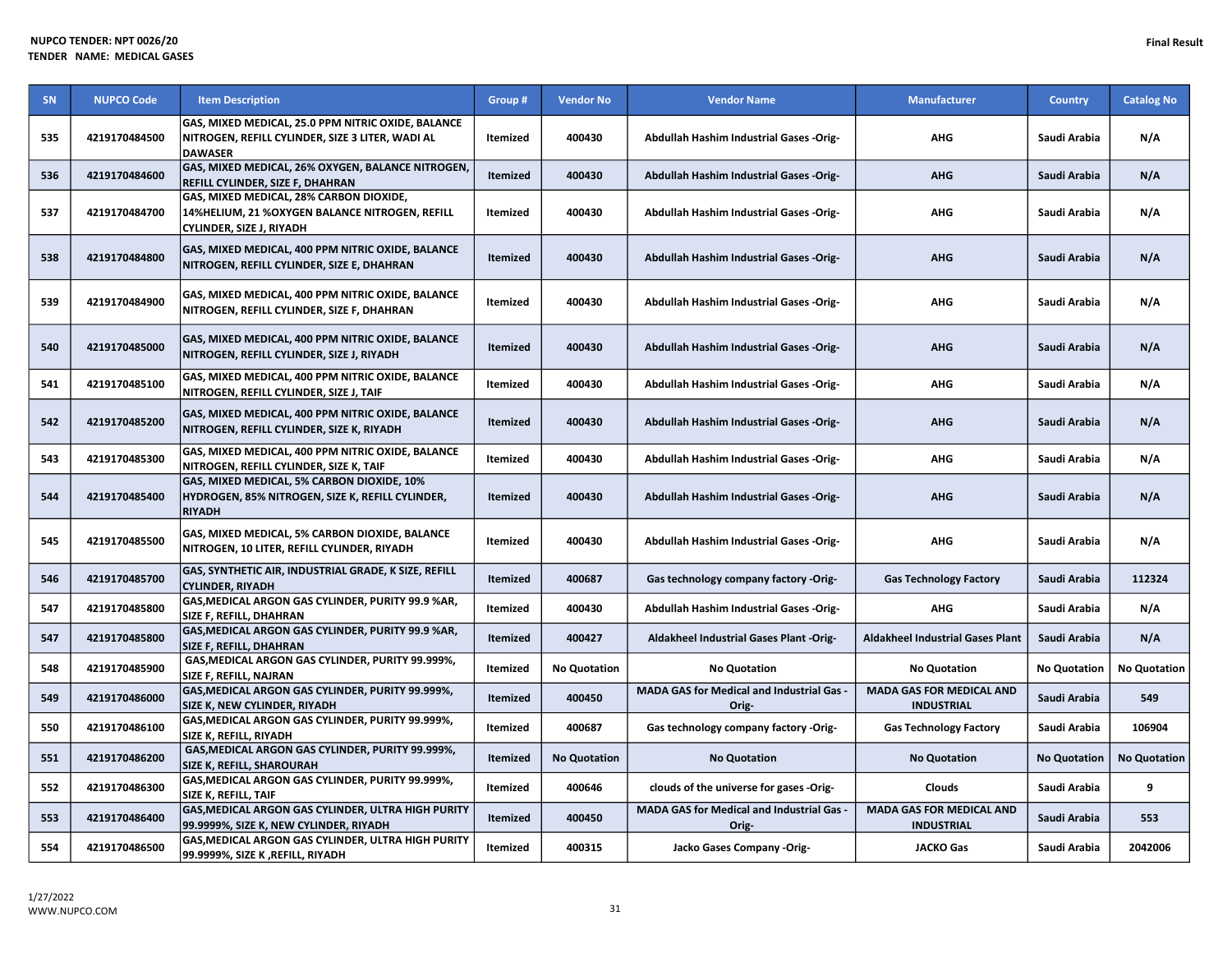| SN  | <b>NUPCO Code</b> | <b>Item Description</b>                                                                                                                    | Group #         | <b>Vendor No</b>    | <b>Vendor Name</b>                             | <b>Manufacturer</b>                 | <b>Country</b>      | <b>Catalog No</b>   |
|-----|-------------------|--------------------------------------------------------------------------------------------------------------------------------------------|-----------------|---------------------|------------------------------------------------|-------------------------------------|---------------------|---------------------|
| 554 | 4219170486500     | GAS, MEDICAL ARGON GAS CYLINDER, ULTRA HIGH PURITY<br>99.9999%, SIZE K, REFILL, RIYADH                                                     | Itemized        | 400430              | Abdullah Hashim Industrial Gases -Orig-        | <b>AHG</b>                          | Saudi Arabia        | N/A                 |
| 555 | 4219170485600     | GAS, MIXED MEDICAL, CARBON MONOXIDE 0.3%,<br>ACETYLENE 0.3%, METHAN 0.3%, OXYGEN 21%, BALANCE<br>NITROGEN, SIZE M, REFILL CYLINDER, RIYADH | Itemized        | 400430              | <b>Abdullah Hashim Industrial Gases -Orig-</b> | <b>AHG</b>                          | Saudi Arabia        | N/A                 |
| 556 | 4219170486600     | GAS, MEDICAL GAS MIXTURE, CO 0.3%, METHANE 0.3%,<br>OXYGEN 21%, BALANCE NITROGEN, SIZE M, REFILL<br><b>CYLINDER, RIYADH</b>                | <b>Itemized</b> | 400430              | Abdullah Hashim Industrial Gases -Orig-        | <b>AHG</b>                          | Saudi Arabia        | N/A                 |
| 557 | 4219170486700     | GAS, MEDICAL GAS NITROGEN, HIGH PURITY, REFILL<br><b>CYLINDER, SIZE E, RIYADH</b>                                                          | Itemized        | 400430              | <b>Abdullah Hashim Industrial Gases -Orig-</b> | <b>AHG</b>                          | Saudi Arabia        | N/A                 |
| 558 | 4219170486900     | GAS, MEDICAL MIXTURE, CARBON MONOXIDE .25%,<br>HELIUM 9.27%, AIR BALANCE, REFILL CYLINDER, 10L SIZE,<br>RIYADH.                            | Itemized        | 400430              | Abdullah Hashim Industrial Gases -Orig-        | <b>AHG</b>                          | Saudi Arabia        | N/A                 |
| 559 | 4219170487000     | GAS, MEDICAL OXYGEN, HIGH PURITY, NEW CYLINDER, SIZE<br>D, AL QASSIM                                                                       | Itemized        | 400430              | <b>Abdullah Hashim Industrial Gases -Orig-</b> | <b>AHG</b>                          | Saudi Arabia        | N/A                 |
| 559 | 4219170487000     | GAS, MEDICAL OXYGEN, HIGH PURITY, NEW CYLINDER, SIZE<br><b>D, AL QASSIM</b>                                                                | <b>Itemized</b> | 400687              | Gas technology company factory -Orig-          | <b>Gas Technology Factory</b>       | Saudi Arabia        | 105224              |
| 560 | 4219170487100     | GAS, MEDICAL OXYGEN, HIGH PURITY, NEW CYLINDER, SIZE<br>E, AL QASSIM                                                                       | Itemized        | 400430              | Abdullah Hashim Industrial Gases -Orig-        | <b>AHG</b>                          | Saudi Arabia        | N/A                 |
| 560 | 4219170487100     | GAS, MEDICAL OXYGEN, HIGH PURITY, NEW CYLINDER, SIZE<br>E, AL QASSIM                                                                       | <b>Itemized</b> | 400687              | Gas technology company factory -Orig-          | <b>Gas Technology Factory</b>       | Saudi Arabia        | 105224              |
| 561 | 4219170487200     | LIQUID, MEDICAL CARBON DIOXIDE, HIGH PURITY, REFILL,<br><b>ALAHASA (PER US GALLON)</b>                                                     | Itemized        | 400430              | <b>Abdullah Hashim Industrial Gases -Orig-</b> | <b>AHG</b>                          | Saudi Arabia        | N/A                 |
| 562 | 4219170487300     | LIQUID, MEDICAL LIQUID ARGON, HIGH PURITY 99.997%,<br><b>REFILL, RIYADH</b>                                                                | <b>Itemized</b> | 400430              | <b>Abdullah Hashim Industrial Gases -Orig-</b> | <b>AHG</b>                          | Saudi Arabia        | N/A                 |
| 563 | 4219170487400     | LIQUID, MEDICAL LIQUID ARGON, HIGH PURITY 99.998%,<br><b>REFILL, RIYADH</b>                                                                | Itemized        | 400430              | Abdullah Hashim Industrial Gases -Orig-        | <b>AHG</b>                          | Saudi Arabia        | N/A                 |
| 564 | 4219170487500     | LIQUID, MEDICAL LIQUID CARBON DIOXIDE HIGH PURITY<br>SIZE K, REFILL, RIYADH (PER US GALLON)                                                | Itemized        | 400430              | Abdullah Hashim Industrial Gases -Orig-        | <b>AHG</b>                          | Saudi Arabia        | N/A                 |
| 565 | 4219170486800     | GAS, MEDICAL MIXED GAS, NITROGEN DIOXIDE 9.0 PPM +<br>AIR BALANCE, REFILL CYLINDER, SIZE D, MAKKAH                                         | Itemized        | 400430              | <b>Abdullah Hashim Industrial Gases -Orig-</b> | <b>AHG</b>                          | Saudi Arabia        | N/A                 |
| 566 | 4219170487600     | LIQUID, MEDICAL NITROGEN, HIGH PURITY, REFILL, HAFAR<br><b>AL BATEN</b>                                                                    | <b>Itemized</b> | 400315              | Jacko Gases Company -Orig-                     | <b>JACKO Gas</b>                    | Saudi Arabia        | 2021004             |
| 567 | 4219170487700     | LIQUID, MEDICAL NITROGEN, HIGH PURITY, REFILL,<br><b>JEDDAH</b>                                                                            | Itemized        | 400353              | saudi industrial gas company -Orig-            | Linde Sigas                         | Saudi Arabia        | $\mathbf{1}$        |
| 568 | 4219170487800     | LIQUID, MEDICAL NITROGEN, HIGH PURITY, REFILL, JIZAN                                                                                       | <b>Itemized</b> | 400426              | jazan industrial gases plant -Orig-            | <b>JAZAN INDUSTRIAL GASES PLANT</b> | Saudi Arabia        | N/A                 |
| 569 | 4219170487900     | LIQUID, MEDICAL NITROGEN, HIGH PURITY, REFILL,<br><b>MAKKAH</b>                                                                            | Itemized        | 400430              | Abdullah Hashim Industrial Gases -Orig-        | <b>AHG</b>                          | Saudi Arabia        | N/A                 |
| 570 | 4219170488000     | LIQUID, MEDICAL NITROGEN, HIGH PURITY, REFILL,<br><b>SHAROURAH</b>                                                                         | <b>Itemized</b> | <b>No Quotation</b> | <b>No Quotation</b>                            | <b>No Quotation</b>                 | <b>No Quotation</b> | <b>No Quotation</b> |
| 571 | 4219170488100     | LIQUID, MEDICAL NITROGEN, HIGH PURITY, REFILL, TAIF                                                                                        | Itemized        | 400430              | Abdullah Hashim Industrial Gases -Orig-        | <b>AHG</b>                          | Saudi Arabia        | N/A                 |
| 572 | 4219170488200     | LIQUID, MEDICAL NITROGEN, HIGH PURITY, REFILL, WADI<br><b>AL DAWASER</b>                                                                   | Itemized        | <b>No Quotation</b> | <b>No Quotation</b>                            | <b>No Quotation</b>                 | <b>No Quotation</b> | <b>No Quotation</b> |
| 573 | 4219170488300     | LIQUID, MEDICAL NITROGEN, PURITY 99.999%, REFILL,<br><b>DHAHRAN</b>                                                                        | Itemized        | 400687              | Gas technology company factory -Orig-          | <b>Gas Technology Factory</b>       | Saudi Arabia        | 107212              |